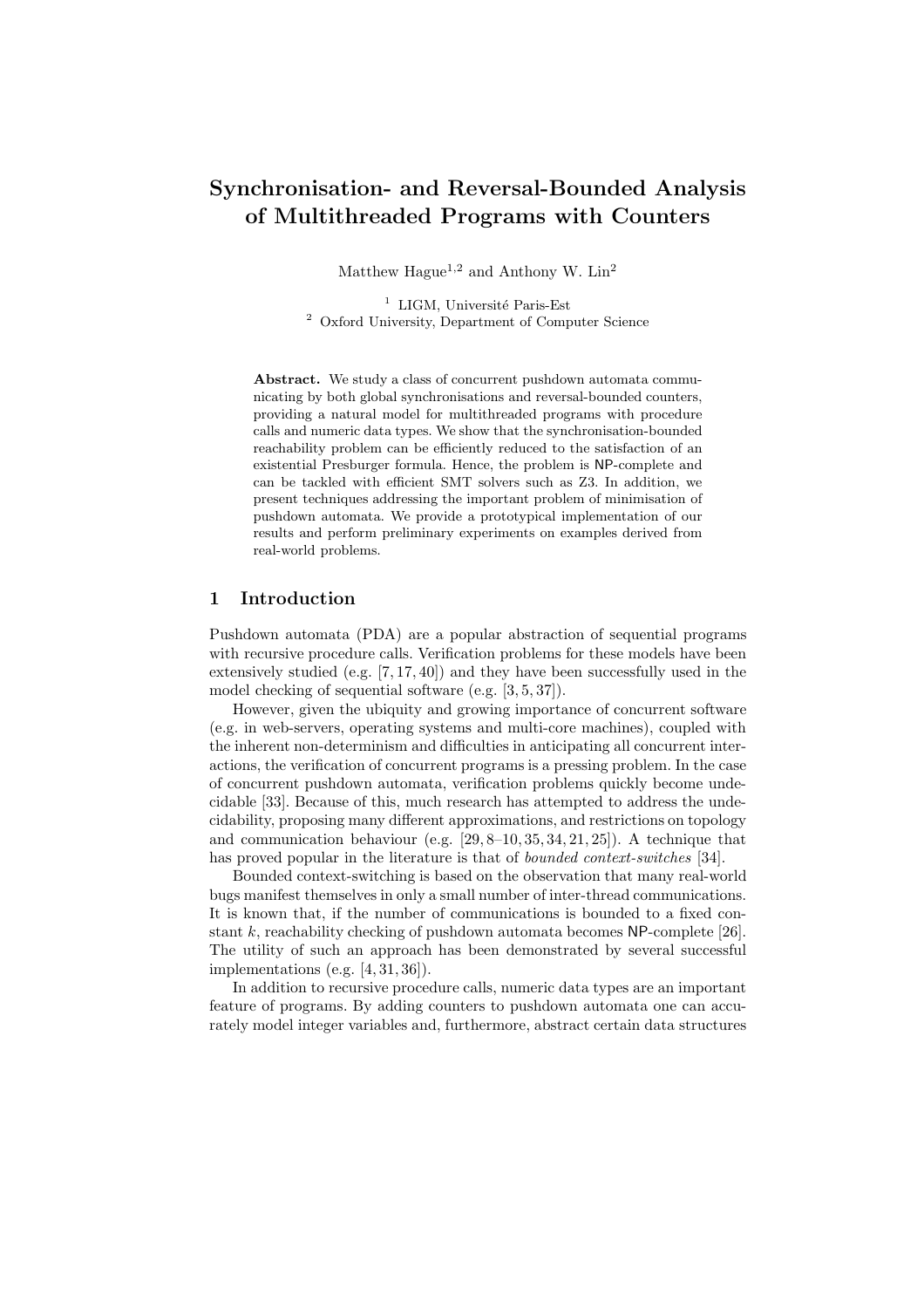– such as lists – by tracking their size. It is well known that finite-state machines augmented even with only two counters leads to undecidability of the simplest verification problems [30]. One way to retain decidability of reachability is to impose an upper bound  $r$  on the number of reversals between incrementing and decrementing modes for each counter (cf. [12, 23]).

Reversal-bounded model checking can be viewed in at least two ways (cf. [12, 24]). First, it provides an infinite-state generalisation of bounded model checking – a successful verification technique which exploits the fact that many bugs occurring in practice are "shallow" (cf. [14]). Secondly, many counting properties, such as checking the existence of a computation path in a recursive program where the number of invocations for the functions  $f_1$ ,  $f_2$ ,  $f_3$ , and  $f_4$  are the same require no reversals (e.g. the number of memory allocations equals the number of frees) and hence are reversal-bounded. Similar counting properties (and their model checking problems) have been studied in many other contexts (cf. [27] and references therein).

In this work we provide several contributions, listed below.

- 1. We propose a concurrent extension of pushdown automata with reversalbounded counters that communicate both through shared counters and global synchronisations, and prove that the notion of global synchronisations subsumes context-bounded model-checking.
- 2. We show that reachability checking with of these systems is in NP, by reduction to existential Presburger, which can be tackled by efficient SMT solvers such as Z3 [13].
- 3. We also provide a technique for the little-studied problem of pushdown minimisation that allows us to gain significant reductions in the size of our models, as well as a technique for limiting the positions of synchronisations, which leads to efficiency gains in practice.
- 4. Finally, we provide two optimised, prototypical tools using these techniques. The first translates a simple programming language into our model, while the second performs our reduction to existential Presburger. We demonstrate the efficacy of our tools on several real-world problems.

Organisation. In S 2, we define the models that we study. We prove decidability of the synchronisation-bounded reachability problem in S 3. In S 4 we show that synchronisation-bounded model-checking subsumes context-bounded model-checking. Our optimisations are presented in S 5. In S 6 we describe our implementation and experimental results. Finally, we conclude in S 7.

#### 1.1 Related Work

In recent work [20], we showed that reachability analysis for pushdown automata with reversal-bounded counters is NP-complete. We provided a prototypical implementation of our algorithm and obtained encouraging results on examples derived from Linux device drivers. In subsequent, independent work Bersani and Demri also considered similar problems [6].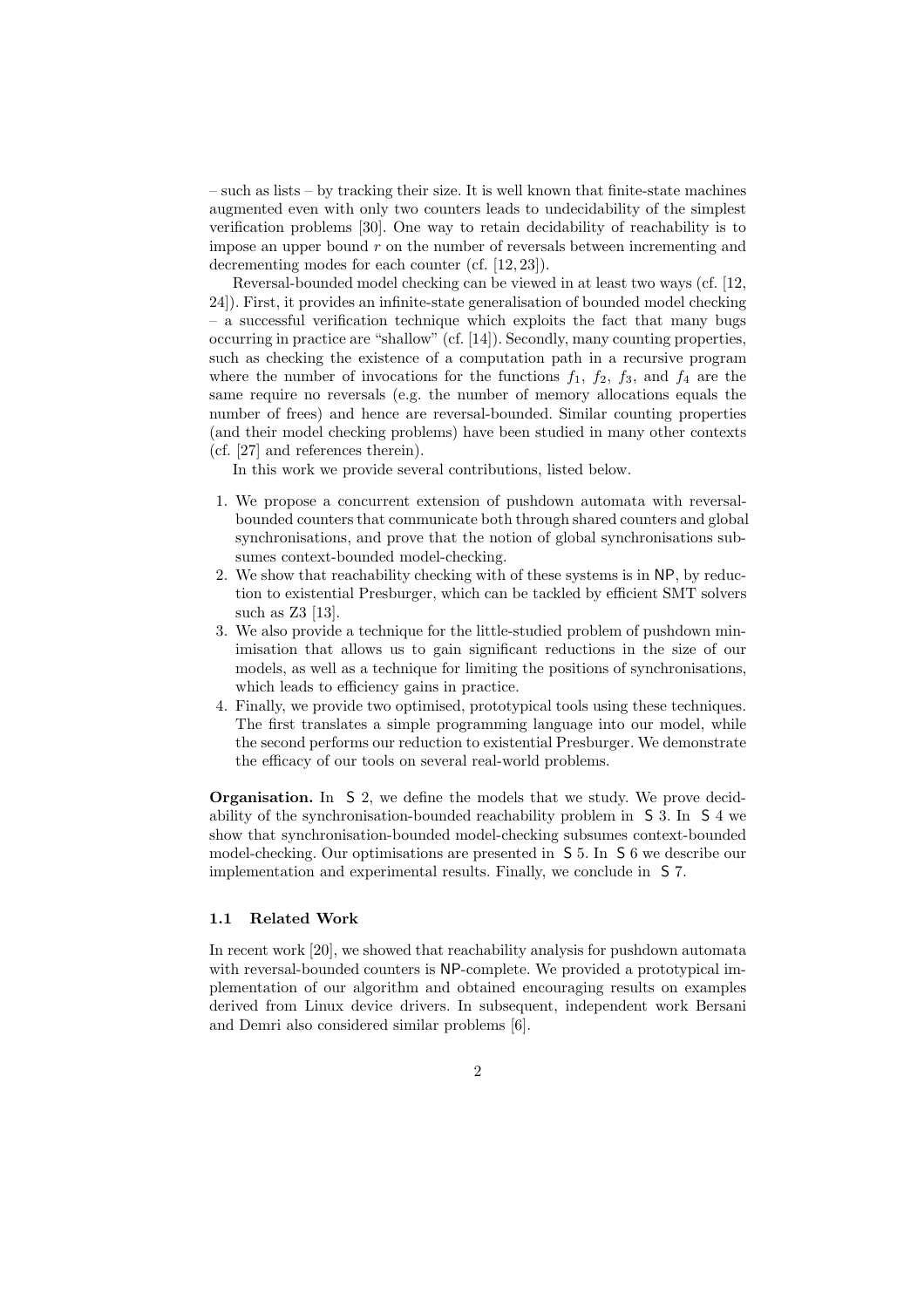Over reversal-bounded counter automata (without stack), reachability is NPcomplete but becomes NEXP-complete when the number of reversals is given in binary [22]. On the other hand, when the numbers of reversals and counters are fixed, the problem is solvable in P [19]. The techniques developed by [19, 22], which reason about the maximal counter values, are very different to our techniques, which exploit the connection to Parikh images of pushdown automata (first explicated in Ibarra's original paper [23] though not in a way that gives optimal complexity or a practical algorithm).

Context-bounded model checking was introduced in 2005 by Qadeer and Rehof [34, 8, 32]. It has then been used in many different settings and many different generalisations have been proposed. For example, one may consider phase-bounds [38], ordered multi-stack machines [1], bounded languages [18], dynamic thread creation [2] and more general approaches [28].

In recent, independent work, Esparza et al. used a reduction to existential Presburger to tackle a generalisation of context-bounded reachability checking for pushdown automata [15]. Their work, however, does not allow the use of counters and it is not clear whether our global synchronisation conditions can be simulated succinctly in their framework. Furthermore, we propose a more direct translation, which may be more efficient in practice, and provide the first implementation of this technique.

## 2 Model Definition

We define the model that we study. For a vector  $\mathbf{v} = (v_1, \ldots, v_n)$ , we write  $\mathbf{v}(i)$ to access  $v_i$ . For a formula  $\theta$  over variables  $(x_1, \ldots, x_n)$  we write  $\theta(v_1, \ldots, v_n)$  to substitute the values  $v_1, \ldots, v_n$  for the variables  $x_1, \ldots, x_n$  respectively.

#### 2.1 Pushdown Automata

A pushdown automaton P is a tuple  $(Q, \Sigma, \Gamma, \Delta, q_0, \mathcal{F})$  where Q is a finite set of control states,  $\Sigma$  is a finite stack alphabet with a special bottom-of-stack symbol  $\perp$ ,  $\Gamma$  is a finite output alphabet,  $q_0 \in \mathcal{Q}$  is an initial state,  $\mathcal{F} \subseteq \mathcal{Q}$  is a set of final states, and  $\Delta \subseteq (Q \times \Sigma) \times \Gamma^* \times (Q \times \Sigma^*)$  is a finite set of transition rules. We will denote a transition rule  $((q, a), \gamma, (q', w'))$  using the notation  $(q, a) \stackrel{\gamma}{\hookrightarrow} (q', w')$ . Note that  $\gamma \in \Gamma^*$  is a sequence of output characters. This is for convenience, and optimisation. We can reduce this to single output characters using intermediate control states or stack characters.

A configuration of  $P$  is a tuple  $(q, w)$ , where  $q \in \mathcal{Q}$  and  $w \in \Sigma^*$  are the current control state and stack contents. There exists a transition  $(q, aw) \xrightarrow{\gamma} (q', w'w)$  of P whenever  $(q, a) \xrightarrow{\gamma} (q', w') \in \Delta$ . We call a sequence  $c_0 \xrightarrow{\gamma_1} c_1 \xrightarrow{\gamma_2} \cdots \xrightarrow{\gamma_m} c_m$ a run of P. It is an accepting run if  $c_0 = (q_0, \perp)$  and  $c_m = (q, w)$  with  $q \in \mathcal{F}$ .

## 2.2 Pushdown Automata with Counters

Informally, a pushdown automaton with reversal-bounded counters is a pushdown automaton which, in addition to the control states and the stack, has a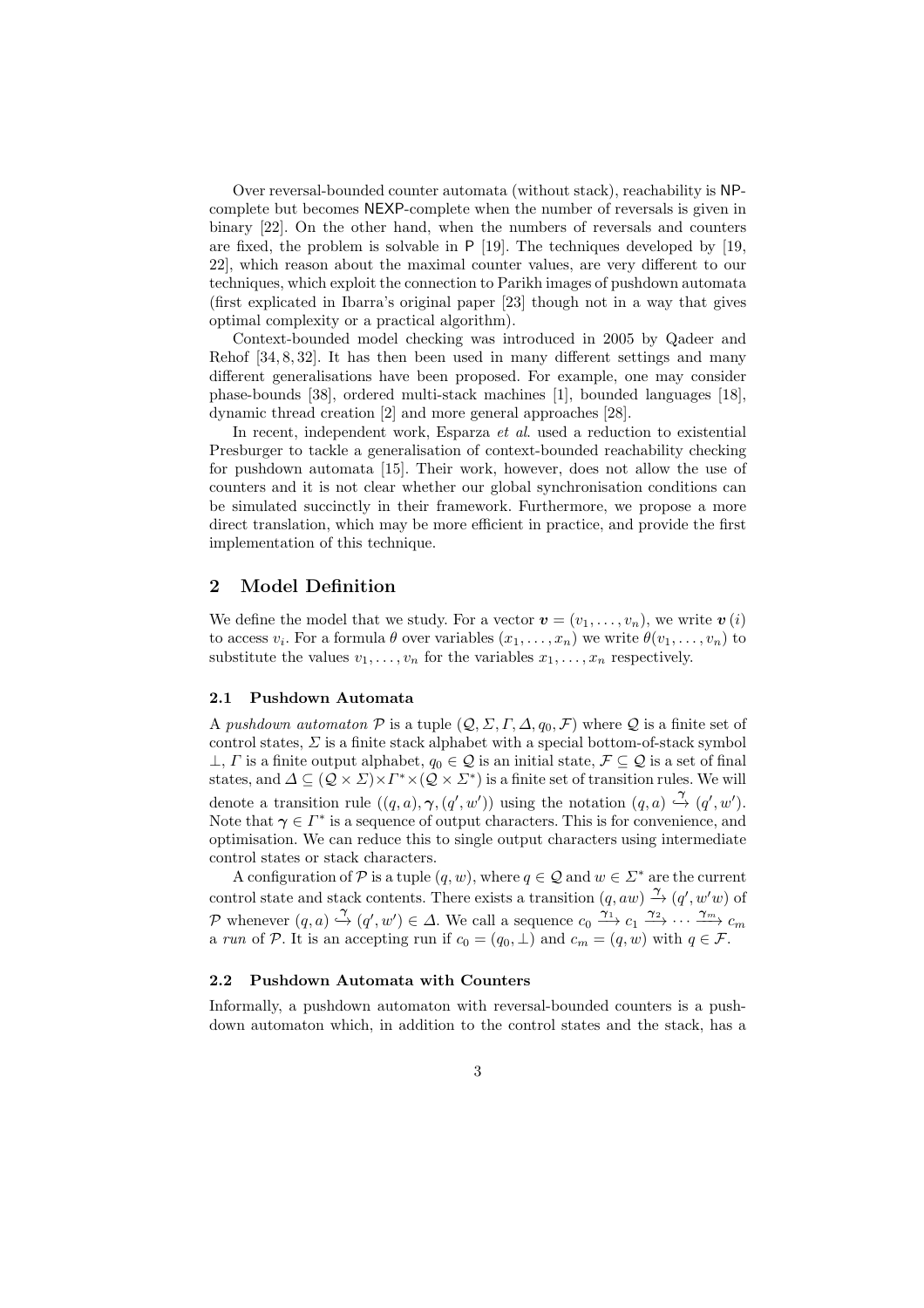number of counter variables. These counters may be incremented, decremented and compared against constants. During a run, the counter is in a non-decrementing mode if the last value-changing operation on that counter was an increment. Similarly, a counter may be in a non-incrementing mode. The number of reversals of a counter during a run is the number of times the counter changes from an incrementing to a decrementing mode, and vice versa. For example, if the values of a counter x in a path are  $1, 1, 1, 2, 3, 4, 4, \overline{4, 3}, 2, \overline{2, 3}$ , then the number of reversals of  $x$  is 2 (reversals occur in between the overlined positions). This sequence has three phases (i.e. subpaths interleaved by consecutive reversals or end points): non-decrementing, non-incrementing, and finally non-decrementing.

An atomic counter constraint on counter variable  $X = \{x_1, \ldots, x_n\}$  is an expression of the form  $x_i \sim c$ , where  $c \in \mathbb{Z}$ . *counter constraint*  $\theta(x_1, \ldots, x_n)$  on X is a boolean combination of atomic counter constraints on X. Let  $Const<sub>X</sub>$ denote the set of counter constraints on X.

A pushdown automaton with n counters (n-PDS)  $\mathcal P$  is a tuple  $(\mathcal Q, \Sigma, \Gamma \Delta, X)$ where Q is a finite set of control states,  $\Sigma$  is a finite stack alphabet,  $\Gamma$  is a finite output alphabet,  $X = \{x_1, \ldots, x_n\}$  is a set of n counter variables, and  $\Delta \subseteq (Q \times \Sigma \times Const_X) \times \Gamma^* \times (Q \times \Sigma^* \times \mathbb{Z}^n)$  is a finite set of transition rules. We will denote a rule  $((q, a, \theta), \gamma, (q', w', u))$  using  $(q, a, \theta) \stackrel{\gamma}{\hookrightarrow} (q', w', u)$ .

A configuration of  $P$  is a tuple  $(q, w, v)$ , where  $q \in Q$  is the current control state,  $w \in \Sigma^*$  is the current stack contents, and  $\mathbf{v} = (v_1, \dots, v_n) \in \mathbb{N}^n$  gives the current valuation of the counter variables  $x_1, \ldots, x_n$  respectively. There exists a transition  $(q, aw, v) \stackrel{\gamma}{\rightarrow} (q', w'w, v')$  of  $P$  whenever

1.  $(q, a, \theta) \stackrel{\gamma}{\hookrightarrow} (q', w', \mathbf{u}) \in \Delta$ , and 2.  $\theta(\boldsymbol{v}(1),\ldots,\boldsymbol{v}(n))$  is true, and

3.  $v'(i) = v(i) + u(i) \ge 0$  for all  $1 \le i \le n$ .

### 2.3 Communicating Pushdown Automata with Reversal Bounded Counters

Given  $Q_1, \ldots, Q_m$ , let  $Y = \{y_1, \ldots, y_m, y'_1, \ldots, y'_m\}$  be a set of control state variables such that, for each i,  $y_i$ ,  $y'_i$  range over  $\mathcal{Q}_i$ . Then, an *atomic state constraint* is of the form  $y_i = q$  for some  $y_i \in Y$  and  $q \in \mathcal{Q}_i$ . A synchronisation constraint  $\delta(y_1,\ldots,y_m,y'_1,\ldots,y'_m)$  is a boolean combination of atomic state constraints. For example, let  $n = 3$  and consider the constraint

$$
(y_1 = q_1 \land (y'_1 = q_1 \land y'_2 = q_2 \land y'_3 = q_3)) \lor (y_1 = r_1 \land (y'_1 = r_1 \land y'_2 = r_2 \land y'_3 = r_3)) .
$$

This allows synchronisations where, whenever the first process has control state  $q_1$ , the other processes can simultaneously move to  $q_i$  (for all  $1 \leq i \leq 3$ ), whereas, if process one has control state  $r_1$ , the processes move to states  $r_i$  instead. Let  $StateCons_{\mathcal{Q}_1,...,\mathcal{Q}_m}$  be the set of synchronisation constraints for  $\mathcal{Q}_1,...,\mathcal{Q}_m$ .

**Definition 1** ( $(n, r)$ -SyncPDS). A system of communicating pushdown automata with n r-reversal bounded counters  $\mathbb C$  is a tuple  $(\mathcal P_1,\ldots,\mathcal P_m,\Delta_q,X,r)$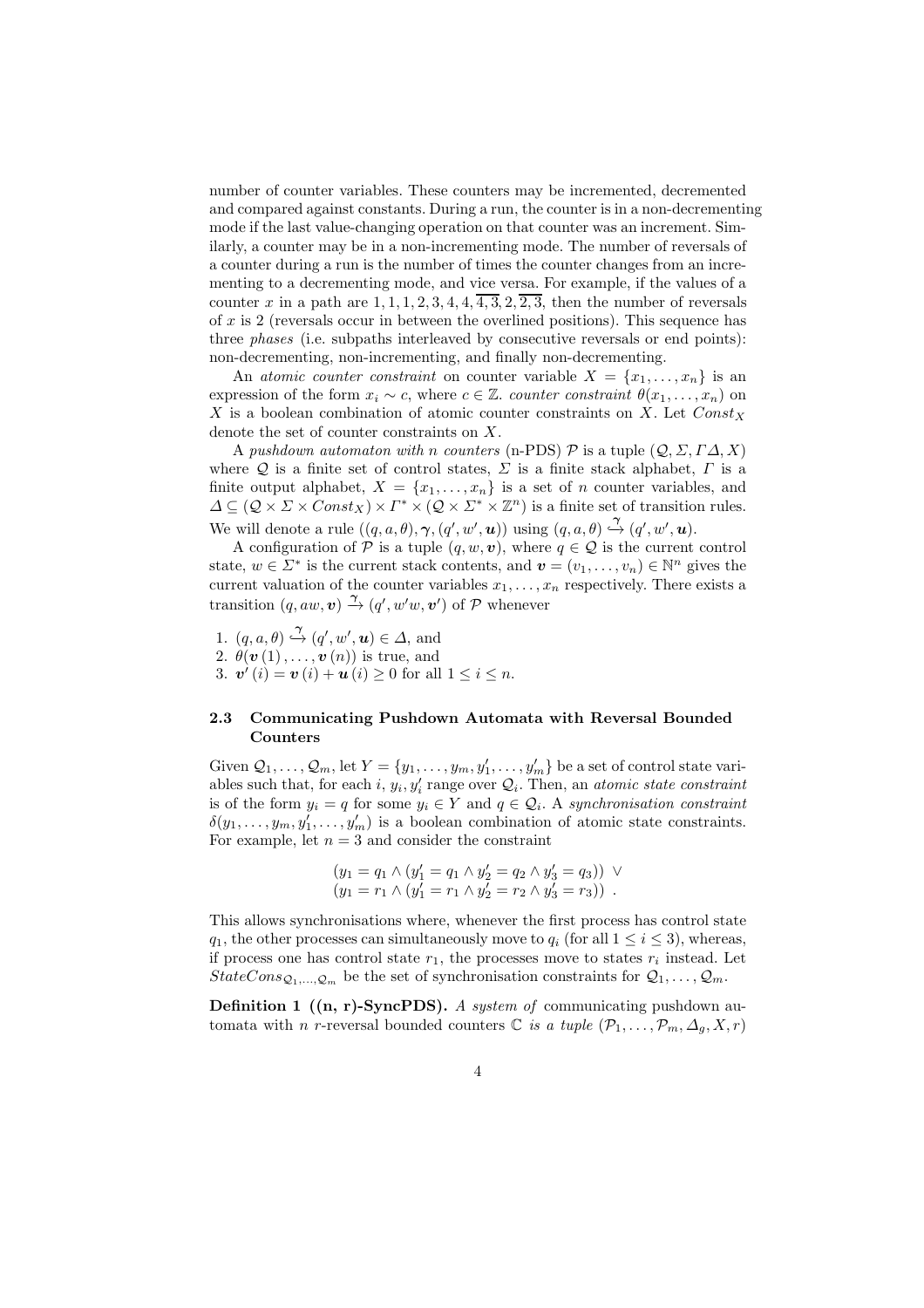where, for all  $1 \leq i \leq m$ ,  $\mathcal{P}_i$  is a pushdown automaton  $(\mathcal{Q}_i, \Sigma_i, \{\varepsilon\}, \Delta_i, X)$  with n counters, X is a finite set of counter variables, and  $\Delta_g \subseteq StateCons_{\mathcal{Q}_1,...,\mathcal{Q}_m}\times$  $Const_X\times\mathbb{Z}^n$  is a finite set of synchronisation constraints, and  $r\in\mathbb{N}$  is a natural number given in unary.

Notice that a system of communicating pushdown automata share a set of counters. A configuration of such a system is a tuple  $(q_1, w_1, \ldots, q_m, w_m, v)$  where each  $(q_i, w_i, v)$  is a configuration of  $\mathcal{P}_i$ . We have  $(q_1, w_1, \ldots, q_m, w_m, v) \implies$  $(q'_1, w'_1, \ldots, q'_m, w'_m, v')$  whenever,

- 1. for some  $1 \leq i \leq m$ , we have  $(q_i, w_i, v) \stackrel{\varepsilon}{\rightarrow} (q'_i, w'_i, v')$  is a transition of  $\mathcal{P}_i$ and  $q_j = q'_j$  and  $w_j = w'_j$  for all  $j \neq i$ , or
- 2.  $w_i = w'_i$  for all  $1 \leq i \leq m$  and  $(\delta, \theta, \mathbf{u}) \in \Delta_g$  with (a)  $\delta(q_1, ..., q_m, q'_1, ..., q'_m)$  is true, and (b)  $\theta(\boldsymbol{v}(1),\ldots,\boldsymbol{v}(n))$  is true, and (c)  $v'(i) = v(i) + u(i) \ge 0$  for all  $1 \le i \le n$ .

We refer to these two types of transition as *internal* and *synchronising* respectively. A run of  $\mathbb C$  is a run  $c_0 \Longrightarrow c_1 \Longrightarrow \cdots \Longrightarrow c_m$  that is r-reversal bounded. We define this notion generically below.

Definition 2 (r-Reversal-Bounded). A run  $c_0 \implies c_1 \implies \cdots \implies c_m$  is rreversal-bounded whenever we can partition  $c_0c_1 \ldots c_m$  into  $C_1 \ldots C_r$  such that for all  $1 \leq p \leq r$ , there is some  $\sim \in \{\leq, \geq\}$  such that for all  $c_j c_{j+1}$  appearing together in  $C_p$ , we have  $c_j = (..., \mathbf{v}_j), c_{j+1} = (..., \mathbf{v}_{j+1}),$  and  $\mathbf{v}_j(i) \sim \mathbf{v}_{j+1}(i)$ .

Finally, we define the notion of *synchronisation-bounded*. We show in Section 4 that this notion subsumes context-bounded model-checking.

**Definition 3** (k-Synchronisation-Bounded). A run  $\pi$  is k-synchronisationbounded whenever  $\pi$  uses k or fewer synchronising transitions.

# 3 Synchronisation-Bounded Reachability

The k-synchronisation-bounded reachability problem for a given  $\mathbb C$  and bound k asks, for two given configurations c and  $c'$  of  $\mathbb{C}$ , is there a k-synchronisationbounded run of  $\mathbb C$  from c to c'. In this section we prove the following theorem.

**Theorem 1.** Given a synchronisation-bound k (in unary), the k-synchronisationbounded reachability problem for  $(n, r)$ -SyncPDS is NP-complete.

The proof extends the analogous theorem for (n, r)-PDS [20]. In outline, we will construct, for each  $\mathcal{P}_i$  in  $\mathbb{C}$ , an over-approximating pushdown automaton  $\mathcal{P}'_i$ and use Verma et al. [39] to construct an existential Presburger formula  $\text{Image}_i$ giving the Parikh image of  $\mathcal{P}'_i$ . Finally, we add additional constraints such that a solution exists iff the reachability problem has a positive answer.

The encoding presented here is one of two encodings that we developed. This encoding is both simpler to explain and seems to perform better in practice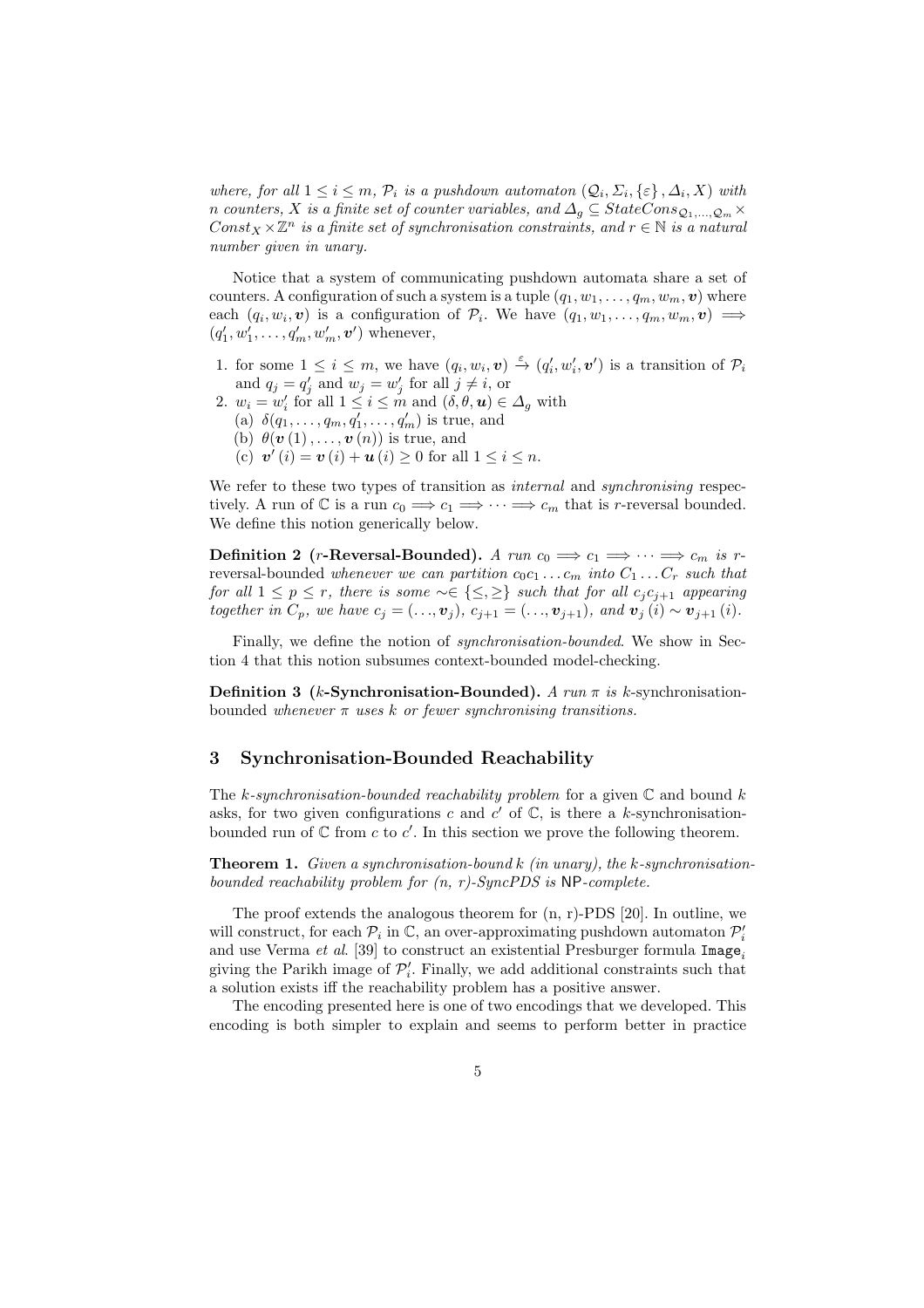than the second encoding. However, the second encoding results in a smaller formula. Hence, we include both reductions as contributions, and present the second reduction in the full version of the paper.

The key difference between the encodings is where the number of synchronisations performed so far is stored. In the first encoding, we keep a component  $q$ in each control states; thus, from each  $P$  we build  $P'$  with  $m \times N_{\max} \times (k+1)$ control states, where m is the number control states in  $P$  and  $N_{\text{max}}$  is the number of mode vectors (where modes are defined below).

In the alternative encoding we put the number of synchronisations in the modes, resulting in  $m \times (N_{\text{max}} + k + 1)$  control states. This is important since our reduction is quadratic in the number of controls. Hence, if  $k = 2$ , the alternative results in pushdown automata a third of the size of the encoding presented here. However, the resulting formulas seem experimentally more difficult to solve.

Let  $c = (q_1^0, w_1, \ldots, q_m^0, w_m, v_0)$  and  $c' = (f_1, w'_1, \ldots, f_m, w'_m, v_f)$ . By hardcoding the initial and final stack contents, we can assume that all  $w_i = w'_i = \varepsilon$ .

Unfortunately, we cannot use the reduction for  $(n, r)$ -PDS as a completely black box; hence, we will recall the relevant details and highlight the new techniques required. We refer the reader to the CAV article for further details [20]. The correctness of the reduction is given in the full version of the paper.

The final formula HasRun will take the shape

$$
\exists m_1, \ldots, m_{N_{\max}} \exists z_1 \ldots z_m \left( \begin{array}{c} \text{Init}(m_1) \wedge \text{GoodSeq}(m_1, \ldots, m_{N_{\max}}) \\ \wedge \hspace{0.2cm} \bigwedge^{1 \leq i \leq m} \text{Image}_i(z_i) \\ \wedge \text{Respect}\left(\sum_{1 \leq i \leq m} z_i, m_1, \ldots, m_{N_{\max}} \right) \\ \wedge \hspace{0.2cm} \text{OneChange}\left(\sum_{1 \leq i \leq m} z_i \right) \\ \wedge \hspace{0.2cm} \text{EndVal}\left(\sum_{1 \leq i \leq m} z_i \right) \wedge \hspace{0.2cm} \text{Symcs}\left(\sum_{1 \leq i \leq m} z_i \right) \end{array} \right)
$$

where the formulas  $\mathtt{OneChange}\left(\sum_{1\leq i\leq m}\boldsymbol{z}_i\right)$  and  $\mathtt{Syncs}\left(\boldsymbol{z}_1,\ldots,\boldsymbol{z}_m\right)$  are the main differences with the single thread case. In addition, further adaptations need to be made within other aspects of the formula.

### 3.1 The Mode Vectors

We begin with the vectors  $m_1, \ldots, m_{N_{\text{max}}}$ . This part remains unchanged from the case of  $(n, r)$ -PDS. Let  $d_1 < \ldots < d_h$  denote all the numeric constants appearing in an atomic counter constraint as a part of the constraints in the  $\mathcal{P}_i$ . Without loss of generality, we assume that  $d_1 = 0$  for notational convenience. Let  $REG = {\varphi_1, \ldots, \varphi_h, \psi_1, \ldots, \psi_h}$  be a set of formulas defined as follows. Note that these formulas partition  $N$  into  $2h$  pairwise disjoint regions.

$$
\varphi_i(x) \equiv x = d_i, \quad \psi_i(x) \equiv d_i < x < d_{i+1} \ (1 \leq i < h), \quad \psi_h(x) \equiv d_h < x.
$$

A vector in REG<sup>n</sup>  $\times$   $[0,r]^n \times \{\uparrow,\downarrow\}^n$  is said to be a *mode vector*. Given a path  $\pi$  from configurations c to c', we may associate a mode vector to each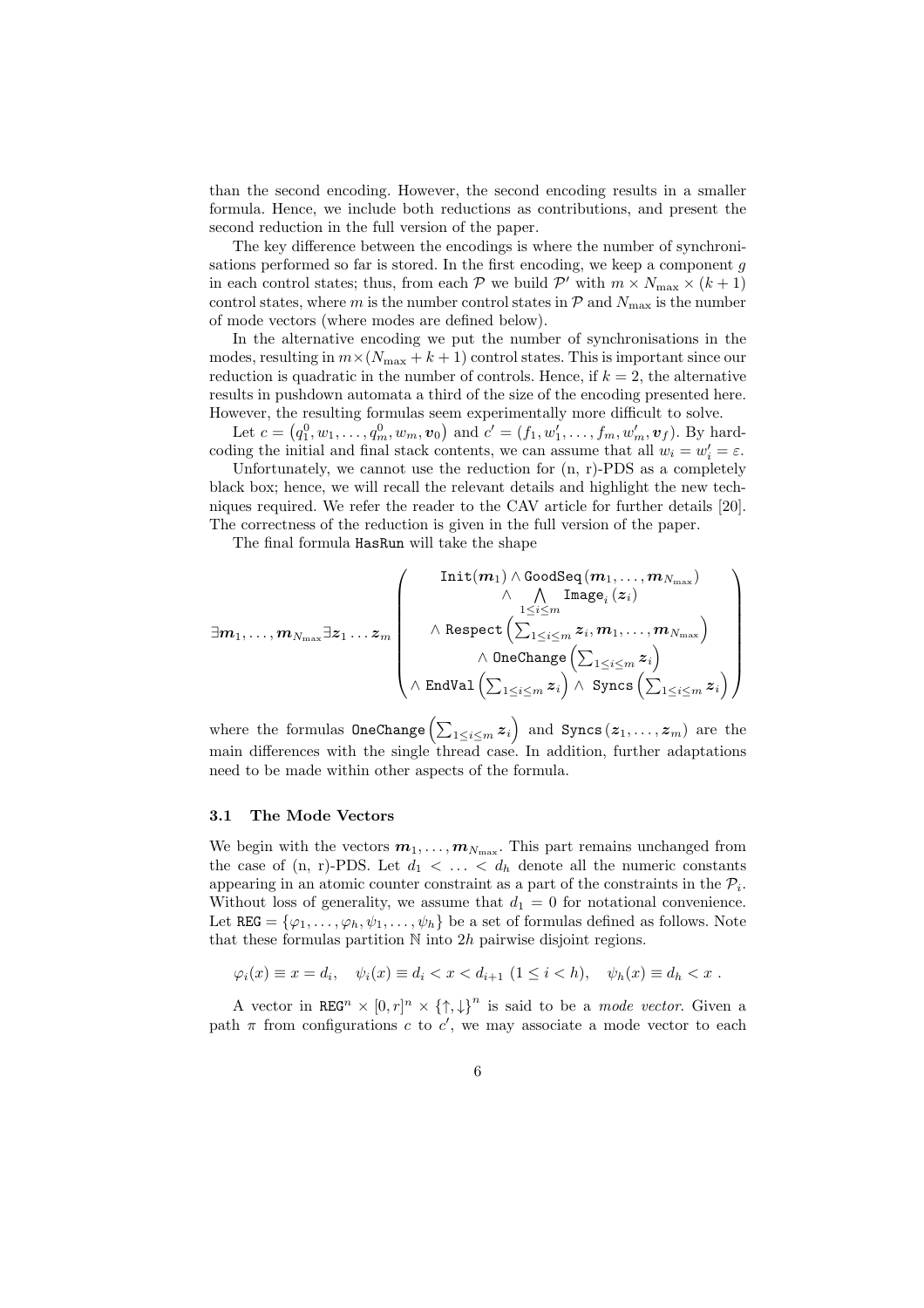configuration in  $\pi$  that records for each counter: which region its value is in, how many reversals its used, and whether its phase is non-decrementing  $(†)$  or nonincrementing  $(\downarrow)$ . Consider a sequence of mode vectors. A crucial observation is that each mode vector in this sequence occurs in a contiguous block. Intuitively, once a change occurs, we cannot revert to the previous vector: any such change will incur an extra reversal for at least one counter. There are at most  $N_{\text{max}} :=$  $|REG| \times (r+1) \times n = 2hn(r+1)$  distinct mode vectors in any sequence.

# 3.2 Constructing  $\mathcal{P}'_i$

We define the pushdown automata

$$
\mathcal{P}'_i = \left( \mathcal{Q}'_i, \Sigma_i, \Gamma', \Delta'_i, \left( q_i^0, 1, 1 \right), \{ f_i \} \times [1, N_{\text{max}}] \times [1, k+1] \right)
$$

for each  $\mathcal{P}_i$  in  $\mathbb{C}$ . For convenience, we allow transitions to output (finite) sequences of characters. Using additional control states we can reduce to the original definition. Note that each  $\mathcal{P}'_i$  has the same output alphabet  $\varGamma'$ . Finally, we assume that all  $\mathcal{Q}_i$  are pairwise disjoint.

There are two main aspects to each  $\mathcal{P}_i$ . First, we remove the counters. To replace them, we have  $\mathcal{P}'_i$  output any counter changes or tests performed. Furthermore,  $\mathcal{P}'_i$  guesses when, and keeps track of when, mode changes occur. Secondly, we allow  $\mathcal{P}'_i$  to non-deterministically make synchronising transitions. When this occurs, the control state change, along with the number of synchronisations performed thus far, will be output. In this way,  $\mathcal{P}'_i$  makes "visible" the counter tests, counter updates and synchronisations performed. Additional constraints introduced later ensure that these operations are valid.

More formally, let  $\mathcal{Q}'_i = \mathcal{Q}_i \times [1, N_{\text{max}}] \times [1, k+1]$ . We define  $\Gamma'$  implicitly from the transition relation. In fact,  $\Gamma'$  is a (finite) subset of

$$
\{ (\texttt{ctr}_e, u, j, l) \mid e \in [1, n], u \in \mathbb{Z}, j \in [1, N_{\text{max}}], l \in \{0, 1\} \} \cup (Const_X \times [1, N_{\text{max}}]) \cup \bigcup_{1 \leq i \leq m} (StateCons_{\times} \mathcal{Q}_i \times \mathcal{Q}_i \times [1, N_{\text{max}}] \times [1, k + 1] \times \{0, 1\}).
$$

Here, elements in  $\{0, 1\}$  signify whether the mode vector should change. We define  $\Delta'_i$  to be the smallest set such that, if  $(q, a, \theta) \stackrel{\gamma}{\hookrightarrow} (q', w, u) \in \Delta_i$  where  $u = (u_1, \ldots, u_n)$  then for each  $e \in [1, N_{\text{max}}]$  and  $g \in [1, k + 1]$ ,  $\Delta'_i$  contains

$$
((q,e,g),a)\xrightarrow{(\theta,e)(\mathtt{ctr}_1,u_1,e,0)\dots(\mathtt{ctr}_n,u_n,e,0)}((q',e,g),w)
$$

and, if  $e \in [1, N_{\text{max}}), \Delta'_i$  also has

$$
((q,e,g),a) \xrightarrow{(\theta,e)(\texttt{ctr}_1,u_1,e,1)\dots(\texttt{ctr}_n,u_n,e,1)} ((q',e+1,g),w) .
$$

These rules are the rules required in the single thread case. We need additional rules to reflect the multi-threaded environment. In particular, an external thread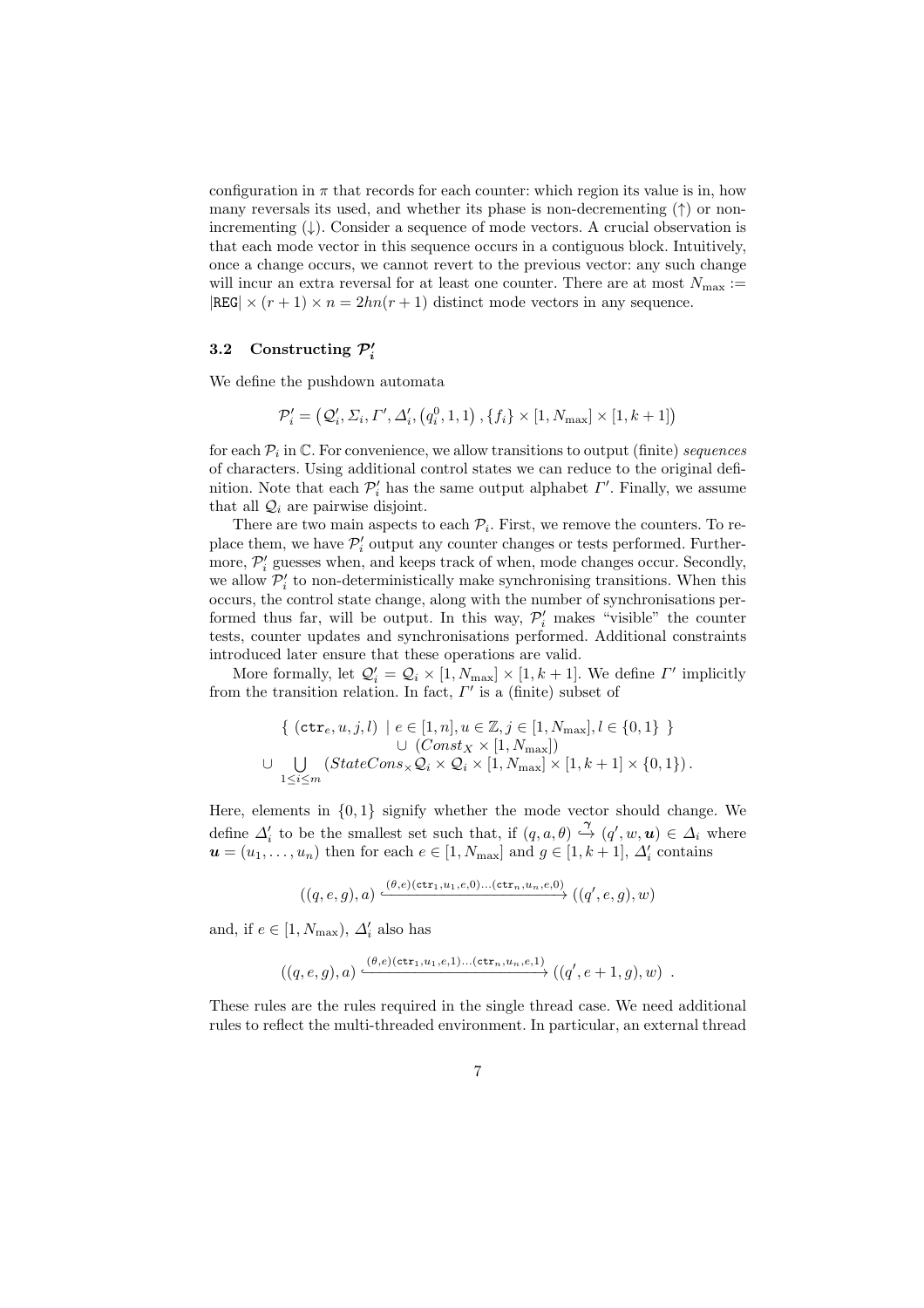may change the mode, or a synchronising transition may occur. To account for this  $\Delta'_i$  also has for each  $q \in \mathcal{Q}_i$   $a \in \Sigma_i$ ,  $e \in [1, N_{\max})$ , and  $g \in [1, k+1]$ ,

$$
((q,e,g),a)\stackrel{\varepsilon}{\hookrightarrow}((q,e+1,g),a)\qquad \qquad (*)
$$

and, for each  $q, q' \in \mathcal{Q}_i$ ,  $e \in [1, N_{\text{max}}]$ ,  $g \in [1, k + 1)$  and  $(\delta, \theta, \mathbf{u}) \in \Delta_g$  where  $u = (u_1, \ldots, u_n)$ , when  $i > 1$ ,

$$
((q,e,g),a)\xrightarrow{(\delta,q,q',e,g,0)} ((q',e,g+1),a)\enspace.
$$

and when  $i = 1$ ,

$$
((q,e,g),a)\xrightarrow{(\delta,q,q',e,g,0)(\theta,e)(\mathtt{ctr}_1,u_1,e,0)\ldots(\mathtt{ctr}_n,u_n,e,0)} ((q',e,g+1),a)\ .
$$

Additionally, if  $e \in [1, N_{\text{max}})$ , we have when  $i > 1$ ,

$$
((q,e,g),a)\xrightarrow{(\delta,q,q',e,g,1)} ((q',e+1,g+1),a) .
$$

and when  $i = 1$ ,

$$
((q,e,g),a)\xrightarrow{(\delta,q,q',e,g,1)(\theta,e)(\mathtt{ctr}_1,u_1,e,1)\ldots(\mathtt{ctr}_n,u_n,e,1)} ((q',e+1,g+1),a)\enspace.
$$

That is,  $\mathcal{P}'_i$  non-deterministically guesses the effect of non-internal transitions and  $\mathcal{P}'_1$  is responsible for performing the required counter updates. Note that the information contained in the output character  $(q, q', e, g, l)$  allows us to check that synchronising transitions take place in the same order and in the same modes across all threads.

#### 3.3 Constructing The Formula

Fix an ordering  $\gamma_1 < \ldots < \gamma_l$  on  $\Gamma'.$  By  $f$  we denote a function mapping  $\gamma_i$  to i for each  $i \in [1, l]$ . The formula we require is of the form given above. The formulas Init, GoodSeq, Respect, and EndVal are defined as in the single thread case; therefore, we only describe them informally here, referring the reader to [20] for the full definitions. For the  $\mathtt{Image}_i$  we convert each  $\mathcal{P}'_i$  to a context-free grammar (of cubic size) and apply the algorithm of [39] to obtain  $\text{Image}_i$  such that for each  $n \in \mathbb{N}^l$  we have  $n \in \mathbb{P}(\mathcal{L}(\mathcal{P}_i^l))$  iff Image<sub>i</sub> $(n)$  holds. Informally, then

- Initial ensures the initial mode vector  $m_1$  respects the initial configuration c;
- $-$  GoodSeq ensures that the sequence of mode vectors  $\boldsymbol{m}_1,\ldots,\boldsymbol{m}_{N_{\rm max}}$  is valid. For example, if the direction of a counter changes, then an extra reversal is incurred on that counter;
- Respect requires that the counter tests and actions fired within a mode are allowed. For example, a subtraction may not occur on a counter in a nondecreasing phase, only one mode change action may occur per mode, and that counter tests only occur in sympathetic regions; and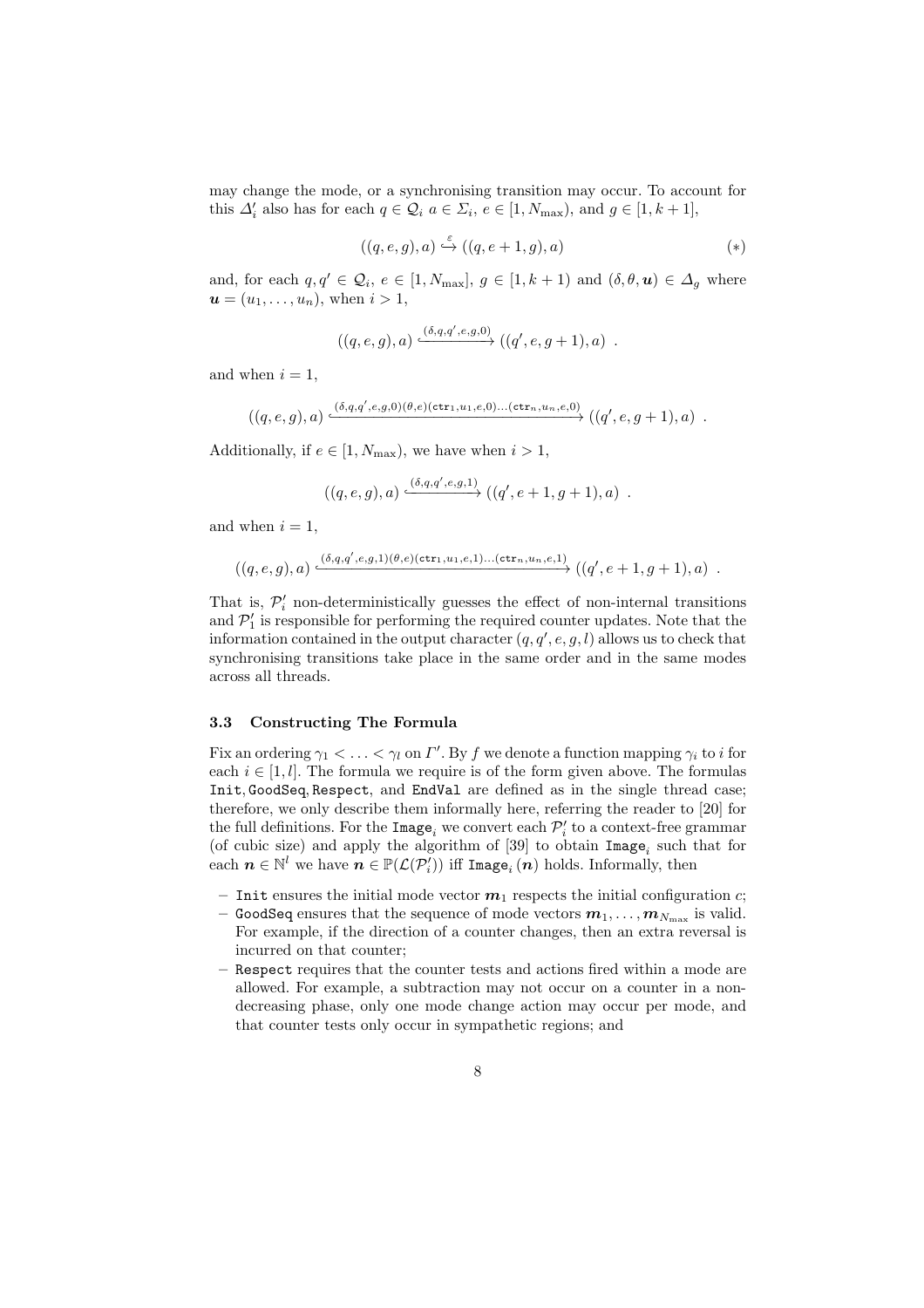– EndVal checks that the counter operations applied during the run leave each counter in the correct value, as given in the final configuration  $c'$ .

It remains for us to define OneChange and Syncs. We use OneChange to assert that only one thread may be responsible for firing the transition that changes a given mode of the counters to the next. That is,

$$
\text{OneChange}(z) \equiv \bigwedge_{\substack{(\text{ctr}_j, u, e, 1) \\ (\text{ctr}_j, u', e, 1) \\ u' \neq u}} z_{f(\text{ctr}_j, u, e, 1)} > 0 \Rightarrow \begin{pmatrix} z_{f(\text{ctr}_j, u, e, 1)} = 1 \\ \wedge z_{f(\text{ctr}_j, u', e, 1)} = 0 \end{pmatrix}.
$$

The role of Syncs is to ensure that the synchronising transitions taken by  $\mathcal{P}'_1, \ldots, \mathcal{P}'_m$  are valid. Note that, by design, each  $\mathcal{P}'_i$  will only output at most one character of the form  $(\delta, q, q', e, g, l)$  for each  $g \in [1, k]$ . We define

$$
\text{ Syncs}\left(\bm{z}\right) \equiv \bigwedge_{\substack{1 \leq g \leq k}} \bigvee_{\substack{1 \leq e \leq N_{\max} \\ (\delta,\theta,\bm{u}) \in \Delta_g \\ l \in \{0,1\}}}\left(\frac{\text{Fired}_{(\delta,e,g,l)} \Rightarrow}{\left(\text{Sync}_{(\delta,e,g,l)}\left(\bm{z}\right) \ \wedge \ \text{AllFired}_{(\delta,e,g,l)}\ \right)\right)
$$

where  $\text{Symc}_{(\delta,e,g,l)}$  is  $\delta$  with each atomic state constraints replaced as below.  $y_i = q$  replaced by the formula

$$
(y_i = q) \equiv \bigvee_{(\delta,q,q',e,g,l)} z_{f(\delta,q,q',e,g,l)} > 0 \text{ and } (y_i = q') \equiv \bigvee_{(\delta,q,q',e,g,l)} z_{f(\delta,q,q',e,g,l)} > 0.
$$

Finally,  $\texttt{Fired}_{(\delta,e,g,l)}\equiv \qquad \bigvee$  $\bigvee_{(\delta,q,q',e,g,l)} z_{f(\delta,q,q',e,g,l)} > 0$ , and

AllFind
$$
\text{AllFind}_{(\delta,e,g,l)} \equiv \bigwedge_{1 \leq i \leq m} \bigvee_{q,q' \in \mathcal{Q}_i} z_{f(\delta,q,q',e,g,l)} > 0.
$$

We remark upon a pleasant corollary of our main result. Consider a system of pushdown automata communicating only via reversal-bounded counters. Since such a system cannot use any synchronising transitions, all runs are 0 synchronisation-bounded; hence, their reachability problem is in NP .

# 4 Comparison with Context-Bounded Model-Checking

We show that the notion of global synchronisation can be used to model more classical notions of context-bounded model-checking. We present a simple encoding here. We begin with the more classical definition that we use.

**Definition 4 ((n, r)-ClPDS).** A system of communicating pushdown automata with n counters  $\mathbb C$  is a tuple  $(\mathcal P_1,\ldots,\mathcal P_m,G,X,r)$  where, for all  $1\leq$  $i \leq m$ ,  $\mathcal{P}_i$  is a pushdown automaton with n counters  $(\mathcal{Q}_i, \Sigma_i, \{\varepsilon\}, \Delta_i, X)$ , X is a finite set of counter variables and  $\mathcal{Q}_i \subseteq G \times \mathcal{Q}'_i$  for some finite set  $\mathcal{Q}'_i$ .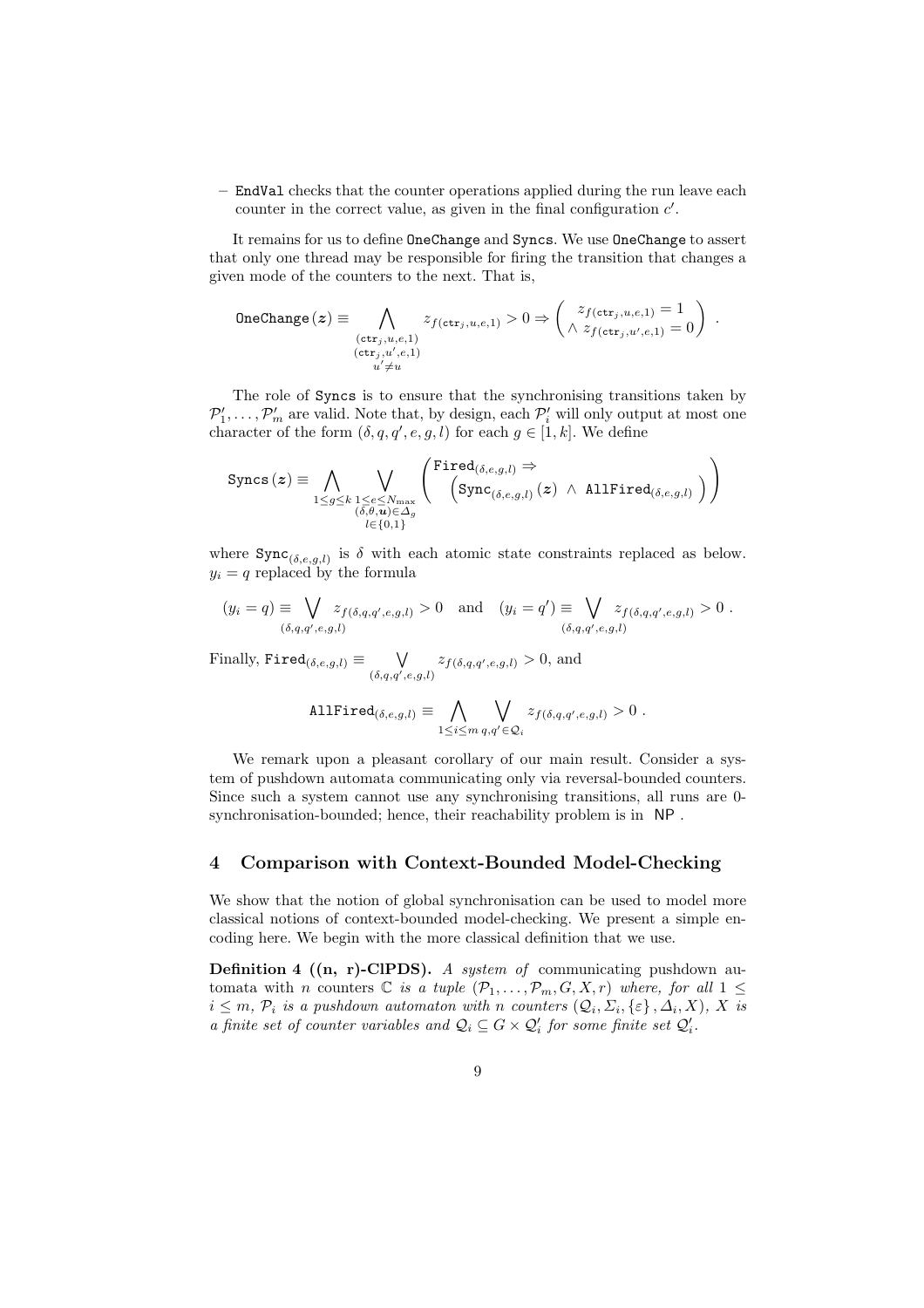A configuration of a (n, r)-ClPDS is a tuple  $(g, q_1, w_1, \ldots, q_m, w_m, v)$  where  $g \in G$  and  $(g, q_i) \in \mathcal{Q}_i$ . We have a transition

$$
(g, q_1, w_1, \ldots, q_m, w_m, \mathbf{v}) \Longrightarrow (g', q'_1, w'_1, \ldots, q'_m, w'_m, \mathbf{v}')
$$

whenever, for some  $1 \leq i \leq m$ , we have  $((g, q_i), w_i, v) \stackrel{\varepsilon}{\rightarrow} ((g', q'_i), w'_i, v')$  is a whenever, for some  $1 \le i \le m$ , we have  $((g, q_i), w_i, v) \to ((g, q_i), w_i)$ <br>transition of  $\mathcal{P}_i$  and  $q_j = q'_j$  and  $w_j = w'_j$  for all  $j \ne i$ .

A run of  $\mathbb C$  is a run  $c_0 \Longrightarrow c_1 \Longrightarrow \cdots \Longrightarrow c_m$  that is *r*-reversal-bounded. A k-context-bounded run is a run  $c_0 \Longrightarrow c_1 \Longrightarrow \cdots \Longrightarrow c_h$  that can be divided into k phases  $C_1, \ldots, C_k$  such that during each  $C_i$  only transitions from a unique  $\mathcal{P}_i$ are used. By convention, the first phase contains only transitions from  $P_1$ .

We define below an  $(n, r)$ -SyncPDS such that simulates any given  $(n, r)$ -CIPDS. The idea is to use the synchronisations to pass the global component  $g$ of the (n, r)-ClPDS between configurations of the (n, r)-SyncPDS, acting like a token enabling one process to run. Since there are  $k$  global synchronisations allowed, the run will be k-context-bounded.

**Definition 5.** Given a  $(n, r)$ -ClPDS  $\mathbb{C} = (\mathcal{P}_1, \ldots, \mathcal{P}_m, G, X, r)$ . Let # be a symbol not in G. We define from each  $\mathcal{P}_i = (\mathcal{Q}_i, \Sigma_i, \{\varepsilon\}, \Delta_i, X)$  with  $\mathcal{Q}_i = G \times \mathcal{Q}'_i$ <br>the pushdown automaton  $\mathcal{P}_i^S = (\mathcal{Q}_i^S \cup \{f_i\}, \Sigma_i, \{\varepsilon\}, \Delta_i^S, X)$  where  $\mathcal{Q}_i^S = \mathcal{Q}^i \times$  $(G \cup \{\#})$  and  $\Delta_i^S$  is the smallest set containing

- 1.  $((g_1, q_1), a, \theta_1) \stackrel{\gamma}{\hookrightarrow} ((g_1, q_2), w, \mathbf{u}_1)$  whenever we have the rule  $((g_1, q_1), a, \theta_1) \stackrel{\gamma}{\hookrightarrow}$  $((g_2,q_2), w, \mathbf{u}_1) \in \mathcal{A}_i$ , and
- 2.  $((g,q),a, \mathbf{t}t) \stackrel{\varepsilon}{\hookrightarrow} (f_i,w,\mathbf{0})$  for all q, a appearing as a head in the final configuration and  $q = #$  or q appears in the final configuration.

Finally, let  $\mathbb{C}^S = (\mathcal{P}_1^S, \ldots, \mathcal{P}_m^S, \Delta_g, X, r)$ , where  $\Delta_g = \{(\delta, \mathbf{t}, \mathbf{0})\}$  such that the formula  $\delta(q_1^1, \ldots, q_n^1, q_1^2, \ldots, q_n^2)$  holds only when there is some  $g \in G$  and  $1 \leq i \neq j \leq n$  such that

1.  $q_i^1 = (g, q)$  and  $q_i^2 = (\#, q)$  for some q, and 2.  $q_j^1 = (\#, q)$  and  $q_j^2 = (g, q)$  for some q, and 3. for all  $i' \neq i$  and  $i' \neq j$ ,  $q_{i'}^1 = (\#, q)$  and  $q_{i'}^2 = (\#, q)$  for some q.

We show in the appendix of the full version of this paper that an optimised version of this simulation  $-$  discussed in Section  $5 -$  is correct. That is, there is a run of C to the final configuration  $(g, q_1, w_1, \ldots, q_m, w_m, v)$  iff there is a run of  $\mathbb{C}^S$  to  $(f_1, w_1, \ldots, f_m, w_m, \boldsymbol{v}).$ 

# 5 Optimisations

We discuss several optimisations used in our implementation. We first discuss how we improve the encoding of the context-bounded model-checking problem by restricting, soundly, the positions where synchronisations may occur. We then show how to identify and eliminate "removable" heads from our models. Note that during the following section, we fix an initial and final configuration.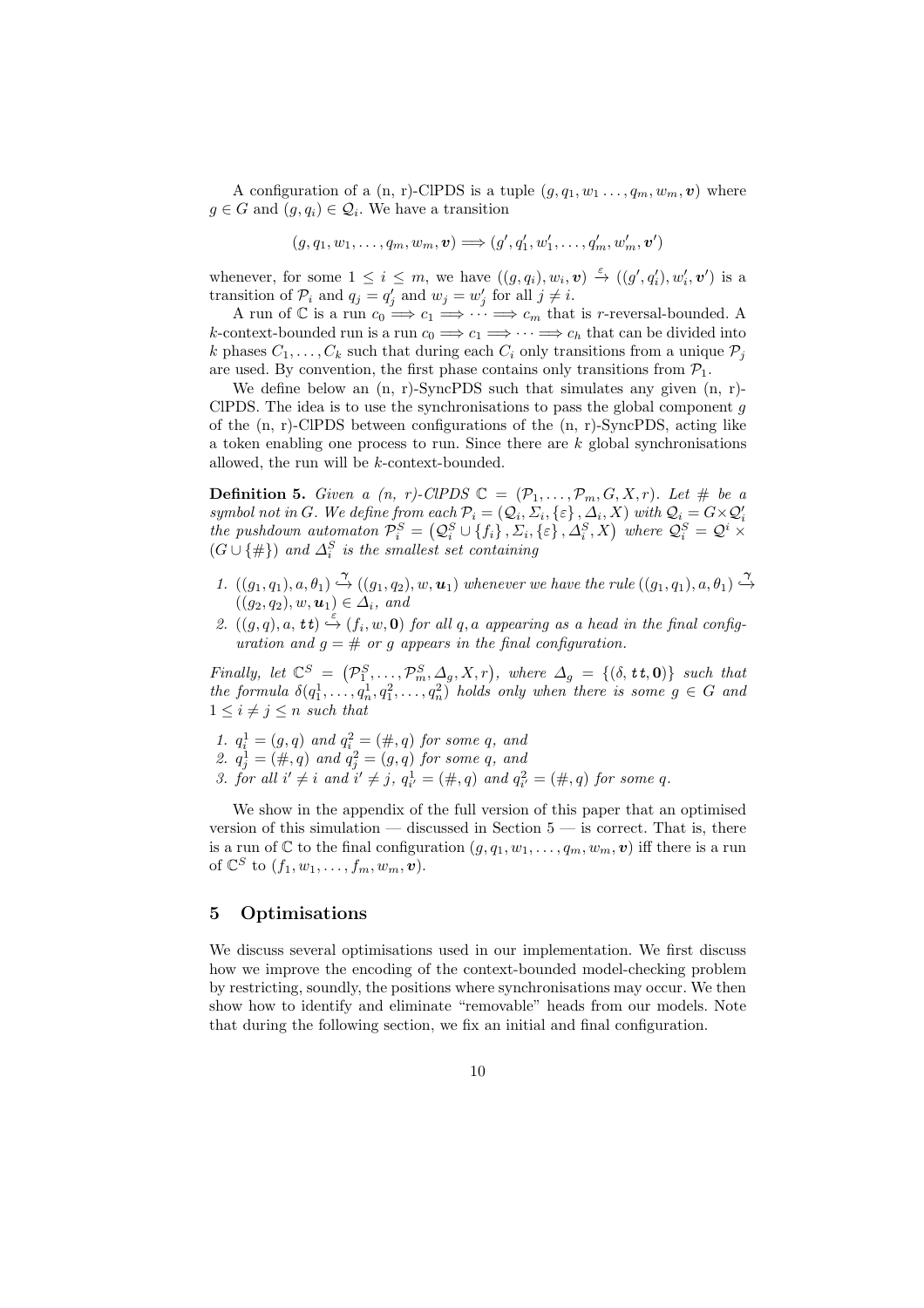#### 5.1 Context-Bounded Model Checking

The encoding of context-bounded model-checking given in Section 4 allows contextswitches to occur at any moment. However, we can observe that context-switches only need to occur when global information needs to be up-to-date, or has just been modified. This restriction led to improvements in our experiments. We describe the positions where context-switches may occur informally here, and give a formal definition and proof in the long version of this paper.

In our restricted encoding, context-switches may occur in following positions: when an update to global component  $g$  occurs; the value of the global component g is tested; an update to the counters occurs; the values of the counters are tested; or the control state of the active thread appears in the final configuration. Intuitively, this restriction delays context-switches as long as possible without removing behaviours — that is, until the status of the global information affects, or may be affected by, the next transition.

# 5.2 Minimising Communicating Pushdown Automata with Counters

We describe a minimisation technique that aims to reduce the size of the pushdown automata. This works as follows: we identify heads  $q, a$  of the pushdown automata that are removable. We then collapse pairs of rules that transition via the head  $q, a$  into a single combined rule. We can then delete the two subsumed rules and the character  $a$  (and, in some cases, the control state  $q$ ). Thus, we build a pushdown automaton that is smaller than the original, but retains the same behaviours. In the following definition, the notion of sink states will be defined later. Intuitively it means  $q$ , once reached, cannot be changed by any transition.

#### **Definition 6.** A head  $q, a$  is removable whenever

- 1. q, a is not the head of the initial or final configuration, and
- 2. it is not a return location, i.e. there is no rule  $(q_1, b_1, \theta) \stackrel{\gamma}{\hookrightarrow} (q_2, b_2w', \mathbf{u})$  with a appearing in w ′ and a does not appear below the top of the stack in the initial configuration, and
- 3. it is not a loop, i.e. there is no rule  $(q, a, \theta) \stackrel{\gamma}{\rightarrow} (q, aw', u)$ , and
- 4. it is not a synchronisation location, i.e. for all  $(q_2, b, \theta) \stackrel{\gamma}{\hookrightarrow} (q_1, aw', u)$  or initial configuration containing  $q_1$  and a we have  $q_1$  is a sink location, and
- 5. is not a counter access location, i.e. there is no rule  $(q, a, \theta) \stackrel{\gamma}{\rightarrow} (q', w', u)$ such that  $\theta$  depends on a counter or  $\boldsymbol{u}$  contains a non-zero entry, and there is no rule  $(q', b, \theta) \stackrel{\gamma}{\hookrightarrow} (q, aw', u)$  such that **u** contains a non-zero entry.

**Definition 7.** A control state q is a sink location whenever for all rules  $(q, a, \theta) \stackrel{\gamma}{\hookrightarrow}$  $(q', w', u)$  we have  $q' = q$  and for all  $(\delta, \theta', u') \in \Delta_g$  and  $q_1^1, \ldots, q_m^1, q_1^2, \ldots, q_m^2$ <br>with  $q_i^1 = q_1$  for some i such - that  $\delta(q_1^1, \ldots, q_m^1, q_1^2, \ldots, q_m^2)$  holds we have  $q_i^2 = q$ .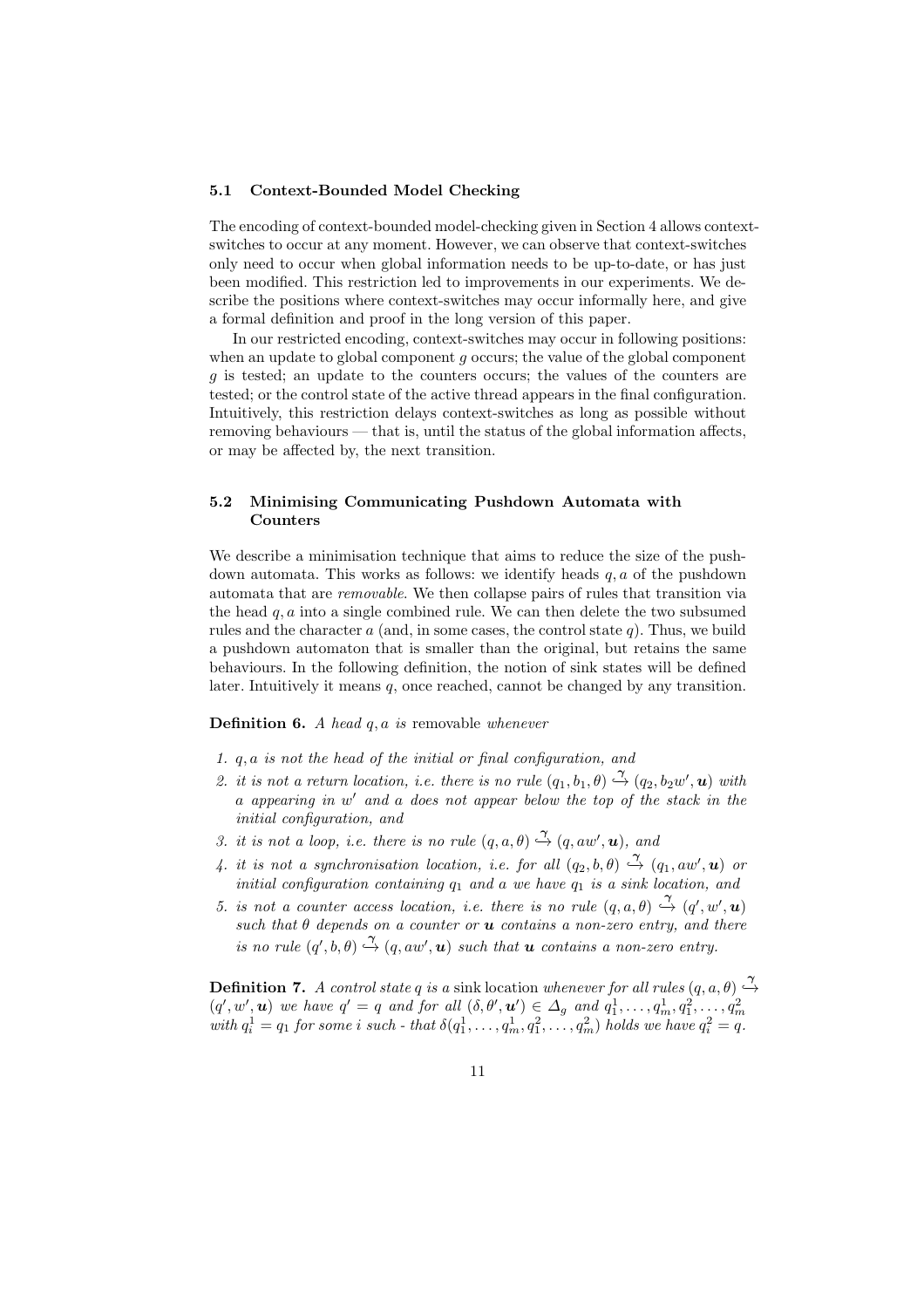Removable heads can then be eliminated from the pushdown automaton by merging rules that pass through it. Note, in general, this may increase the number of rules, but in practice it leads to significant reductions (see Table 1).

**Definition 8.** Given a  $(n, r)$ -SyncPDS with global rules  $\Delta_g$  and a pushdown automaton P with n counters  $(Q, \Sigma, {\varepsilon}, \Lambda, X)$  and a removable head q, a, we define  $\mathcal{P}_{q,a}$  to be  $(\mathcal{Q}, \Sigma, \{\varepsilon\}, \Delta', X)$  where  $\Delta' = \Delta$  if  $\Delta_1$  is empty and  $\Delta' =$  $\Delta_1 \cup \Delta_2$  otherwise, where

$$
\Delta_1 = \left\{ (q_1, b, \theta) \xrightarrow{\gamma_1, \gamma_2} (q_2, w, \mathbf{u}_1 + \mathbf{u}_2) \middle| \begin{array}{l} (q_1, b, \theta_1) \xrightarrow{\gamma_1} (q, aw_1, \mathbf{u}_1) \in \Delta \wedge \\ (q, a, \theta_2) \xrightarrow{\gamma_2} (q_2, w_2, \mathbf{u}_2) \in \Delta \wedge \\ \theta = (\theta_1 \wedge \theta_2) \wedge w = w_2 w_1 \end{array} \right\}
$$

and

$$
\Delta_2 = \Delta \setminus \left( \left\{ \begin{array}{l} (q_1, b, \theta) \stackrel{\gamma}{\hookrightarrow} (q_2, w', \mathbf{u}) \mid q_1, b = q, a \\ (q_1, b_1, \theta) \stackrel{\gamma}{\hookrightarrow} (q_2, b_2w', \mathbf{u}) \mid q_2, b_2 = q, a \end{array} \right\} \right) .
$$

We show, in the appendix of the full version of this paper, that this optimisation preserves behaviours of the automaton. Thus, we can successively eliminate removable heads from the constituent pushdown automata of an (r, n)-SyncPDS.

#### 5.3 Minimising CFG size via pushdown reachability table

Recall that our reduction to existential Presburger formulas from (n, r)-SyncPDS s makes use of a standard language-preserving reduction from pushdown automata to context-free grammars (after which we apply the linear-time algorithm from [39] to compute existential Presburger formulas representing Parikh images of the languages). Unfortunately, the standard translations from PDAs to CFGs produces grammars incur a cubic blow-up. More precisely, if the input PDA is  $\mathcal{P} = (Q, \Sigma, \Gamma, \Delta, q^0, F)$ , the output CFG has size  $O(|\Delta| \times |Q| \times |Q|^2)$ . Our experiments suggest that this cubic blow-up is impractical without further optimisation, i.e., the naive translation failed to terminate within a couple of hours for most of our examples. Note that the complexity of translating from PDA to CFG is of course very much related to the reachability problem for pushdown systems, for which the optimal complexity is a long-standing open problem (the asymptotically fastest algorithm [11] to date has complexity  $O(n^3/\log n)$ ).

We will now describe two optimisations to improve the size of the CFG that is produced by our reduction in the previous section, the second optimisation gives better performance (asymptotically and empirically) than the first. Without loss of generality, we assume that the transitions of the input PDA satisfy are of the form  $(p, a) \stackrel{\cdot v}{\hookrightarrow} (q, w)$  where  $p, q \in \mathcal{Q}, v \in \Gamma, a \in \Sigma$ , and  $w \in \Gamma^*$  with  $|w| \leq 2$ . [It is well-known that any input PDA can be translated into a PDA in this "normal form" that recognises the same language while incuring only a linear blow-up.] The gist behind both optimisations is to refrain from producing redundant CFG rules by looking up at the reachability table for the PDA. Keeping the CFG size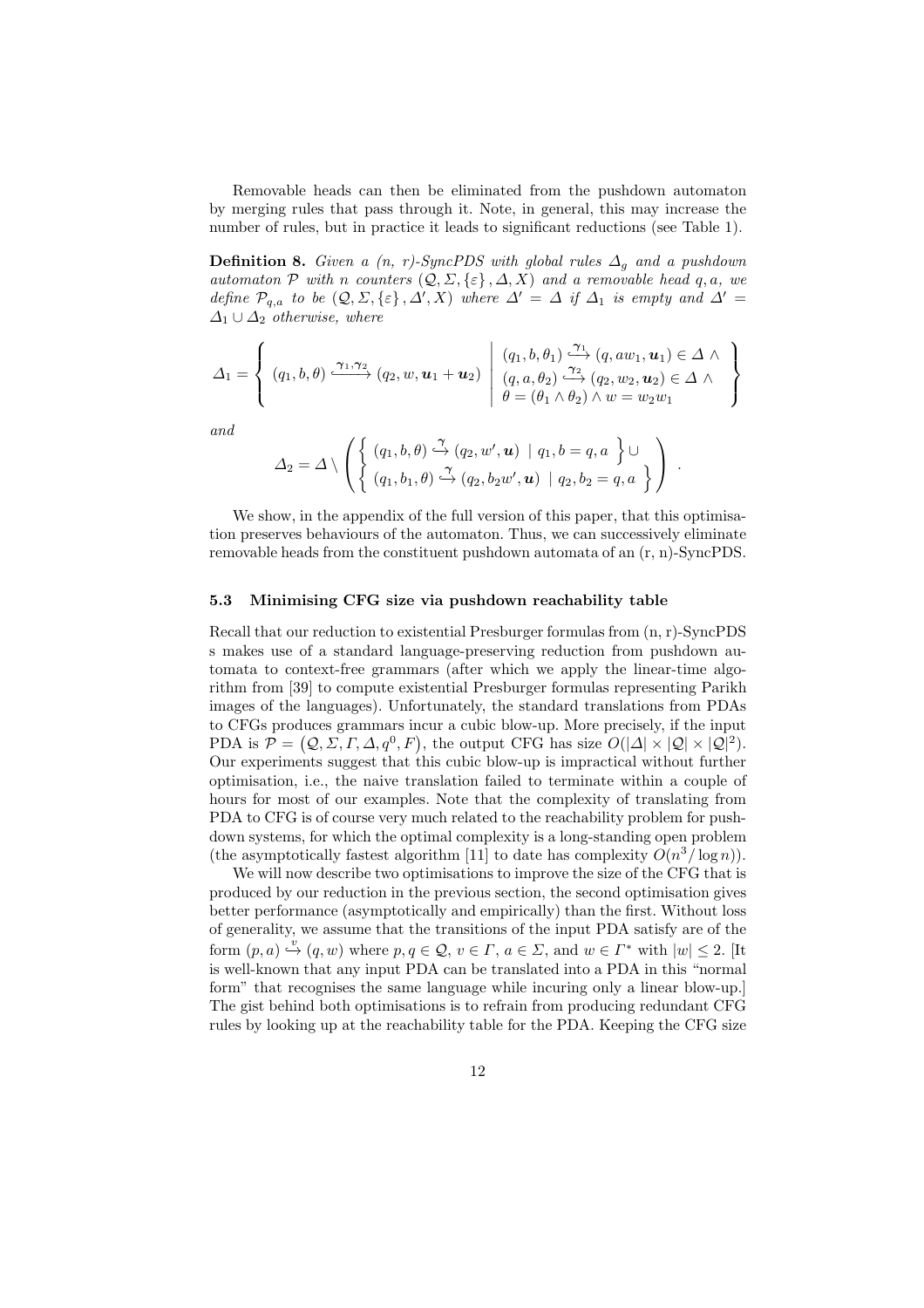low in the first place results in algorithms that are more efficient than removing redundant rules after the CFG is produced.

Let us first briefly recall a standard language-preserving translation from PDA to CFG. Given a PDA  $\mathcal{P} = (\mathcal{Q}, \Sigma, \Gamma, \Delta, q^0, F)$ , we construct the following CFG with nonterminals  $N = \{A_{p,a,q} : p,q \in \mathcal{Q}, a \in \Sigma\}$ , terminals  $\Gamma$ , and the following transitions:

- (1) For each PDA rule of the form  $(p, a) \stackrel{v}{\hookrightarrow} (q, \epsilon)$ , add the CFG transition  $A_{p,a,q} \to v.$
- (2) For each PDA rule of the form  $(p, a) \stackrel{v}{\hookrightarrow} (p', b)$  and each  $q \in \mathcal{Q}$ , add the CFG transition  $A_{p,a,q} \to vA_{p',b,q}$ .
- (3) For each PDA rule of the form  $(p, a) \stackrel{v}{\hookrightarrow} (p', cb)$  and each  $r, q \in \mathcal{Q}$ , add the CFG transition  $A_{p,a,q} \to vA_{p',c,r}A_{r,b,q}$ .

Note that  $A_{p,a,q}$  generates all words that can be output by  $P$  from configuration  $(p, a)$  ending in configuration  $(q, \epsilon)$ . Both of our optimisations refrains from generating: (i) CFG rules of type (2) above in the case when  $(p', b) \nrightarrow^* (q, \epsilon)$ , and (ii) CFG rules of type (3) in the case when  $(p', c) \nrightarrow^* (r, \epsilon)$  or  $(r, b) \nrightarrow^* (q, \epsilon)$ .

It remains how to describe how to build the reachability lookup table for  $P$ with entries of the form  $(p, a, q)$  witnessing whether  $(p, a) \rightarrow^* (q, \epsilon)$ . The first optimisation achieves this by directly applying the pre<sup>∗</sup> algorithm for pushdown systems described in [16], which takes  $O(|\mathcal{Q}|^2 \times |\mathcal{A}|)$  time. This optimisation holds for any input PDA and, hence, not exploits the structure of the PDA that we generated in the previous section. Our second optimisation improves the pre<sup>∗</sup> algorithm for pushdown systems from [16] by exploiting the structure of the PDA generated in the previous section, for which each control state is of the form  $(p, i, j)$ , where  $i, j \in \mathbb{Z}_{>0}$ . The crucial observation is that, due to the PDA rules of type (\*) generated from the previous section, the PDA that we are concerned with satisfy the following two properties:

- **(P0)**  $((p, i, j), v) \rightarrow^* ((q, i', j'), w)$  implies  $i' \geq i$  and  $j' \geq j$ .
- (P1)  $((p, i, j), v)$  →  $((q, i', j'), w)$  implies  $((p, i + d_1, j + d_2), v)$  →  $((q, i' +$

 $d_1, j' + d_2$ , w) for each  $d_1, d_2 \in \mathbb{N}$ .

(P2) for each nonempty  $v \in \Sigma^* : ((p, i, j), av) \to^* ((q, i', j'), v)$  implies  $((p, i, j), av) \to^*$  $((q, i'', j'), v)$  for each  $i'' \geq i'$ .

Properties (P0) and (P1) imply that it suffices to keep track of the *differences* in the mode indices and context indices in the reachability lookup table for the input PDA P, i.e., instead of keeping track of all values  $((p, i, j), a) \rightarrow^* ((q, i', j'), \epsilon)$ , each entry is of the form  $(p, a, q, d, d')$  meaning that  $((p, i, j), a) \rightarrow^* ((q, i+d, j+d)$  $(d')$ ,  $\epsilon$ ) for each  $i, j \in \mathbb{Z}_{>0}$ . Property (P2) implies that if  $(p, a, q, d, d')$  is an entry in the table, then so is  $(p, a, q, d + i, d')$  for each  $i \in \mathbb{N}$ . Therefore, whenever p, a, q, d' are fixed, it suffices to only keep track of the minimum value d such that  $(p, a, q, d, d')$  is an entry in the table. We describe the adaptation of the  $pre^*$  algorithm for pushdown systems from [16] for computing the specialised reachability lookup table in the appendix. The resulting time complexity for computing the specialised reachability lookup table becomes linear in the number of mode indices.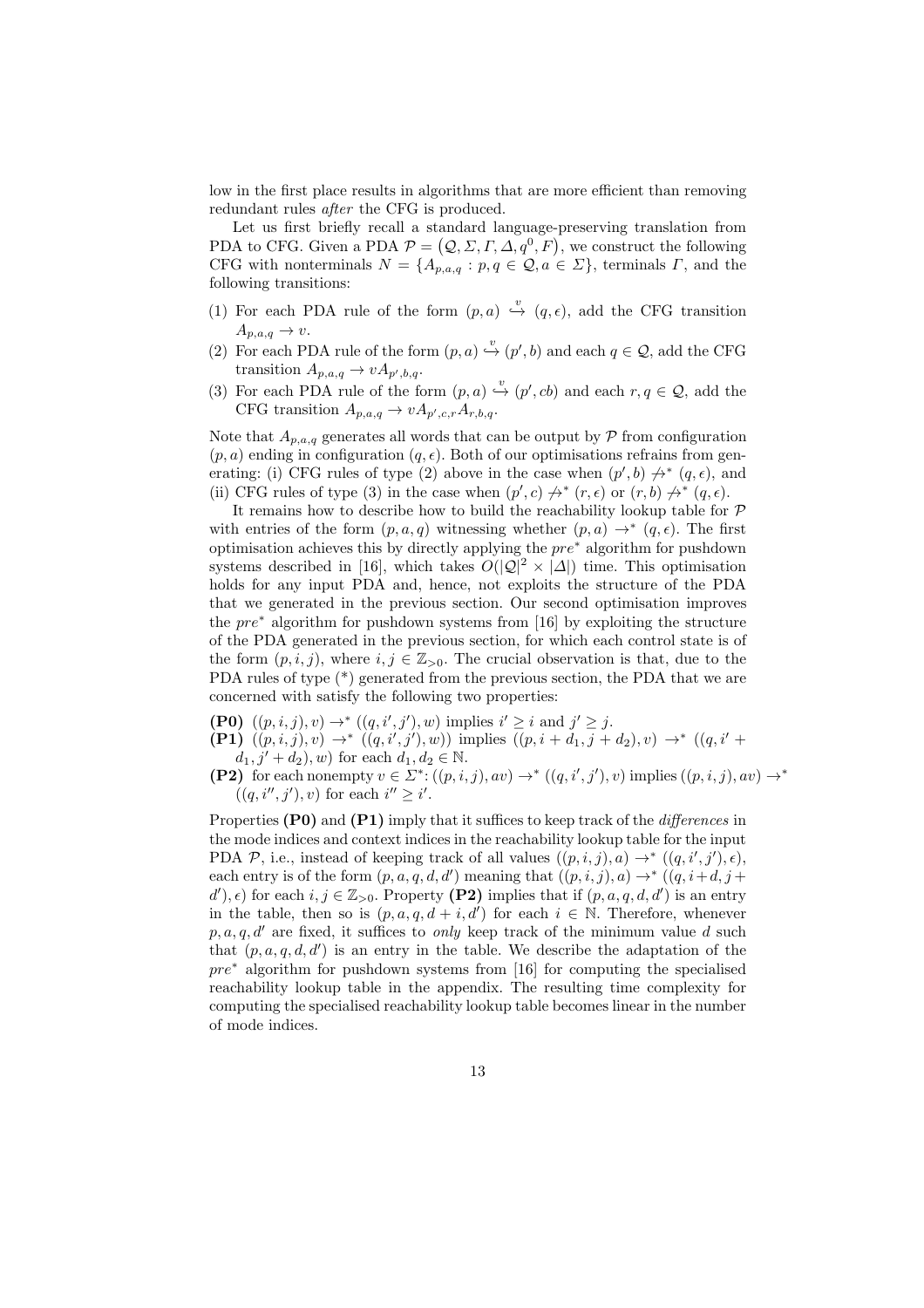## 6 Implementation and Experimental Results

We have implemented two tools for model-checking programs with counters. The first is a translation tool which builds a  $(n, r)$ -SyncPDS from a program written in a simple language with counters. The second implements our reduction to existential Presburger formulas, which can be passed to SMT solvers such as Z3.

**Pushdown Translator** The Pushdown Translator tool, implemented in  $C++$ . takes a program written in a simple input language and produces a (n, r)- SyncPDS. The language supports threads, boolean variables (shared between threads, global to a thread, or local), shared counters, method calls, assignment to boolean variables, counter increment and decrement, branching and assertions with counter and boolean variable tests, non-deterministic branching, goto statements, locks, output, and while loops. The user can specify the number of counter reversals and context-switches and specify a constraint on the output performed. The full syntax is given in the appendix. The translation uses the context-switch technique presented in Definition 5 and the minimisation technique of Definition 8. Furthermore, the constructed pushdown automata only contain transitions for states reachable by a thread when counter tests and actions and the effect of external threads are abstracted soundly.

SynPCo2Z3 Our second tool SynPCo2Z3 is implemented in SWI-Prolog. The user supplies an (n, r)-SyncPDS as input. Due to the declarative nature of Prolog, the syntax could be easily kept close to the (n, r)-SyncPDS definition. The tool outputs existential Presburger formulas represented in the SMT-LIB format, supported by Z3. Moreover, the tool implements all the different translations that have been described in this paper (including appendix) with and without the optimisations described in the previous section. The user has the option to specify the number of counter reversals and context switches, as well as a constraint on the output performed by the input (n, r)-SyncPDS.

Experiments We tested our implementation on several realistic benchmarks. Several of these benchmarks were adapted from modules found in the Linux kernel, which contained list- and memory-management, as well as locks for concurrent access. These modules often provided "register" and "unregister" functions in their API. We tested that, when register was called as many times as unregister, the number of calls to malloc was equal to the number of calls to free. Furthermore, we checked that the module did not attempt to remove an item from an empty list. In all cases, memory and list management was correct. We then introduced bugs by either removing a call to free, or a lock statement. The results are shown in Table 1. All tests were run on a MACHINE and had two threads, two context-switches, one counter and one reversal. The size fields give the total number of pushdown rules in the system. Each cell contains two entries: the first is for the instance with a bug, the second for the correct instance.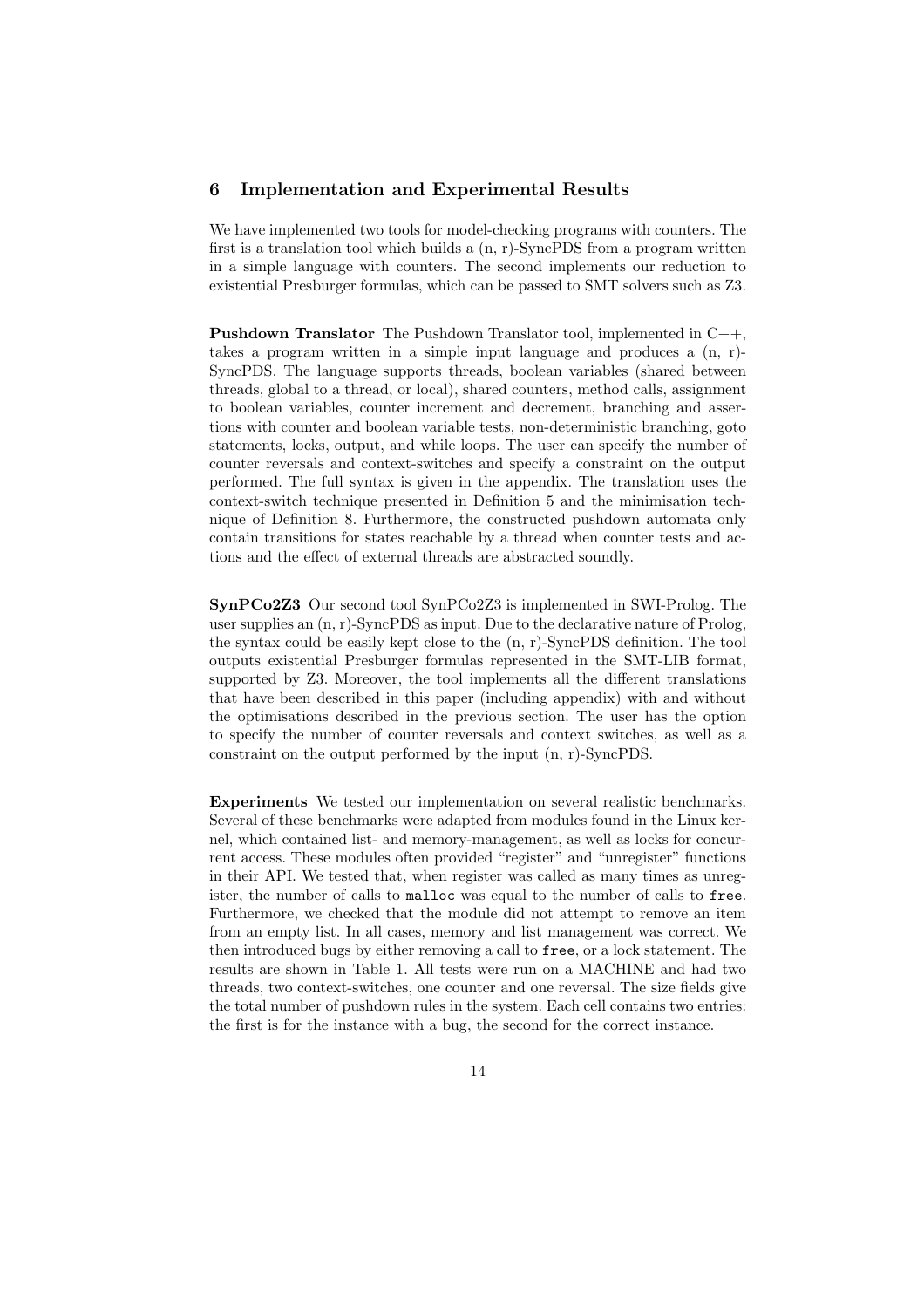| File             | Size    | Min. Size | Time          |
|------------------|---------|-----------|---------------|
| api.c (rtl8192u) | 654/660 | 202/208   | 5m5s/5m22s    |
| af alg.c         | 506/528 | 174/204   | 11m56s/5m39s  |
| hid-quirks.c     | 557/559 | 303/303   | 22m21s/14m37s |
| dm-target.c      | 416/436 | 254/278   | 36m46s/10m4s  |

Table 1. Results of experimental runs.

# 7 Conclusions and Future Work

We have studied the synchronisation-bounded reachability problem for a class of pushdown automata communicating by shared reversal-bounded counters and global synchronisations. This problem was shown to be NP-complete via an efficient reduction to existential Presburger arithmetic, which can be analysed using fast SMT solvers such as Z3. We have provided optimisation techniques for the automata and a prototypical implementation of this reduction and experimented on a number of realistic examples.

There are several avenues of future work that remain open. For instance, although we can obtain from the SMT solver a satisfying assignment to the Presburger formula, we would like to be able to construct a complete trace witnessing reachability. Additionally, the construction of a counter-example guided abstraction-refinement loop will require the development of new techniques not normally considered. In particular, heuristics will be needed to decide when to introduce new counters to the abstraction.

We may also consider generalisations of context-bounded analysis such as phase-bounds and ordered multi-stack automata. A further challenge will be to adapt our techniques to dynamic thread creation, where each thread has its own context-bound, rather than the system as a whole.

Acknowledgments. We thank EPSRC (EP/F036361 and EP/H026878/1) for their support.

#### References

- 1. M. F. Atig, B. Bollig, and P. Habermehl. Emptiness of multi-pushdown automata is 2etime-complete. In *Developments in Language Theory*, pages 121–133, 2008.
- 2. M. F. Atig, A. Bouajjani, and S. Qadeer. Context-bounded analysis for concurrent programs with dynamic creation of threads. In *TACAS*, pages 107–123, 2009.
- 3. T. Ball, B. Cook, V. Levin, and S. K. Rajamani. Slam and static driver verifier: Technology transfer of formal methods inside microsoft. In *IFM*, pages 1–20, 2004.
- 4. T. Ball, V. Levin, and S. K. Rajamani. A decade of software model checking with slam. *Commun. ACM*, 54:68–76, July 2011.
- 5. T. Ball and S. K. Rajamani. Bebop: A symbolic model checker for boolean programs. In *SPIN*, pages 113–130, 2000.
- 6. M. Bersani and S. Demri. The complexity of reversal-bounded model-checking. In *FroCoS*, pages 71–86, 2011.
- 7. A. Bouajjani, J. Esparza, and O. Maler. Reachability analysis of pushdown automata: Application to model-checking. In *CONCUR*, pages 135–150, 1997.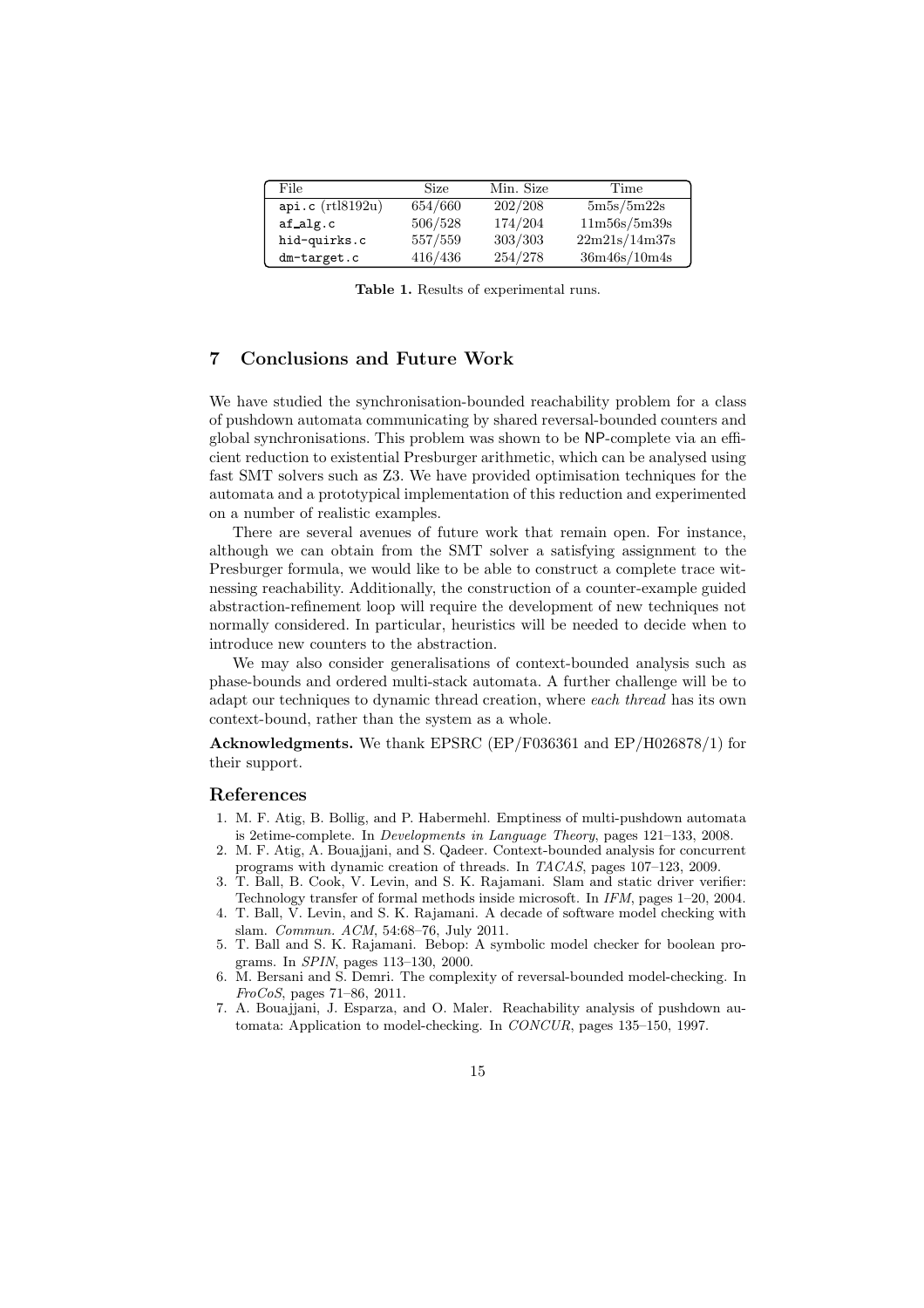- 8. A. Bouajjani, J. Esparza, S. Schwoon, and J. Strejcek. Reachability analysis of multithreaded software with asynchronous communication. In *FSTTCS*, pages 348–359, 2005.
- 9. A. Bouajjani, J. Esparza, and T. Touili. A generic approach to the static analysis of concurrent programs with procedures. *SIGPLAN Not.*, 38(1):62–73, 2003.
- 10. A. Bouajjani, M. Müller-Olm, and T. Touili. Regular symbolic analysis of dynamic networks of pushdown systems. *CONCUR 2005 - Concurrency Theory*, pages 473– 487, 2005.
- 11. Swarat Chaudhuri. Subcubic algorithms for recursive state machines. In *POPL*, pages 159–169, 2008.
- 12. Z. Dang, O. H. Ibarra, T. Bultan, R. A. Kemmerer, and J. Su. Binary reachability analysis of discrete pushdown timed automata. In *CAV*, pages 69–84, 2000.
- 13. L. Mendonça de Moura and N. Bjørner. Z3: An efficient smt solver. In *TACAS*, pages 337–340, 2008.
- 14. V. D'Silva, D. Kroening, and G. Weissenbacher. A survey of automated techniques for formal software verification. *IEEE Trans. on CAD of Integrated Circuits and Systems*, 27(7):1165–1178, 2008.
- 15. J. Esparza and P. Ganty. Complexity of pattern-based verification for multithreaded programs. In *POPL*, pages 499–510, 2011.
- 16. J. Esparza, D. Hansel, P. Rossmanith, and S. Schwoon. Efficient algorithms for model checking pushdown systems. In *CAV*, pages 232–247, 2000.
- 17. J. Esparza, A. Kucera, and S. Schwoon. Model checking ltl with regular valuations for pushdown systems. *Inf. Comput.*, 186(2):355–376, 2003.
- 18. P. Ganty, R. Majumdar, and B. Monmege. Bounded underapproximations. In *CAV*, pages 600–614, 2010.
- 19. E. M. Gurari and O. H. Ibarra. The complexity of decision problems for finite-turn multicounter machines. *J. Comput. Syst. Sci.*, 22(2):220–229, 1981.
- 20. M. Hague and A. W. Lin. Model checking recursive programs with numeric data types. In *CAV*, pages 743–759, 2011.
- 21. A. Heußner, J. Leroux, A. Muscholl, and G. Sutre. Reachability analysis of communicating pushdown systems. In *FOSSACS'10*, pages 267–281, 2010.
- 22. R. R. Howell and L. E. Rosier. An analysis of the nonemptiness problem for classes of reversal-bounded multicounter machines. *J. Comput. Syst. Sci.*, 34(1):55–74, 1987.
- 23. O. H. Ibarra. Reversal-bounded multicounter machines and their decision problems. *J. ACM*, 25(1):116–133, 1978.
- 24. O. H. Ibarra, J. Su, Z. Dang, T. Bultan, and R. A. Kemmerer. Counter machines and verification problems. *Theor. Comput. Sci.*, 289(1):165–189, 2002.
- 25. V. Kahlon. Parameterization as abstraction: A tractable approach to the dataflow analysis of concurrent programs. In *LICS*, pages 181–192, 2008.
- 26. A. Lal, T. Touili, N. Kidd, and T. Reps. Interprocedural analysis of concurrent programs under a context bound. In *TACAS*, pages 282–298, 2008.
- 27. F. Laroussinie, A. Meyer, and E. Petonnet. Counting ctl. In *FOSSACS*, pages 206–220, 2010.
- 28. P. Madhusudan and G. Parlato. The tree width of auxiliary storage. In *POPL*, pages 283–294, 2011.
- 29. R. Mayr. *Decidability and Complexity of Model Checking Problems for Infinite-State Systems*. PhD thesis, TU-M¨unchen, 1998.
- 30. M. L. Minsky. *Computation: finite and infinite machines*. Prentice-Hall, Inc., Upper Saddle River, NJ, USA, 1967.
- 31. M. Musuvathi and S. Qadeer. Iterative context bounding for systematic testing of multithreaded programs. In *PLDI*, pages 446–455, 2007.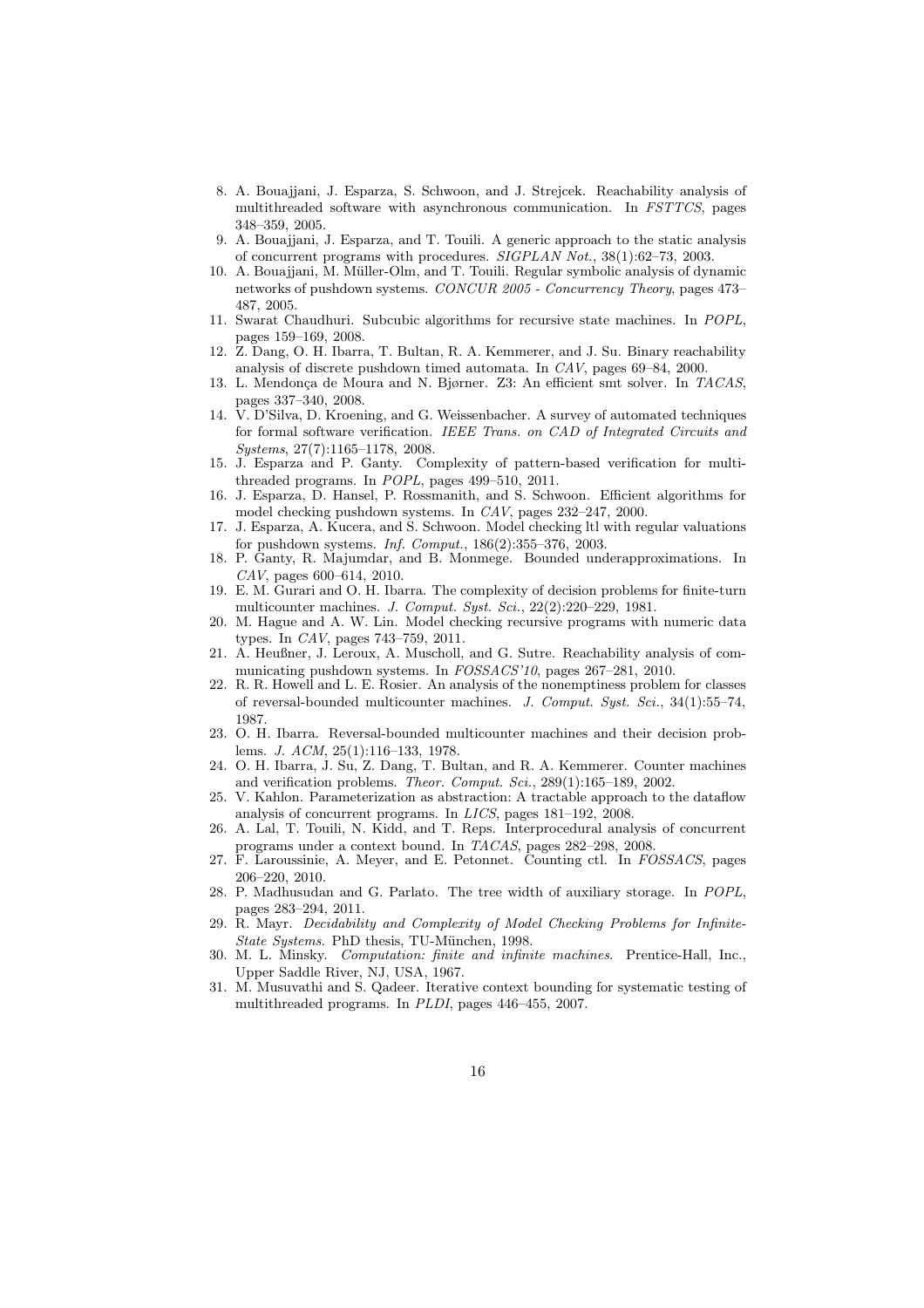- 32. S. Qadeer. The case for context-bounded verification of concurrent programs. In *SPIN*, pages 3–6, 2008.
- 33. G. Ramalingam. Context-sensitive synchronization-sensitive analysis is undecidable. In *TOPLAS*, 2000.
- 34. S. Qadeer and J. Rehof. Context-bounded model checking of concurrent software. In *TACAS*, pages 93–107, 2005.
- 35. K. Sen and M. Viswanathan. Model checking multithreaded programs with asynchronous atomic methods. In *CAV*, pages 300–314, 2006.
- 36. D. Suwimonteerabuth, J. Esparza, and S. Schwoon. Symbolic context-bounded analysis of multithreaded java programs. In *SPIN*, pages 270–287, 2008.
- 37. D. Suwimonteerabuth, S. Schwoon, and J. Esparza. jmoped: A java bytecode checker based on moped. In *TACAS*, pages 541–545, 2005.
- 38. S. La Torre, P. Madhusudan, and G. Parlato. A robust class of context-sensitive languages. In *In LICS*, pages 161–170. IEEE Computer Society, 2007.
- 39. K. N. Verma, H. Seidl, and T. Schwentick. On the complexity of equational horn clauses. In *CADE*, pages 337–352, 2005.
- 40. I. Walukiewicz. Model checking CTL properties of pushdown systems. In *FSTTCS*, pages 127–138, 2000.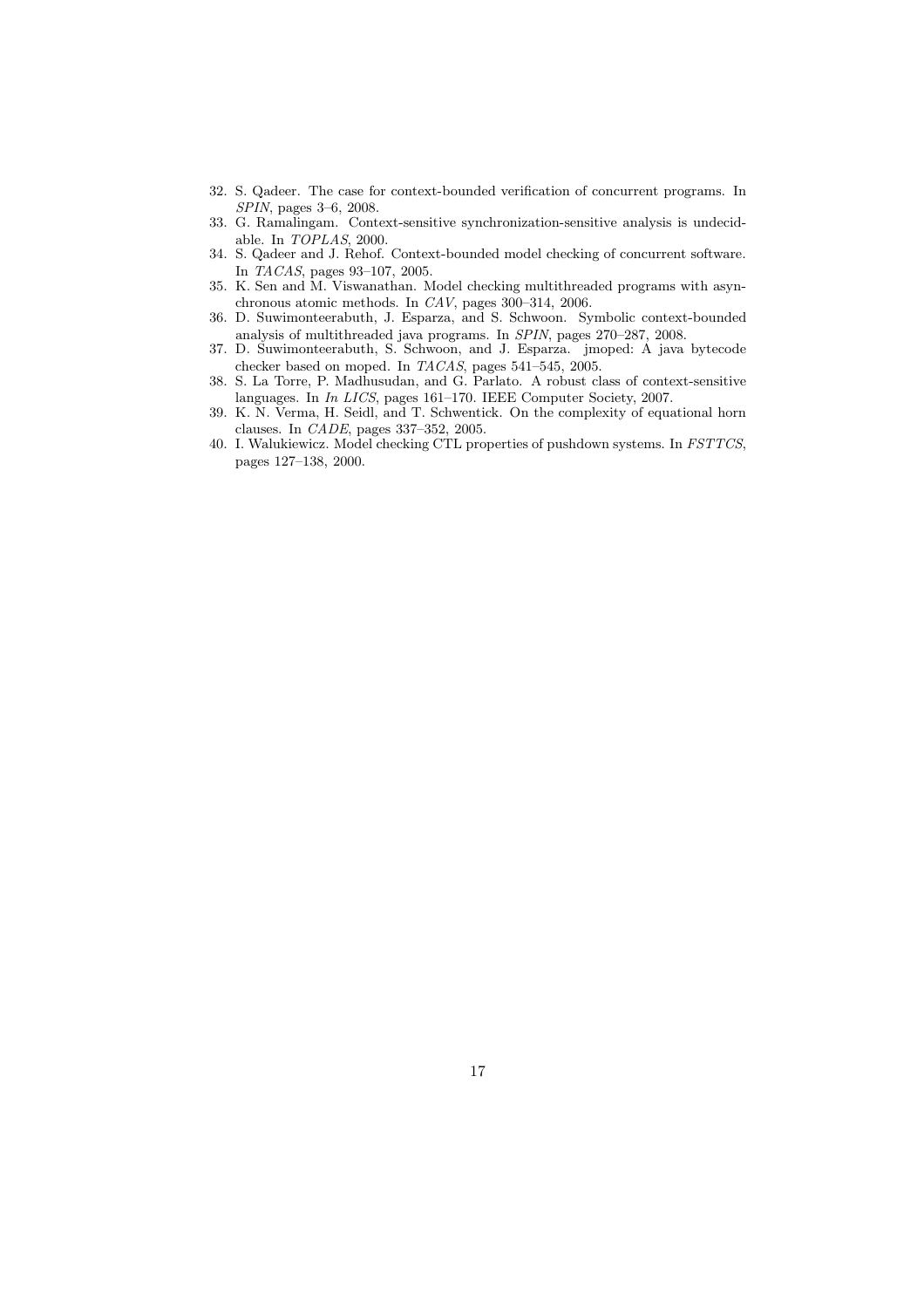## A Correctness of the Reachability Reduction

We prove the following lemmas for the reduction presented in Section 3, which implies Theorem 1.

**Lemma 1.** If there is a  $k$ -synchronisation-bounded run from  $c$  to  $c'$ , then HasRun is satisfiable.

*Proof.* Assume there is a k-synchronisation-bounded run of  $\mathbb{C}$ . We show that HasRun is satisfiable. Let  $\pi = c_0 \implies c_1 \implies \cdots \implies c_h$  be the run of  $\mathbb{C}$ , where  $c = c_0$  and  $c' = c_h$ .

First, we assign to  $m_1, \ldots, m_{N_{\text{max}}}$  the values corresponding to the evolution of the modes in  $\pi$ .

Next, we assign  $z_1, \ldots, z_m$ . We can divide  $c_0c_1 \ldots c_h$  into  $k+1$  phases  $C_1, \ldots, C_{k+1}$  such that there exist  $-1 = j_0 \leq \cdots \leq j_{k+1} = h$  and  $C_1 = c_0 \ldots c_{j_1}$ , ...,  $C_k = c_{j_{(k-1)}+1} \dots c_{j_{k+1}}$ . In addition, for all  $i \in [1, k+1]$  and all  $j_{(i-1)} < j$  <  $j_i$ , we have  $c_j \implies c_{j+1}$  is an internal transition, and, when  $i \leq k$ ,  $c_{j_i} \implies c_{j_{i+1}}$ is a synchronising transition. Note, that we allow the phases to be empty (when the start index is greater than the end index).

We will construct accepting runs of each  $\mathcal{P}'_i$ . We may split each phase further by considering the evolution of the modes.

For each  $i \in [1, m]$ , and each  $j \in [1, k + 1]$  extract from  $C_j$  all transitions that are due to transitions of  $P_i$ . Furthermore, augment all control states with the mode and the phase the transition took place in. This almost results in a run of  $\mathcal{P}'_i$ , except when an external process changes the mode. In this case we use the rules

$$
((q,e,g),a) \stackrel{\varepsilon}{\hookrightarrow} ((q,e+1,g),a)
$$

to bridge the gap. Finally, we construct an accepting run of  $\mathcal{P}'_i$  by concatenating the runs for each phase as follows.

For  $i > 1$ , we use the rules

$$
((q,e,g),a)\xrightarrow{(\delta,q,q',e,g,l)}((q',e+l,g+1),a)
$$

to form the connections, where  $(\delta, \theta, \mathbf{u})$  is the synchronising transition used to bridge the phases, and  $l \in \{0, 1\}$  is 1 only if the counter updates caused a mode change. For  $i = 1$ , we use

$$
((q,e,g),a)\xrightarrow{(\delta,q,q',e,g,l)(\theta,e)(\texttt{ctr}_1,u_1,e,l)\dots(\texttt{ctr}_n,u_n,e,l)}((q',e,g+1),a) .
$$

We assign to  $z_i$  the Parikh image of the run defined above. Because we assigned a valid sequence of modes to the mode vectors, and valid Parikh images of  $\mathcal{P}'_i$  to  $\boldsymbol{z}_i$  that respect the modes, we have that  $\texttt{Init}, \texttt{GoodSeq},$  and  $\texttt{Image}_i$  are satisfied. To see that Respect and EndVal are satisfied, observe that the counter actions come from a valid accepting run. Finally, OneChange is true since only one thread changed the mode, and Syncs is satisfied since we assigned valid synchronising transitions to the output tuples  $(\delta, q, q', e, g, l)$ .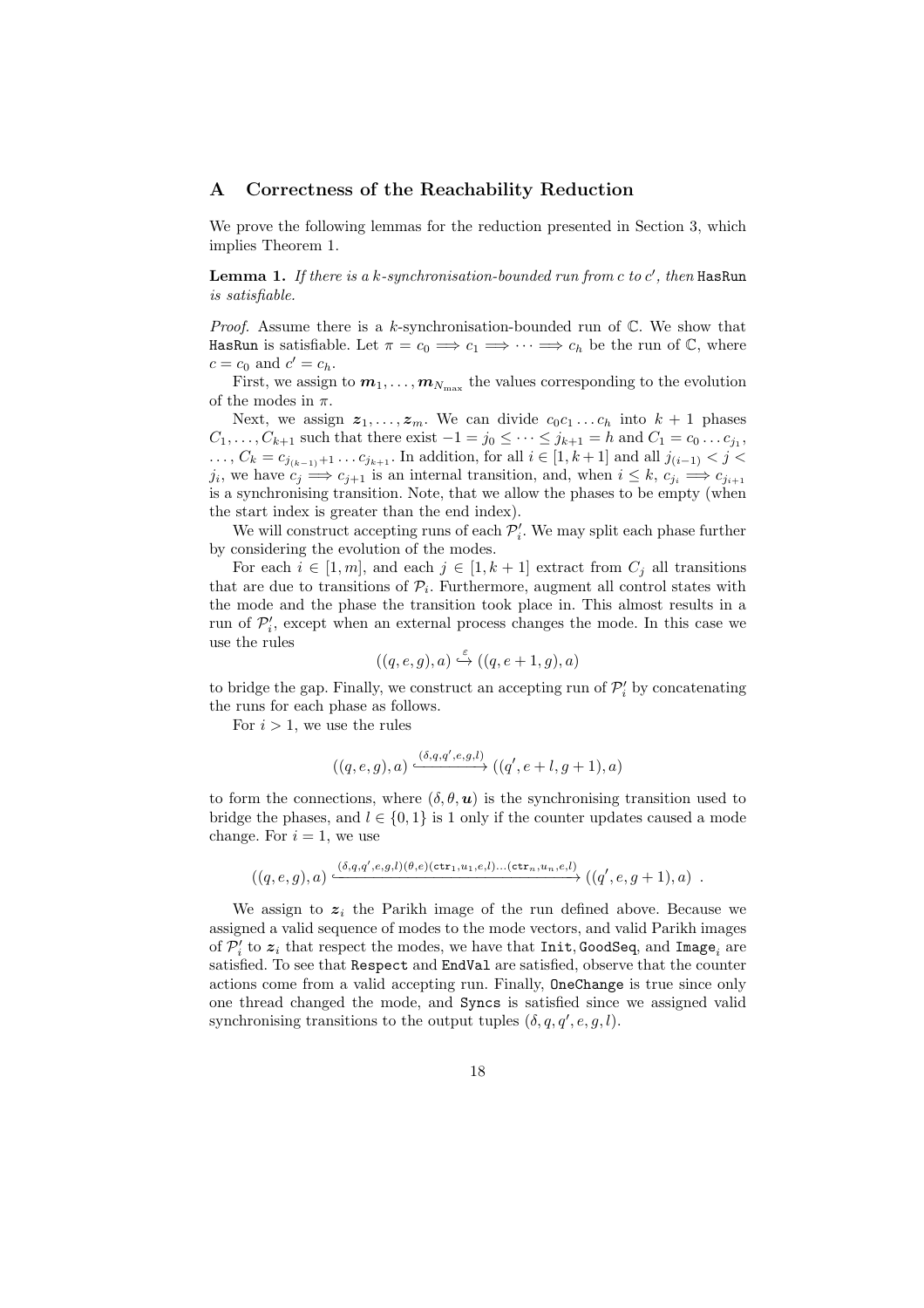**Lemma 2.** If HasRun is satisfiable, then there is a  $k$ -synchronisation-bounded run from  $c$  to  $c'$ .

*Proof.* Take an accepting assignment to  $m_1, \ldots, m_{N_{\text{max}}}$  and  $z_1, \ldots, z_m$ . Because  $Init$ , GoodSeq,  $Image_i$ , Respect and EndVal are satisfied we know that there are runs of  $\mathcal{P}'_i$  such that the counter operations in each mode respect the mode vectors (which represent a valid mode sequence) and the initial and target values. We will construct a valid k-synchronisation-bounded run of  $\mathbb{C}$ .

Let  $\pi_i = c_0^i$  $\stackrel{\boldsymbol{\gamma}_1^i}{\longrightarrow} c_1^i$  $\frac{\gamma_2^i}{\longrightarrow} \cdots \frac{\gamma_{h_i}^i}{\gamma_{h_i}}$  be the accepting runs of the  $\mathcal{P}'_i$ . Since Syncs is satisfied, we know that each  $\pi_i$  uses the same number of guessed synchronising transitions, and each phase change happens in the same mode of each  $\mathcal{P}'_i$ . For convenience, assume all k phases are used. For each  $g \in [1, k + 1]$ , let  $j_g$  be the mode the gth phase starts in (this is the same for all i) and  $j'_g$  be the mode the gth phase ends in. Thus we can build  $C_g^i = C^i_{(j_g,g)} C^i_{(j_g+1,g)} \cdots C^i_{(j'_g,g)}$ for all  $g \in [1, k+1]$  where each  $C^i_{(j,g)}$  is the sub-run of  $\mathcal{P}'_i$  in mode j and phase g.

For each phase  $g \in [1, k+1]$  and mode  $j \in [1, N_{\text{max}}]$  we build the following run  $\pi_j^g$  of  $\mathbb C$ . These will be used to build  $\pi^g$  for each phase. Observe that, since OneChange is true, only one mode change rule can be fired amongst all threads. Hence, all but one  $\mathcal{P}'_i$  must change modes using the rules

$$
((q,e,g),a) \stackrel{\varepsilon}{\hookrightarrow} ((q,e+1,g),a)
$$

in the case when it is not a synchronising transition that causes the mode change, and

$$
((q,e,g),a)\xrightarrow{(\delta,q,q',e,g,1)} ((q',e+1,g+1),a)
$$

in the other case (note that this rule will not be used in a particular  $C^i_{(j,g)}$ , but rather as the synchronising transition discussed below).

In the first — non-synchronising — case, these rules bridge each  $C^i_{(j,g)}$  and  $C^i_{(j+1,g)}$  and are not included in  $\pi_j^g$  or  $\pi^g$ . Let  $r_j^g$  be the only mode changing transition amongst all is connecting mode j in phase g and mode  $j + 1$  (when  $j+1 \leq N_{\text{max}}$ ). Note that this transition does not appear in any sub-run spanned by a  $C^i_{(j,g)}$  (since it connects two). If a synchronising transition causes the mode change, let  $r_j^g$  be some no-op rule assumed for convenience. Note, if a synchronising transition causes the mode change,  $j$  is the last mode in the phase.

The run  $\pi_j^g$  then is the concatenation of the runs of each  $C^i_{(j,g)}$  for each i in any order. Then  $\pi^g$  is the concatenation of each  $\pi^g_j$  in order of the js, using the transition  $r_j^g$  to connect each mode together.

Finally, we append each  $\pi^g$  in order of the gs to form the required run of  $\mathbb C$ . To glue each  $\pi^g$  together, we use a synchronising transition that changes the mode if required. We know that this is possible since Syncs is satisfied. That the counters tests and actions are valid follows from Respect and EndVal. Note that Syncs also ensures that all processes agree on whether a synchronising transition also caused a mode change.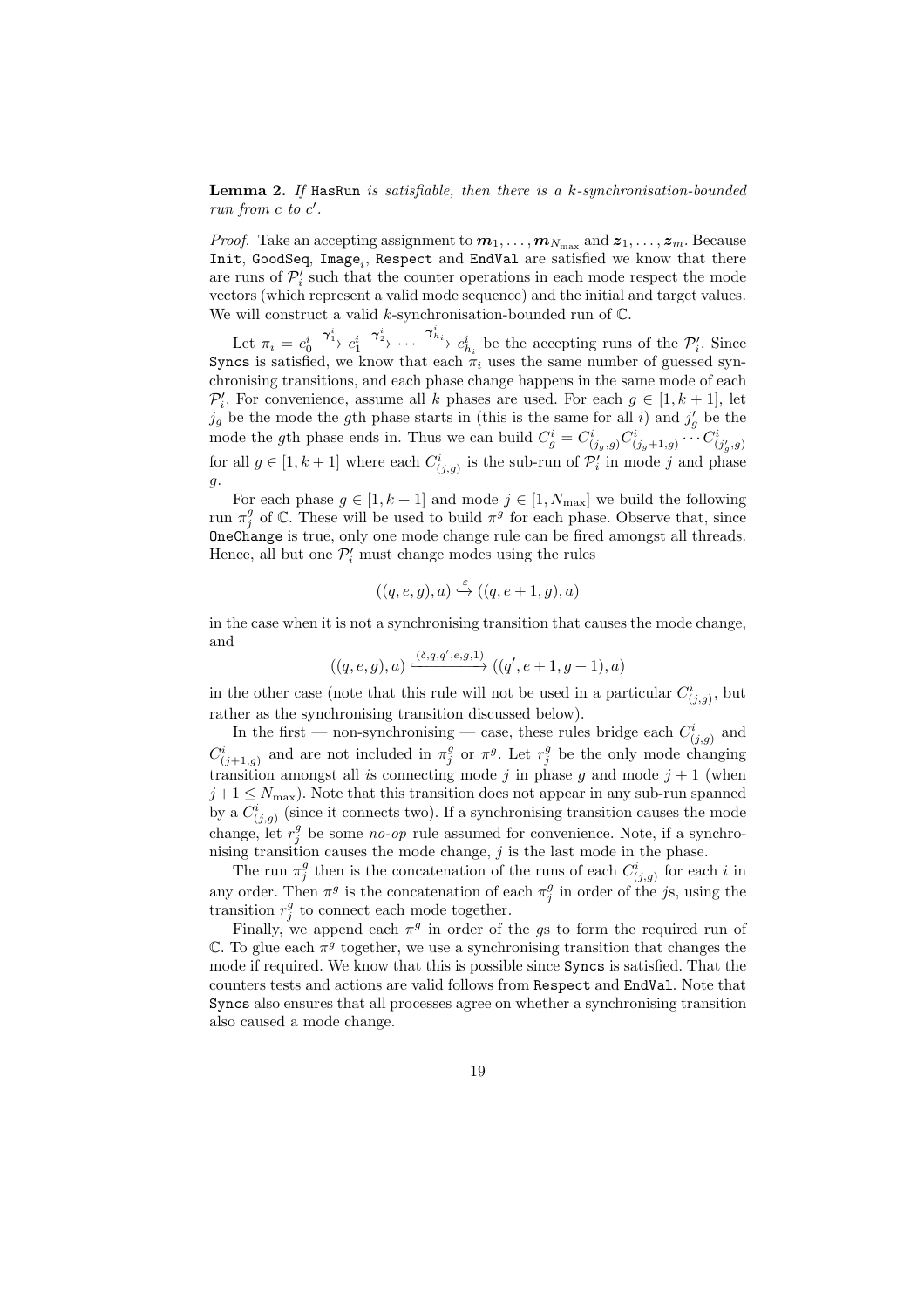# B Alternative Synchronisation-Bounded Reachability Construction

We present an alternative encoding of the synchronisation-bounded reachability problem that results in smaller formulas than the encoding presented in the main body. However, the reduced size, experimentally, comes at the cost of slower solve times.

In the main text, we kept a component  $g$  in each  $\mathcal{P}'$  that we constructed, which stored the number of synchronisation-switches that had taken place. Conceptually, however, this number can be kept in a simple counter, and hence can be stored in the mode vectors. Doing this naively, however, would result in many more transitions of the pushdown automaton as it would have to perform counter checks to determine what synchronisation actions to perform. However, if we make the encoding aware of the special nature of this extra counter, we do not require any additional rules. However, this means that we require a more detailed explanation of the reduction.

The final formula will take the shape

$$
\exists m_1, \ldots, m_{N_{\max}} \exists z_1 \ldots z_m \left( \begin{array}{c} \text{Init}(m_1) \wedge \text{GoodSeq}(m_1, \ldots, m_{N_{\max}}) \\ \wedge \quad \bigwedge_{1 \leq i \leq m} \text{Image}_i(z_i) \\ \wedge \text{Respect}\left(\sum_{1 \leq i \leq m} z_i, m_1, \ldots, m_{N_{\max}} \right) \\ \wedge \text{ OneChange}\left(\sum_{1 \leq i \leq m} z_i \right) \wedge \text{ Syncs}\left(\sum_{1 \leq i \leq m} z_i \right) \end{array} \right)
$$

where the formulas  $\mathtt{OneChange}\left(\sum_{1\leq i\leq m}\boldsymbol{z}_i\right)$  and  $\mathtt{Syncs}\left(\boldsymbol{z}_1,\ldots,\boldsymbol{z}_m\right)$  are the main differences with the single thread case. In addition, further adaptations need to be made within other aspects of the formula.

## B.1 The Mode Vectors

We begin with the vectors  $m_1, \ldots, m_{N_{\text{max}}}$ . This part remains largely unchanged from the first reduction, except for the addition of a mode component corresponding to the number of synchronisations performed so far.

A vector in REG<sup>n</sup>  $\times$   $[0,r]^n$   $\times$   $\{\uparrow,\downarrow\}^n$   $\times$   $[0,k]$  is said to be a mode vector. Given a path  $\pi$  from configurations c to c', we may associate a mode vector to each configuration in  $\pi$  that records for each counter: which region its value is in, how many reversals its used, whether its phase is non-decrementing  $(†)$  or non-incrementing  $(\downarrow)$  and, in the final component, how many synchronisations have taken place. There are at most  $N_{\text{max}} := |\text{REG}| \times (r+1) \times n + (k+1) =$  $2hn(r+1) + (k+1)$  distinct mode vectors in any valid sequence of mode vectors.

# B.2 Constructing  $\mathcal{P}'_i$

We define the pushdown automata

$$
\mathcal{P}'_i = \left( \mathcal{Q}'_i, \Sigma_i, \Gamma', \Delta'_i, \left( q^0_i, 1, 1 \right), \{ f_i \} \times [1, N_{\text{max}}] \right)
$$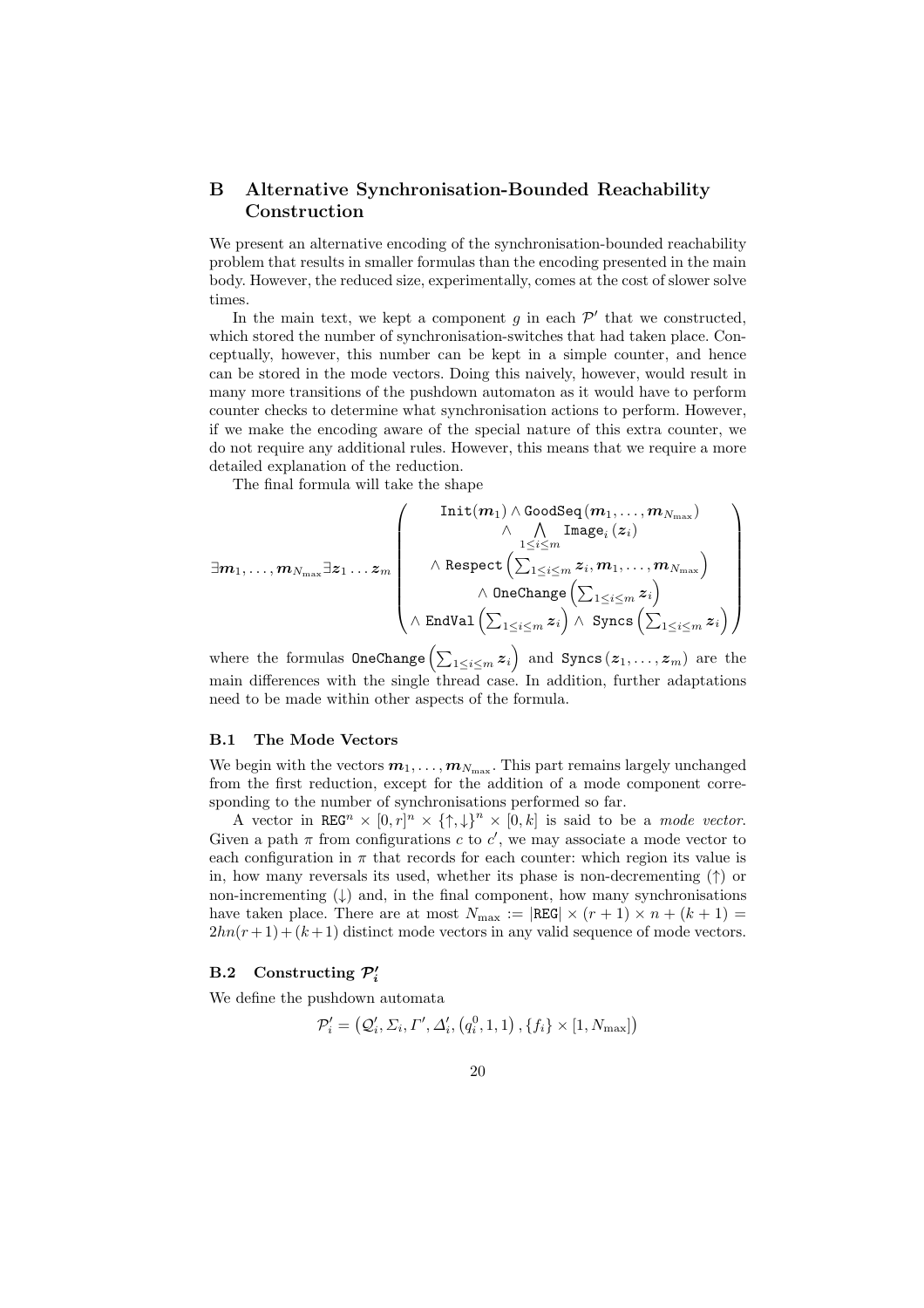for each  $P_i$  in  $\mathbb C$  and assume that all  $\mathcal Q_i$  are pairwise disjoint.

As before  $P'_i$  will make "visible" the counter tests, counter updates and synchronisations performed. Additional constraints introduced later ensure that these operations are valid.

More formally, let  $Q'_i = Q_i \times [1, N_{\text{max}}]$ . We define  $\Gamma'$  implicitly from the transition relation. In fact,  $\Gamma'$  is a (finite) subset of

{ 
$$
(\text{ctr}_e, u, j, l) \mid e \in [1, n], u \in \mathbb{Z}, j \in [1, N_{\text{max}}], l \in \{0, 1\} \}
$$
  
\n
$$
\cup \bigcup_{1 \leq i \leq m} (StateCons_{\times} \mathcal{Q}_i \times \mathcal{Q}_i \times [1, N_{\text{max}}]).
$$

Here, elements in  $\{0,1\}$  signify whether the mode vector should change. We define  $\Delta'_i$  to be the smallest set such that, if  $(q, a, \theta) \stackrel{\gamma}{\hookrightarrow} (q', w, u) \in \Delta_i$  where  $\mathbf{u} = (u_1, \dots, u_n)$  then for each  $e \in [1, N_{\text{max}}], \Delta_i'$  contains

$$
((q,e),a)\xrightarrow{(\theta,e)(\mathtt{ctr}_1,u_1,e,0)\dots(\mathtt{ctr}_n,u_n,e,0)} ((q',e),w)
$$

and, if  $e \in [1, N_{\text{max}}), \Delta'_i$  also has

$$
((q,e),a) \xrightarrow{(0,e)(\text{ctr}_1,u_1,e,1)...(\text{ctr}_n,u_n,e,1)} ((q',e+1),w).
$$

These rules are the rules required in the single thread case. We need additional rules to reflect the multi-threaded environment. In particular, an external thread may change the mode, or a synchronising transition may occur. To account for this  $\Delta'_i$  also has for each  $q \in \mathcal{Q}_i$   $a \in \Sigma_i$ ,  $e \in [1, N_{\text{max}})$ ,

$$
((q,e),a) \stackrel{\varepsilon}{\hookrightarrow} ((q,e+1),a)
$$

and, for each  $q, q' \in \mathcal{Q}_i, e \in [1, N_{\text{max}})$  and  $(\delta, \theta, \mathbf{u}) \in \Delta_g$  where  $\mathbf{u} = (u_1, \dots, u_n)$ , when  $i > 1$ ,

$$
((q,e),a) \xrightarrow{(\delta,q,q',e)} ((q',e+1),a) .
$$

and when  $i = 1$ .

$$
((q,e),a) \xleftarrow{\ (\delta,q,q',e)(\theta,e)(\texttt{ctr}_1,u_1,e,0)...(\texttt{ctr}_n,u_n,e,0)} ((q',e+1),a) \ .
$$

Additionally, we have when  $i = 1$ ,

$$
((q,e),a) \xrightarrow{\ (\delta,q,q',e) (\theta,e) (\texttt{ctr}_1,u_1,e,1) \dots (\texttt{ctr}_n,u_n,e,1)} ((q',e+1),a) \ .
$$

That is,  $\mathcal{P}'_i$  non-deterministically guesses the effect of non-internal transitions and  $P'_1$  is responsible for performing the required counter updates. Note that the information contained in the output character  $(\delta, q, q', e)$  allows us to check that synchronising transitions take place in the same order and in the same modes across all threads.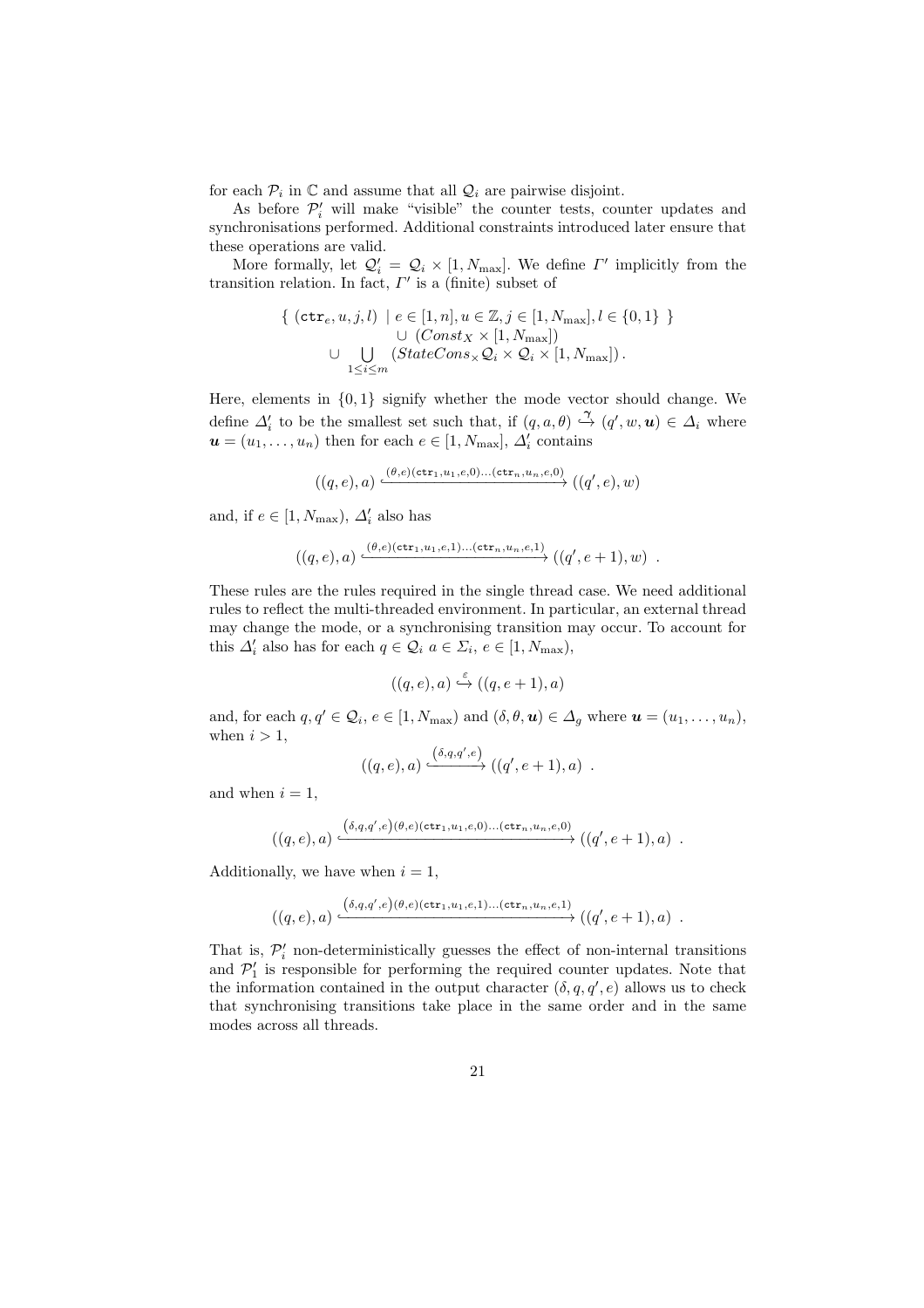#### B.3 Constructing The Formula

Fix an ordering  $\gamma_1 < \ldots < \gamma_l$  on  $\Gamma'$ . By f we denote a function mapping  $\gamma_i$  to i for each  $i \in [1, l]$ . The formula we require is of the form given above. The formulas Init, GoodSeq, Respect, and EndVal are defined as in the single thread case with adjustments to incorporate the number of synchronisations into the mode vector; the reader may refer to [20] for the original definitions and description. For the  $\texttt{Image}_i$  we apply the linear-time algorithm of [39] on each  $\mathcal{P}'_i$  to obtain  $\texttt{Image}_i$ such that for each  $n \in \mathbb{N}^l$  we have  $n \in \mathbb{P}(\mathcal{L}(\mathcal{P}_i^{\prime}))$  iff Image<sub>i</sub>  $(n)$  holds.

Since a mode vector is a member of  $\texttt{REG}^n \times [0, r]^n \times {\uparrow \atop 1}$ ,  $\downarrow \}^n \times [0, k]$ , we set  $\boldsymbol{m}_e$  to be a tuple of variables  $\{ \text{ reg}_j^e, \text{rev}_j^e, \text{arr}_j^e \mid j \in [1, n] \}$ , where:

- $reg_j^e$  is a variable that will range over  $[1, 2h]$  denoting which region the jth counter is in (a number of the form  $2i+1$  refers to  $\varphi_i$ , while  $2i$  refers to  $\psi_i$ ).
- $-rev_j^e$  is a variable that will range over  $[0, r]$  denoting the number of reversals that have been used thus far by the jth counter.
- $arr_i^e$  is a variable that will range over  $\{0,1\}$  denoting the current arrow direction, e.g.,  $0/1$  for  $\uparrow/\downarrow$  (non-decrementing/non-incrementing mode).
- $-$  syn<sup>e</sup> is a variable that ranges over [0, k] and denotes the number of synchronisations performed thus far.

We begin with  $Init(m_1)$ , which asserts that the initial mode vector respects the initial configuration  $(q, u, v)$ , where  $v = (c_1, \ldots, c_n)$ . More precisely,

$$
Init(m_1) \equiv \bigwedge_{j=1}^n \left( rev_j^1 = 0 \wedge \bigwedge_{i=1}^h \left( \begin{matrix} reg_j^1 = 2i - 1 \iff \varphi_i(c_j) \wedge \\ reg_j^1 = 2i \iff \psi_i(c_j) \end{matrix} \right) \right) \wedge syn^1 = 0.
$$

Next, <code>GoodSeq</code> ensures that the sequence of mode vectors  $\boldsymbol{m}_1,\ldots,\boldsymbol{m}_{N_{\rm max}}$  is valid. For example, if the direction of a counter changes, then an extra reversal is incurred on that counter, or, if a synchronisation occurs, then the synchronisation component is updated accordingly. The formula is a conjunction of smaller formulas defined below. One conjunct says that each  $rev_j^e$  must be a number in [0, r]. Likewise, we add conjuncts expressing that each  $reg_j^e$  (resp.  $arr_j^e$ ,  $syn^e$ ) ranges over  $[1, 2h]$  (resp.  $\{0, 1\}$ ,  $[0, k]$ ). We also need to state that changes in the direction arrows incur an extra reversal (otherwise, no reversal is incurred). Hence, we add

$$
\bigwedge_{j=1}^k \bigwedge_{e=1}^{N_{\text{max}}} 0 \leq rev_j^e \leq r \wedge \bigwedge_{j=1}^k \bigwedge_{e=1}^{N_{\text{max}}-1} \left( \begin{array}{c} arr_j^e \neq arr_j^{e+1} \Rightarrow rev_j^{e+1} = rev_j^e + 1 \wedge \\ arr_j^e = arr_j^{e+1} \Rightarrow rev_j^{e+1} = rev_j^e \end{array} \right) .
$$

The sequence  $\{reg_j^e\}_{e=1}^{N_{\max}}$  must obey the changes in  $\{arr_j^e\}_{e=1}^{N_{\max}}$ . Hence, we have

$$
\bigwedge_{j=1}^k \bigwedge_{e=1}^{N_{\text{max}}-1} (reg_j^e < reg_j^{e+1} \Rightarrow arr_j^{e+1} = 0 \land reg_j^e > reg_j^{e+1} \Rightarrow arr_j^{e+1} = 1) .
$$

I.e., since regions denote increasing intervals, going to higher (resp. lower) regions mean the counter mode must be non-decrementing (resp. non-incrementing).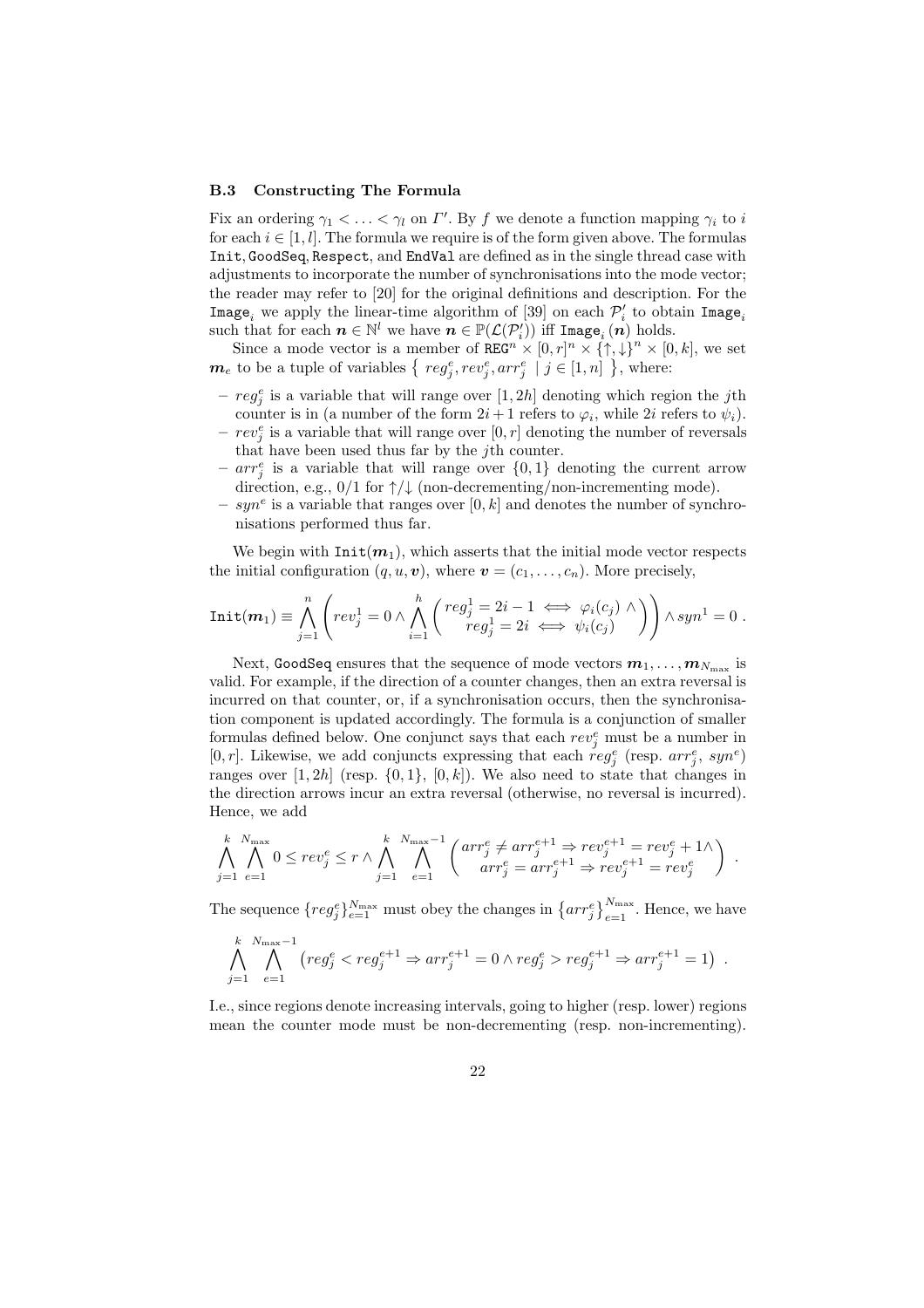Finally, we need to assert that the number of synchronisations only increases, using

$$
\bigwedge_{e=1}^{N_{\max}-1} (syn^e = syn^{e+1} \vee syn^e = syn^{e+1} + 1) .
$$

This completes the definition of GoodSeq.

 $\overline{N}$ 

The formula Respect requires that the counter tests and actions fired within a mode are allowed. For example, a subtraction may not occur on a counter in a non-decreasing phase, and counter tests may only occur in sympathetic regions. It remains unchanged from the sequential case, and is reproduced below. Again, this is a conjunction. First, when the jth counter is non-incrementing (resp. non-decrementing), we allow only non-negative (resp. non-positive) counter increments:

$$
\bigwedge_{j=1}^{n} \bigwedge_{e=1}^{N_{\max}} \begin{pmatrix} arr_j^e = 0 \Rightarrow & \bigwedge_{u & z_{f(\text{ctr}_j, u, e, l)} = 0 \land \\ & (ctr_j, u, e, l) \\ & u < 0 \\ arr_j^e = 1 \Rightarrow & \bigwedge_{u > 0} z_{f(\text{ctr}_j, u, e, l)} = 0 \end{pmatrix}.
$$

Secondly, the value of the *j*th counter at the beginning and end of each mode must respect the guessed mode vector. Let us first introduce some notation. Observe that the value of the jth counter at the end of eth mode vector can be expressed by  $c_j + \left( \sum_{e'=1}^{e-1} \sum_{(\text{ctr}_j, u, e', l) \in \Gamma'} u \times z_{f(\text{ctr}_j, u, e', l)} \right) + \sum_{(\text{ctr}_j, u, e, 0)} u \times$  $z_{f(\text{ctr}_j, u, e, 0)}$ . Let us denote this term by *EndCounter*<sup>e</sup><sub>j</sub>. Similarly, the value at the beginning of the eth mode is  $c_j + \sum_{e'=1}^{e-1} \sum_{(\text{ctr}_j, u, e', l) \in I'} u \times z_{f(\text{ctr}_j, u, e', l)}$ . We denote this term by  $StartCounter_j^e$ . Hence, this second conjunct is

$$
\bigwedge_{j=1}^k \bigwedge_{e=1}^{N_{\text{max}}} \bigwedge_{l=1}^h \left( \begin{matrix} reg_j^e = 2l - 1 \Rightarrow (\varphi_l(EndCounter_j^e) \wedge \varphi_l(StartCounter_j^e)) \\ reg_j^e = 2l \Rightarrow (\psi_l(EndCounter_j^e) \wedge \psi_l(StartCounter_j^e)) \end{matrix} \right) .
$$

Finally, we need to express that no invalid counter tests are executed in a given mode. To test whether a constraint  $\theta$  is satisfied by the values  $\mathbf{v} = (c_1, \ldots, c_n)$  of the counters, it is necessary and sufficient to test whether  $\theta$  is satisfied by *some* vector  $\mathbf{v}' = (c'_1, \ldots, c'_n)$ , where each  $c_i$  lies in the same region as  $c'_i$ . Therefore, the desired property can be expressed as:

$$
\bigwedge_{e=1}^{N_{\text{max}}} \bigwedge_{(\theta,e)\in\Gamma'} z_{f(\theta,e)} > 0 \Rightarrow \theta \left( StartCounter_1^e, \dots, StartCounter_n^e \right) .
$$

The final formula we take from the sequential case is **EndVal**, which checks that the counter operations applied during the run leave each counter in the correct value, as given in the final configuration. Recall that the target configuration is  $(q', u', v')$ , where  $v' = (c'_1, \ldots, c'_n)$ . We assert that the end counter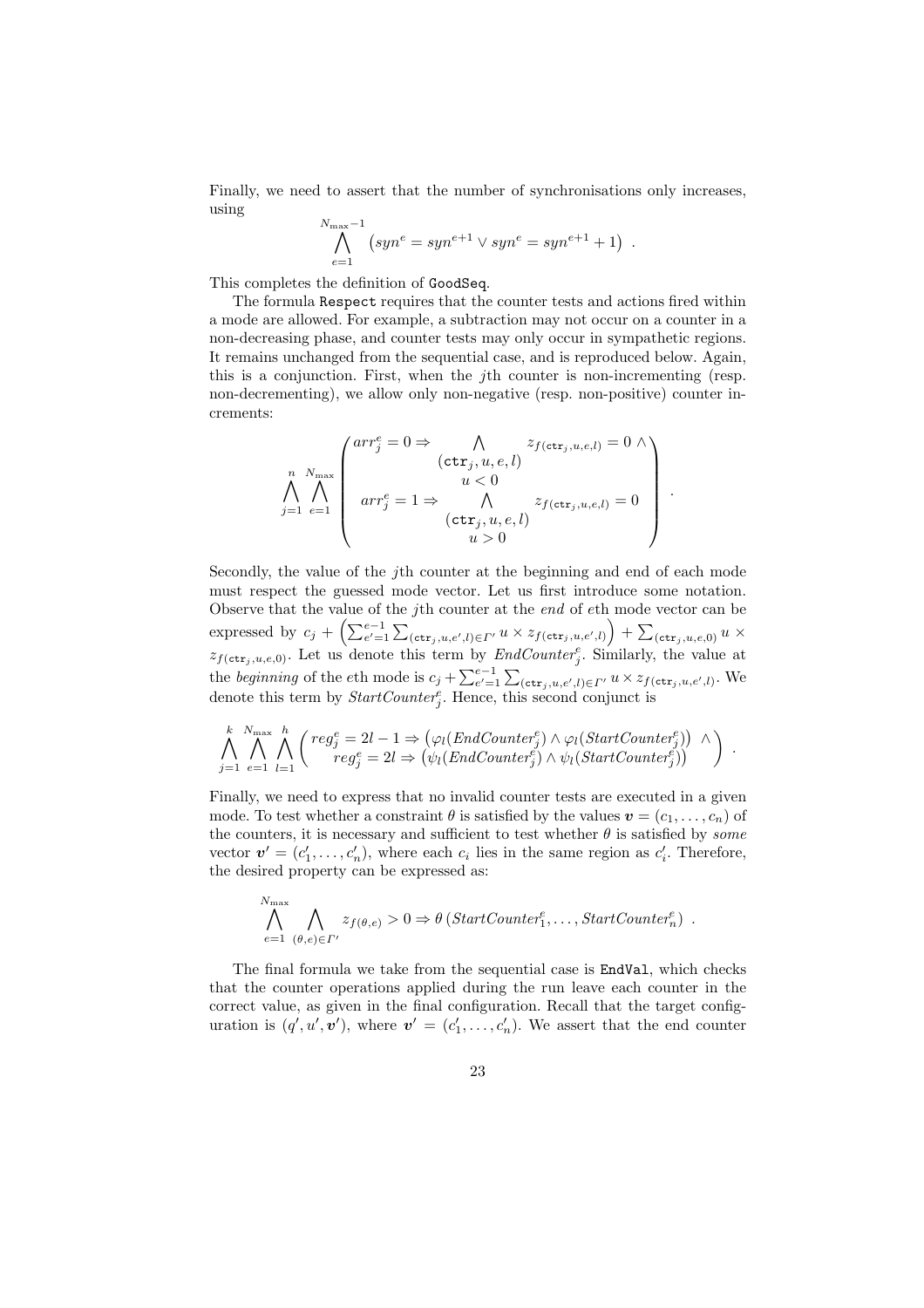values match  $v'$ . This definition is given as follows.

$$
\text{EndVal}(z) \equiv \bigwedge_{j=1}^{n} \left( \sum_{(\text{ctr}_j, u, e, l)} u \times z_{f(\text{ctr}_j, u, e, l)} \right) = c'_j.
$$

It remains for us to define OneChange and Syncs. We use OneChange to assert that only one thread may be responsible for firing the transition that changes a given mode of the counters to the next. That is,

OneChange 
$$
(z) \equiv \bigwedge_{\substack{(ctr_j, u, e, 1) \\ (ctr_j, u', e, 1)}} z_{f(ctr_j, u, e, 1)} > 0 \Rightarrow \left( \bigwedge_{\substack{z_{f(ctr_j, u', e, 1)} \\ z_{f(ctr_j, u', e, 1)}} = 0 \right).
$$

\nOneChange  $(z) \equiv \bigwedge_{\substack{(ctr_j, u', e, 1) \\ u' \neq u}} z_{f(ctr_j, u, e, 1)} > 0 \Rightarrow \left( \bigwedge_{\substack{z_{f(ctr_j, u', e, 1)}} z_{f(ctr_j, u', e, 1}} z_{f(ctr_j, u', e, 1)} \right).$ 

The role of Syncs is to ensure that the synchronising transitions taken by  $\mathcal{P}'_1, \ldots, \mathcal{P}'_m$  are valid. Note that, by design, each  $\mathcal{P}'_i$  will only output at most one character of the form  $(\delta, q, q', e)$  for each  $e \in [1, N_{\text{max}})$ . We define

$$
\text{ Syncs}\left(\boldsymbol{z}\right) \equiv \frac{\bigwedge\limits_{1 \leq e < N_{\text{max}}} \left( \begin{array}{c} \text{syn}^e < \text{syn}^{e+1} \Rightarrow \\ \bigvee\limits_{(\boldsymbol{\delta}, \boldsymbol{\theta}, \boldsymbol{u}) \in \Delta_g} \left( \text{Sync}_{(\boldsymbol{\delta}, e)}\left(\boldsymbol{z}\right) \ \wedge \ \text{AllFind}_{(\boldsymbol{\delta}, e)} \right) \right) \ \wedge \\ \bigwedge\limits_{1 \leq e < N_{\text{max}}} \left( \text{syn}^e = \text{syn}^{e+1} \Rightarrow \bigwedge\limits_{\boldsymbol{\delta}, q, q'} z_{f(\boldsymbol{\delta}, q, q', e)} = 0 \right) \end{array}
$$

where  $\text{Symc}_{(\delta,e)}$  is  $\delta$  with each atomic state constraint  $y_i = q$  replaced by the formula

$$
\bigvee_{(\delta,q,q',e)} z_{f(\delta,q,q',e)} > 0
$$

and each atomic state constraint  $y_i' = q'$  replaced by the formula

$$
\bigvee_{(\delta,q,q',e)} z_{f(\delta,q,q',e)} > 0.
$$

Finally,

AllFind
$$
\phi_{(\delta,e)} \equiv \bigwedge_{1 \leq i \leq m} \bigvee_{q,q' \in \mathcal{Q}_i} z_{f(\delta,q,q',e)} > 0
$$
.

#### B.4 Correctness

We prove the following lemmas, which give the correctness of our encoding.

**Lemma 3.** If there is a k-synchronisation-bounded run from  $c$  to  $c'$ , then HasRun is satisfiable.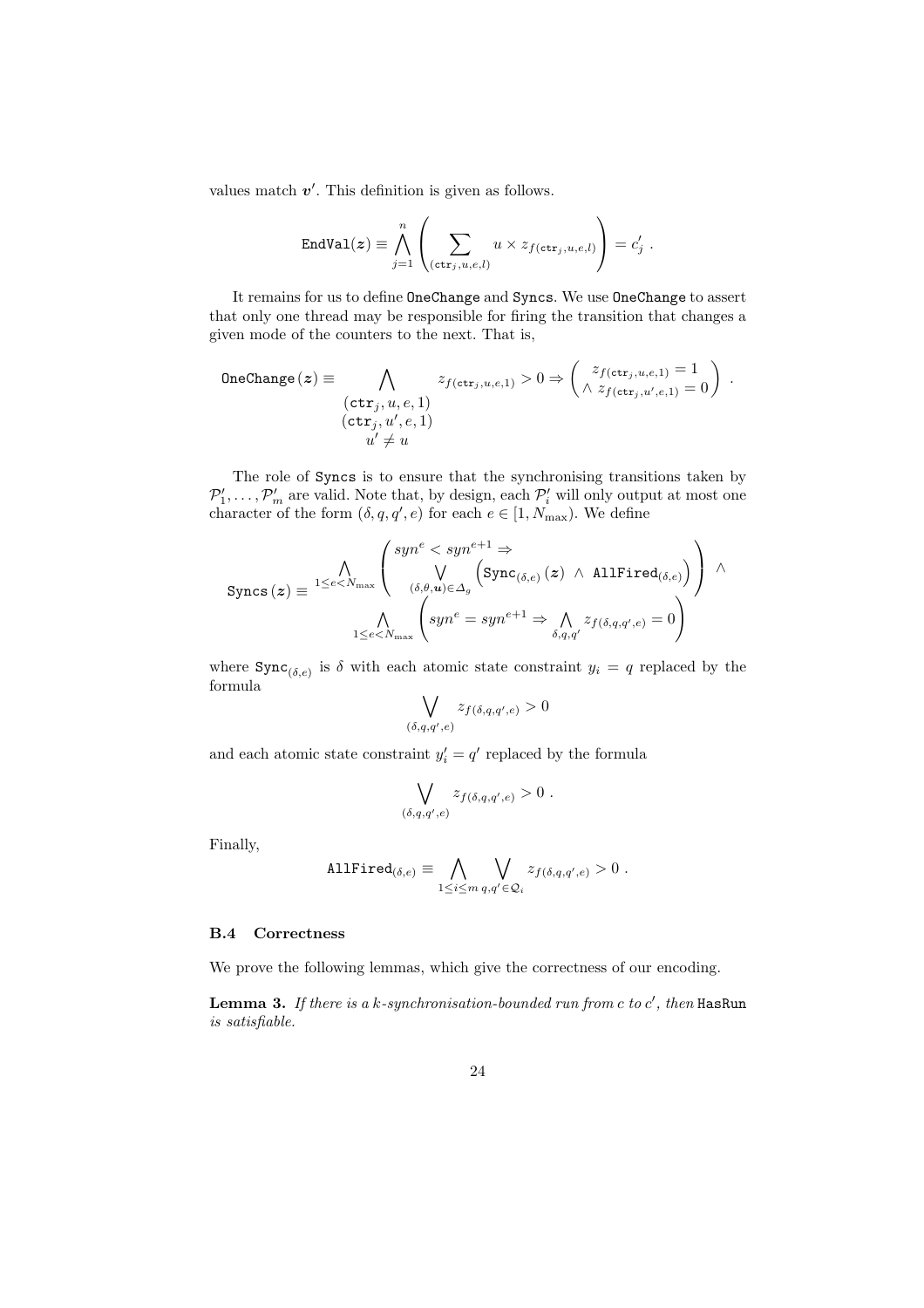*Proof.* Assume there is a k-synchronisation-bounded run of  $\mathbb{C}$ . We show that HasRun is satisfiable. Let  $\pi = c_0 \Longrightarrow c_1 \Longrightarrow \cdots \Longrightarrow c_h$  be the run of C, where  $c = c_0$  and  $c' = c_h$ .

First, we assign to  $m_1, \ldots, m_{N_{\text{max}}}$  the values corresponding to the evolution of the modes in  $\pi$ .

Next, we assign  $z_1, \ldots, z_m$ . We can divide  $c_0c_1 \ldots c_h$  into  $N_{\text{max}}$  phases according to the changes in mode vectors — such that there exist  $-1 = j_0 \leq$  $\cdots$  ≤ j<sub>N<sub>max</sub></sub> = h and  $C_1 = c_0 \ldots c_{j_1}, \ldots, C_{N_{\text{max}}} = c_{j_{(N_{\text{max}}-1)}+1} \ldots c_{j_{N_{\text{max}}}}$ . In addition, for all  $e \in [1, N_{\text{max}}]$  and all  $j_{(e-1)} < j < j_e$ , we have  $c_j \implies c_{j+1}$  is a transition that is not synchronising and does not change a counter mode, and, when  $i < N_{\text{max}}$ ,  $c_{j_i} \implies c_{j_{i+1}}$  is a synchronising transition or a transition that changes a counter mode. Note, that we allow the phases to be empty (when the start index is greater than the end index).

We will construct accepting runs of each  $\mathcal{P}'_i$ . For each  $j \in [1, N_{\text{max}}]$  extract from  $C_j$  all transitions that are due to transitions of  $\mathcal{P}_i$ . Furthermore, augment all control states with the mode the transition took place in. This results in a run of  $\mathcal{P}'_i$ .

Finally, we construct an accepting run of  $\mathcal{P}'_i$  by concatenating the runs for each phase as follows.

For  $i > 1$ , we use the rules

$$
((q,e),a)\xrightarrow{(\delta,q,q',e)}((q',e+1),a)
$$

to form the connections when  $(\delta, \theta, \mathbf{u})$  is a synchronising transition used to bridge the phases. For  $i = 1$ , we use

$$
((q,e),a)\xrightarrow{\ \big(\delta,q,q',e\big)(\theta,e)(\mathtt{ctr}_1,u_1,e,l)\dots(\mathtt{ctr}_n,u_n,e,l)} ((q',e),a)
$$

where  $l = 1$  iff a counter mode is changed by the transition.

When the phases are bridged by a counter update by process  $j \neq i$ , we use the rules ε

$$
((q,e),a) \stackrel{c}{\hookrightarrow} ((q,e+1),a)
$$

to bridge the gap. If the phases are bridged by a counter update by process  $i$ , we use the corresponding transition

$$
((q,e),a) \xrightarrow{(0,e)(\texttt{ctr}_1,u_1,e,1)\dots(\texttt{ctr}_n,u_n,e,1)} ((q',e+1),w)
$$

of  $\mathcal{P}'_i$ .

We assign to  $z_i$  the Parikh image of the run defined above. Because we assigned a valid sequence of modes to the mode vectors, and valid Parikh images of  $\mathcal{P}'_i$  to  $\boldsymbol{z}_i$  that respect the modes, we have that  $\texttt{Init}, \texttt{GoodSeq},$  and  $\texttt{Image}_i$  are satisfied. To see that Respect and EndVal are satisfied, observe that the counter actions come from a valid accepting run. Finally, OneChange is true since only one thread changed the mode, and Syncs is satisfied since we assigned valid synchronising transitions to the output tuples  $(\delta, q, q', e)$ .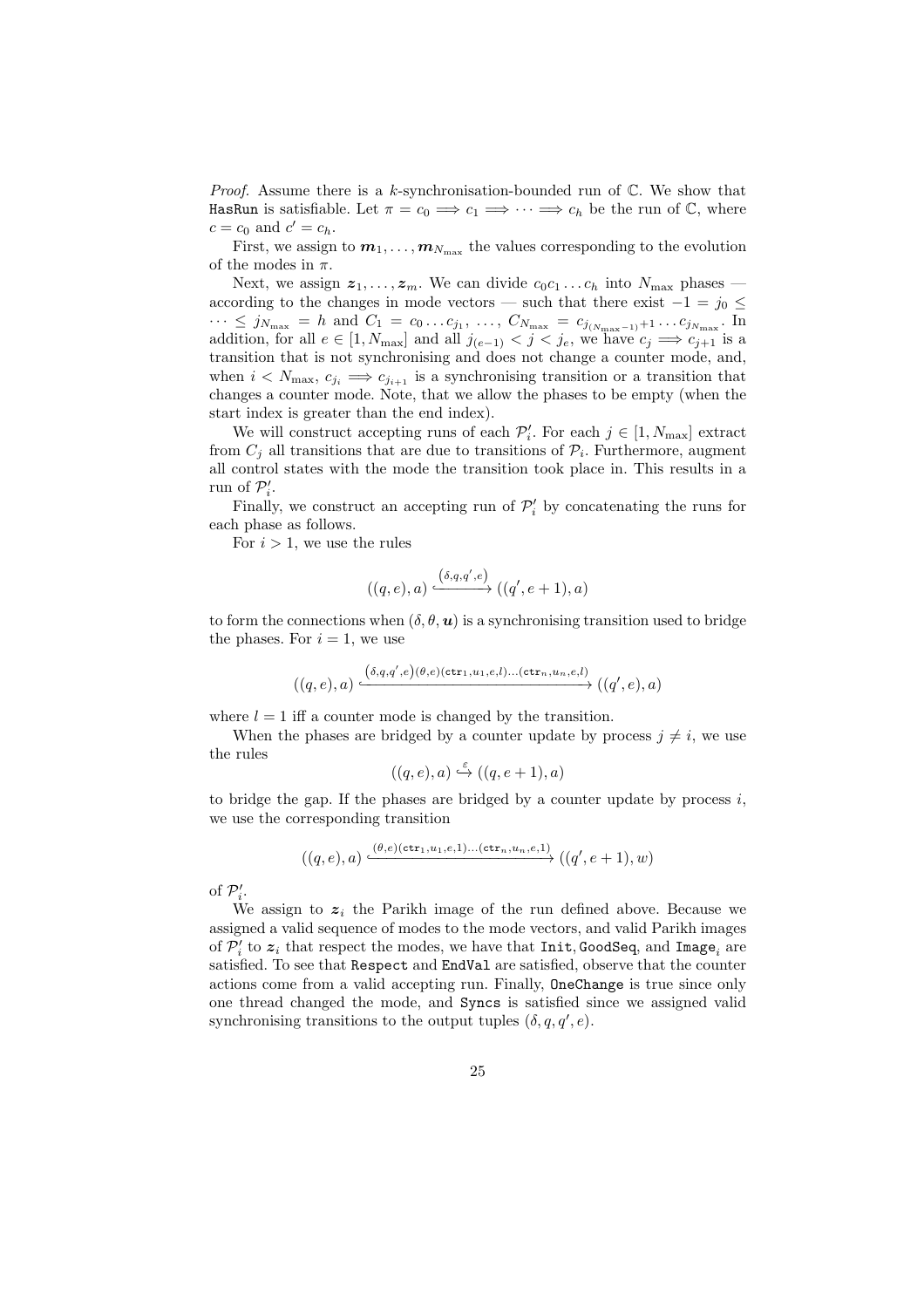**Lemma 4.** If HasRun is satisfiable, then there is a  $k$ -synchronisation-bounded run from  $c$  to  $c'$ .

*Proof.* Take an accepting assignment to  $m_1, \ldots, m_{N_{\text{max}}}$  and  $z_1, \ldots, z_m$ . Because  $Init$ , GoodSeq,  $Image_i$ , Respect and EndVal are satisfied we know that there are runs of  $\mathcal{P}'_i$  such that the counter operations in each mode respect the mode vectors (which represent a valid mode sequence) and the initial and target values. We will construct a valid k-synchronisation-bounded run of  $\mathbb{C}$ .

Let  $\pi_i = c_0^i$  $\stackrel{\boldsymbol{\gamma}_1^i}{\longrightarrow} c_1^i$  $\frac{\gamma_2^i}{\longrightarrow} \cdots \frac{\gamma_{h_i}^i}{\gamma_{h_i}}$  be the accepting runs of the  $\mathcal{P}'_i$ . Since Syncs is satisfied, we know that each  $\pi_i$  uses the same number of guessed synchronising transitions, and each phase change happens in the same mode of each  $\mathcal{P}'_i$ . For convenience, assume all k phases are used. For each  $g \in [1, k + 1]$ , let  $j_g$  be the mode the gth phase starts in (this is the same for all i) and  $j'_g$  be the mode the gth phase ends in. Thus we can build  $C_g^i = C^i_{(j_g,g)} C^i_{(j_g+1,g)} \cdots C^i_{(j'_g,g)}$ for all  $g \in [0, k]$  where each  $C^i_{(j,g)}$  is the sub-run of  $\mathcal{P}'_i$  in mode j and phase g. Observe that the mode changes during a phase can only be caused by counter updates (since a synchronising transition will end the phase).

For each phase  $g \in [0, k]$  and mode  $j \in [1, N_{\text{max}}]$  we build the following run  $\pi_j^g$  of C. These will be used to build  $\pi^g$  for each phase. Observe that, since OneChange is true, only one mode change rule can be fired amongst all threads. Hence, all but one  $\mathcal{P}'_i$  must change modes using the rules

$$
((q,e),a) \stackrel{\varepsilon}{\hookrightarrow} ((q,e+1),a)
$$

in the case when it is not a synchronising transition that causes the mode change, and

$$
((q,e),a)\xrightarrow{\left(\delta,q,q',e\right)}((q',e+1),a)
$$

in the other case (note that this rule will not be used in a particular  $C^i_{(j,g)}$ , but rather as the synchronising transition discussed below).

In the first — non-synchronising — case, these rules bridge each  $C^i_{(j,g)}$  and  $C^i_{(j+1,g)}$  and are not included in  $\pi_j^g$  or  $\pi^g$ . Let  $r_j^g$  be the only mode changing transition amongst all is connecting mode j in phase q and mode  $j + 1$  (when  $j+1 \leq N_{\text{max}}$ ). Note that this transition does not appear in any sub-run spanned by a  $C^i_{(j,g)}$  (since it connects two). If a synchronising transition causes the mode change, let  $r_j^g$  be some no-op rule assumed for convenience. Note, if a synchronising transition causes the mode change,  $j$  is the last mode in the phase.

The run  $\pi_j^g$  then is the concatenation of the runs of each  $C^i_{(j,g)}$  for each i in any order. Then  $\pi^g$  is the concatenation of each  $\pi^g_j$  in order of the js, using the transition  $r_j^g$  to connect each mode together.

Finally, we append each  $\pi^g$  in order of the gs to form the required run of  $\mathbb C$ . To glue each  $\pi^g$  together, we use a synchronising transition that changes the counters component of mode if required. We know that this is possible since Syncs is satisfied. That the counters tests and actions are valid follows from Respect and EndVal.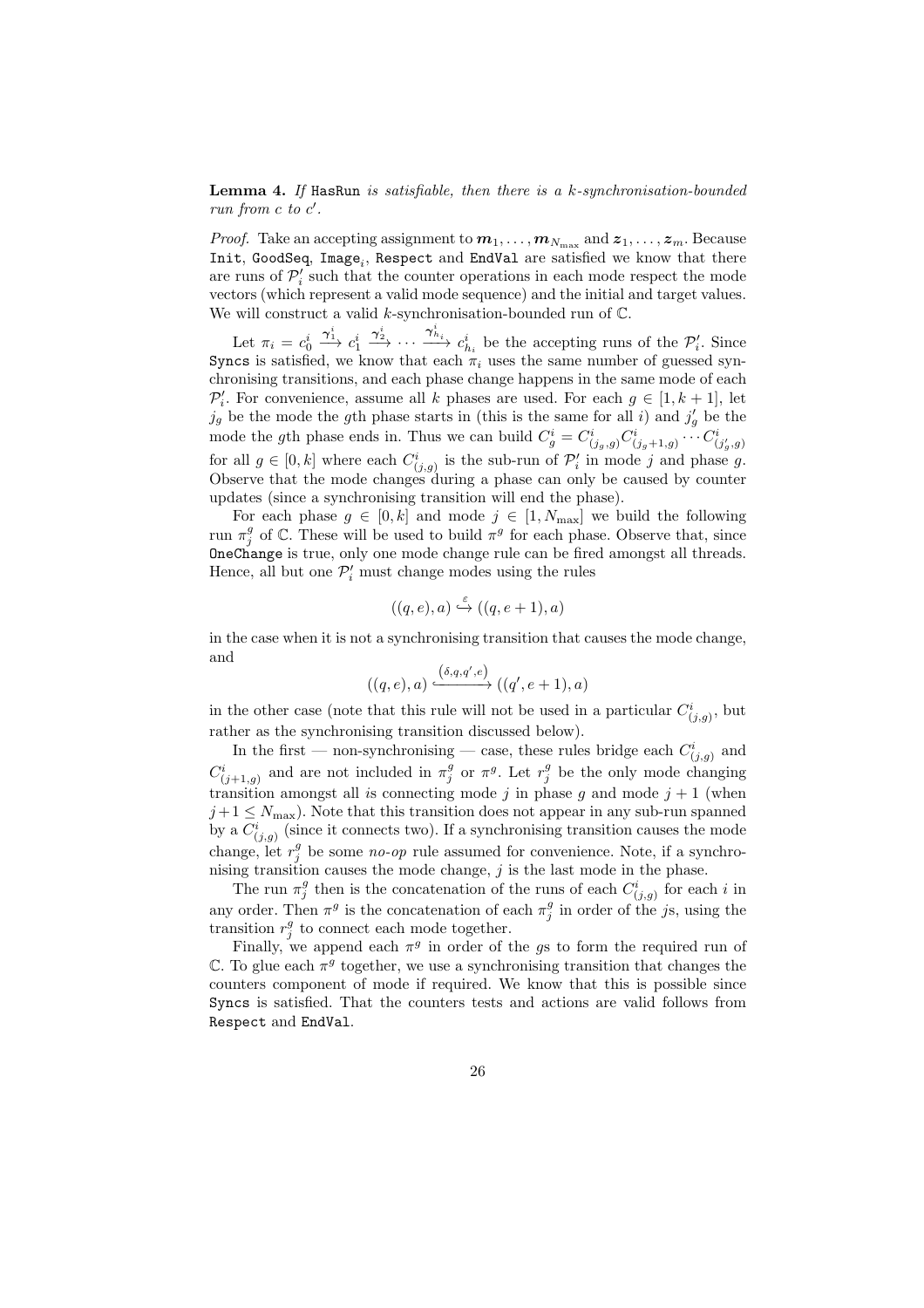# C Optimisation Proofs and Definitions

In this section we present proofs and definitions omitted from Section 5.

#### C.1 Context-Bounded Model-Checking

We refine the encoding of context-bounded model-checking given in Section 4 by minimising the number of positions where synchronisations may occur, leading to performance gains in our experiments. To do this, we add a boolean flag to the control state that indicates whether a synchronisation is permitted.

**Definition 9.** Given a  $(n, r)$ -ClPDS  $\mathbb{C} = (\mathcal{P}_1, \ldots, \mathcal{P}_m, G, X, r)$ . Let # be a symbol not in G. We define from each  $\mathcal{P}_i = (\mathcal{Q}_i, \Sigma_i, \{\varepsilon\}, \Delta_i, X)$  with  $\mathcal{Q}_i = G \times \mathcal{Q}'_i$ the pushdown automaton  $\mathcal{P}_i^S = (Q_i^S \cup \{f_i\}, \Sigma_i, \{\varepsilon\}, \Delta_i^S, X)$  where  $Q_i^S = Q^i \times$  $(G \cup \{\# \}) \times \{0,1\}$  and  $\Delta_i^S$  is the smallest set containing

- 1.  $((g_1, q_1, 0), a, \theta_1) \stackrel{\gamma}{\hookrightarrow} ((g_1, q_2, 0), w, \mathbf{u}_1)$  whenever we have the rule  $((g_1, q_1), a, \theta_1) \stackrel{\gamma}{\hookrightarrow}$  $((g_2, q_2), w, \mathbf{u}_1) \in \Delta_i$ , and
- 2.  $((g, q, 0), a, t\tau) \stackrel{\varepsilon}{\hookrightarrow} (f_i, w, 0)$  for all q, a appearing as a head in the final configuration and  $g = #$  or g appears in the final configuration, and
- 3.  $((g_1, q_1, 0), a, \mathbf{t}, t) \stackrel{\gamma}{\hookrightarrow} ((g_1, q_1, 1), a, \mathbf{0})$  whenever we have a rule  $((g_1, q_1), a, \theta) \stackrel{\gamma}{\hookrightarrow}$  $((q_2, q_2), w, u) \in \Delta_i$  such that
	- (a) an update to g occurs, i.e.  $g \neq g'$ , or
	- (b) an update to the counters occurs, i.e.  $\boldsymbol{u}$  contains a non-zero update, or
	- (c) the counter values need to be up-to-date, i.e.  $\theta$  is not independent of the counter values, or
- 4.  $((g, q_1, 0), a, \mathbf{t}t) \stackrel{\gamma}{\rightarrow} ((g, q_1, 1), a, \mathbf{0})$  for all  $g \in G$  whenever the G component needs to be up-to-date, i.e. there exists some  $g' \in G$  such that  $((g', q_1), a, \theta) \stackrel{\gamma}{\hookrightarrow}$  $((g', q_2), w, u) \in \Delta_i$  but we don't have the rule for all  $g' \in G$ .
- 5.  $((g, q_1, 0), a, \mathbf{t} \mathbf{t}) \stackrel{\gamma}{\hookrightarrow} ((g, q_1, 1), a, \mathbf{0})$  for all  $g \in G$  whenever  $q_1$  appears in the final configuration.

Finally, let  $\mathbb{C}^S = (\mathcal{P}_1^S, \ldots, \mathcal{P}_m^S, \Delta_g, X, r)$ , where  $\Delta_g = \{(\delta, \mathbf{t}, \mathbf{0})\}$  such that the formula  $\delta(q_1^1, \ldots, q_n^1, q_1^2, \ldots, q_n^2)$  holds only when there is some  $g \in G$  and  $1 \leq i \neq j \leq n$  such that

- 1.  $q_i^1 = (g, q, 1)$  and  $q_i^2 = (\#, q, 0)$  for some q, and
- 2.  $q_j^1 = (\#, q, 0)$  and  $q_j^2 = (g, q, 0)$  for some q, and
- 3. for all  $i' \neq i$  and  $i' \neq j$ ,  $q_{i'}^1 = (\#, q, 0)$  and  $q_{i'}^2 = (\#, q, 0)$  for some q.

We show that this simulation is correct.

**Theorem 2.** Given a  $(n, r)$ -ClPDS  $\mathbb{C}$ , there is k-context-bounded run from the initial configuration  $(g, q_1, w_1, \ldots, q_m, w_m, v)$  to the given final configuration  $(g', q'_1, w'_1, \ldots, q'_m, w'_m, v')$  iff there is a k-synchronisation-bounded run of  $\mathbb{C}^S$ from  $((g, q_1, 0), w_1, (\#, q_2, 0), \ldots, (\#, q_m, 0), w_m, \mathbf{v})$  to  $(f_1, w'_1, \ldots, f_m, w'_m, \mathbf{v}')$ .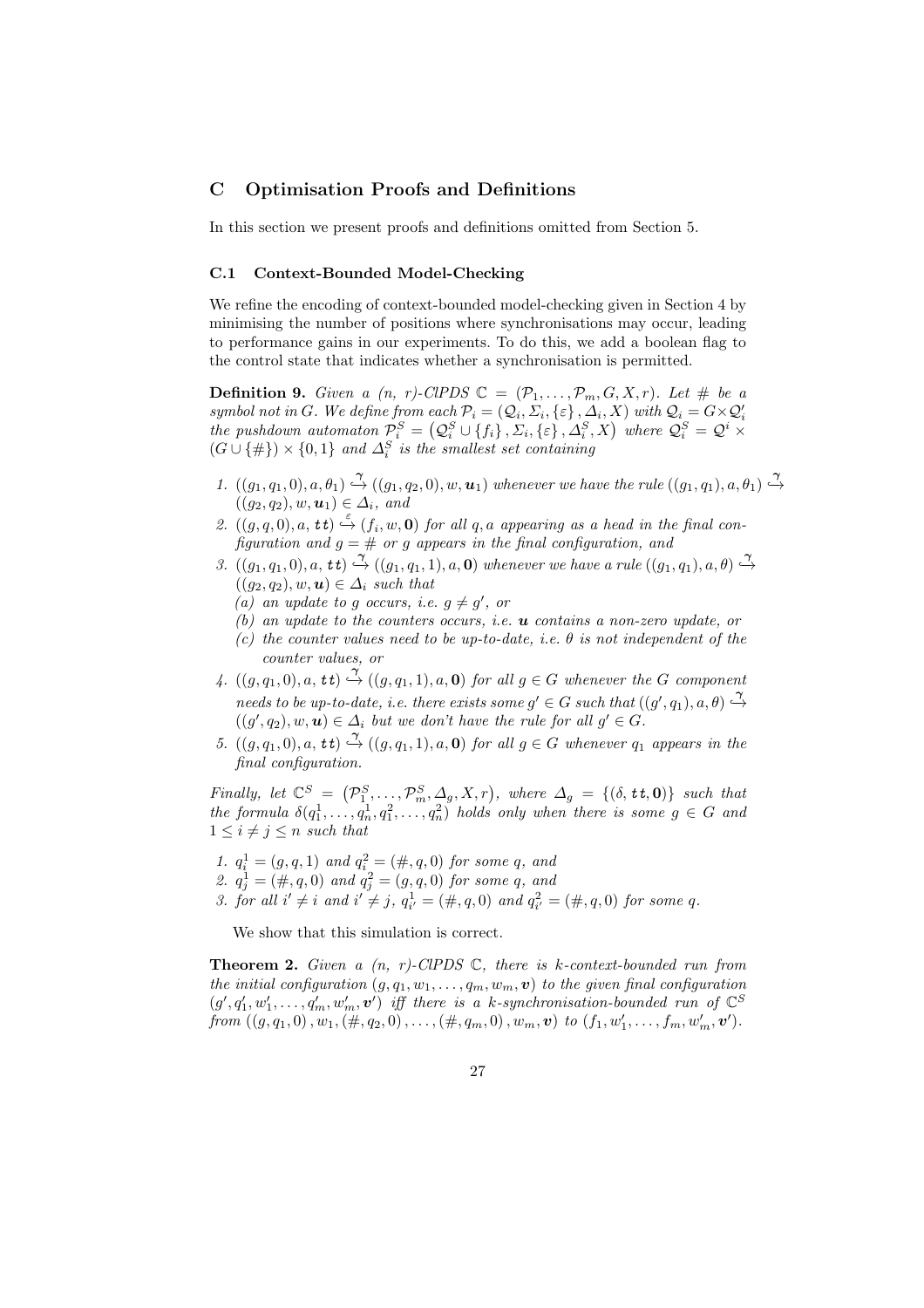*Proof.* We prove the only if direction first. Take a run of  $\mathbb{C}$ . From this we construct a run of  $\mathbb{C}^S$ . Let  $T_1, \ldots, T_k$  be the k phases, which are sequences  $t_1^i, \ldots, t_{h_i}^i$ of the transitions fired during the ith phase. We can manipulate these phases such that the last configuration in each phase is of the form  $(g_1, \ldots, g_i, w_j, \ldots)$ , where j is the active pushdown automaton and either  $q_i$  is in the final configuration, or the next transition applied to  $\mathcal{P}_j$  matches one of the cases 3-5 of Definition 9. We do this as follows. First, suppose there are no more counter tests, updates to the counters or  $g$ , or transitions depending on  $g$  occurring on  $\mathcal{P}_i$ . The we can move all subsequent transitions of  $\mathcal{P}_i$  into the current phase since they neither depend on nor update any globally accessible information. Otherwise, we take all transitions occurring before the next such transition, and move them into the current phase. There are then two cases: either the last configuration has a final state of  $\mathcal{P}_i$  or the next transition of  $\mathcal{P}_i$  (in a later phase) leading from the last configuration matches a case 3-5 of Definition 9.

Let  $(g_1^1, q_1^1, w_1^1, \ldots, q_m^1, w_m^1, v_1^1)$  be the initial configuration of phase i and  $(g^2, q_1^1, w_1^1, \ldots, q_j^2, w_j, \ldots, q_m^1, w_m^1, v^2)$  be the last. Using rules from case 1 of Definition 9 we obtain a run from

$$
((\#, q_1^1, 0), w_1^1, \ldots, (g^1, q_j^1, 0), w_j, \ldots, (\#, q_m^1, 0), w_m^1, \mathbf{v}^1)
$$

to

$$
((\#, q_1^1, 0), w_1^1, \ldots, (g^2, q_j^2, 0), w_j, \ldots, (\#, q_m^1, 0), w_m^1, v^2)
$$
.

Then, both of the above cases for the last configuration imply a transition to the configuration

$$
\left(\left(\#,q^1_1,0\right),w^1_1,\ldots,\left(g^2,q^2_j,1\right),w_j,\ldots,\left(\#,q^1_m,0\right),w^1_m,\bm{v}^2\right)
$$

from which we can apply a global synchronisation to the first configuration of the next phase. We can then use rules from case 2 at the end of the last phase to reach the final configuration. Hence, since there are  $k$  phases, only k synchronisations are required, and we have a k-synchronisation-bounded run of  $\mathbb{C}^S$ .

In the if direction, we take a k-synchronisation-bounded run of  $\mathbb{C}^S$ . We separate this into phases  $T_1, \ldots, T_k$  such that each  $T_i$  is connected to the next by a global synchronisation. By construction, during each  $T_i$  only one  $P_j$  may move, since all but one have  $\#$  in their global component, from which no transitions are possible.

Next, we remove the last transition of each phase which made a change of the final component of some control state from 0 to 1. Note that now each phase only contains 0 in the last component of the control states. Finally, the last transition of each  $\mathcal{P}_i^S$  replaces some  $(g^i, q'_i, 0)$  with  $f_i$  where  $g^i$  is either # or  $g'$ . Note that by construction, all but one  $g^i$  will be  $\#$ , and the other will be  $g'$ . We remove these final transitions. It is now straightforward to project the run in each phase to a run of  $\mathbb{C}$ . These runs compose to form a k-context-bounded run of C satisfying the properties required.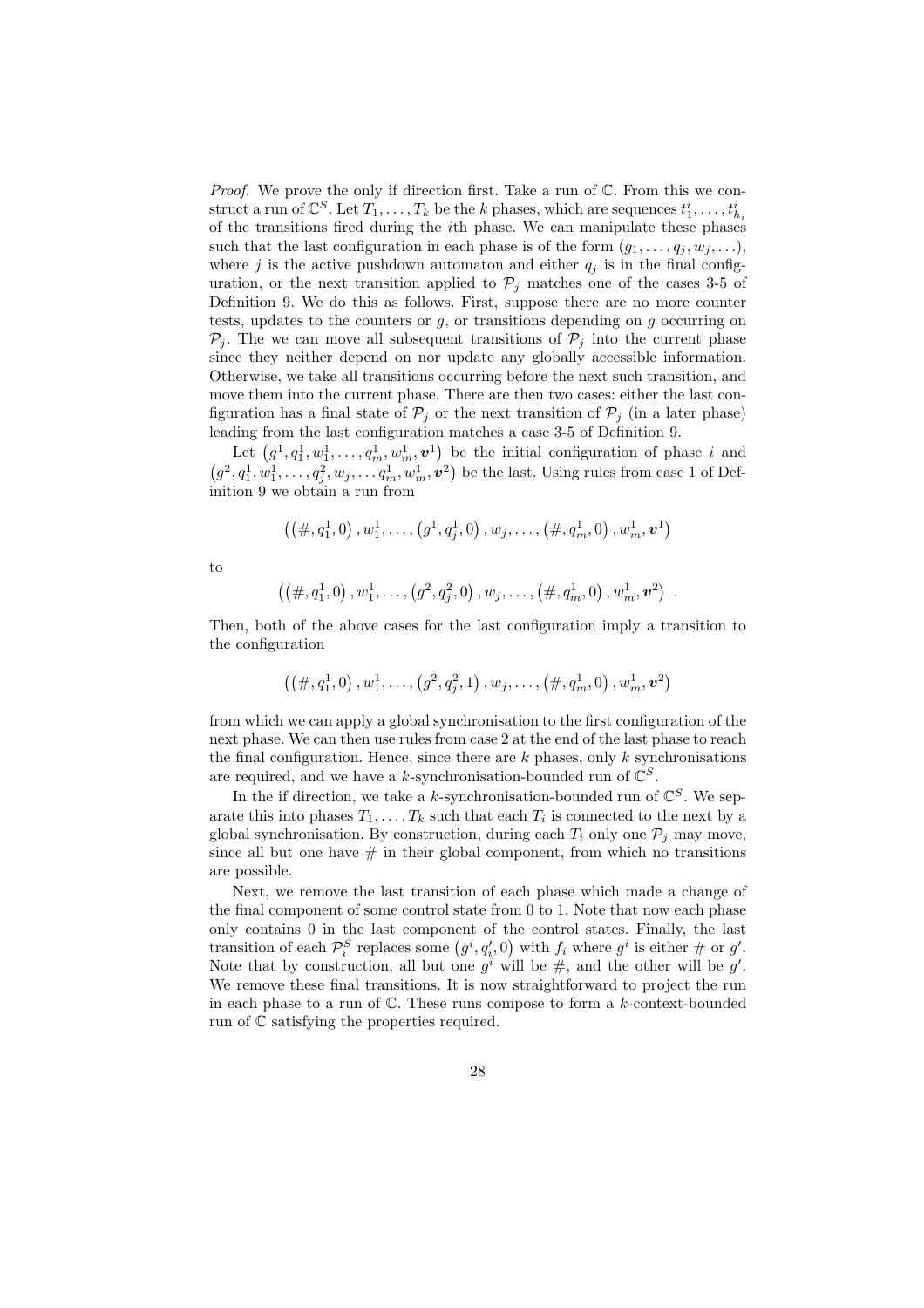## C.2 Minimising Communicating Pushdown Automata with Counters

We show that the minimisation by elimination of removable heads — given in Definition 8 — preserves reachability properties.

Theorem 3. For any k-synchronisation-bounded run from the initial to final configuration of a given  $(n, r)$ -SyncPDS with a pushdown automaton  $P$  with n counters and a removable head q, a, there exists a k-synchronisation-bounded accepting run of the  $(n, r)$ -SyncPDS with P replaced by  $P_{q,a}$  with the same Parikh image.

*Proof.* We can divide the run of  $(n, r)$ -SyncPDS in to a number h of phases which we will represent as  $T_0, t_1, T_1, \ldots, T_{h-1}, t_h, T_h$  where each  $T_i$  is a sequence of rules (transitions) of a pushdown automaton in the (n, r)-SyncPDS. The phases are such that between each  $t_i$  is either a global synchronisation or non-zero counter modification, and there are no such transitions within an  $R_i$ .

Now, take any two transitions  $t$  and  $t'$  in the run belonging to  $P$  that cross a configuration of  $\mathcal P$  with the head  $q, a$ . Note that this cannot include any rules  $t_i$  since these are global synchronisations or counter updates, and no counter update rule can contain a removable head. Let  $c_1$ ,  $c_2$  and  $c_3$  be the configurations of  $P$  these rules connect. Observe that since  $c_2$  has a removable head, and removable heads cannot loop, neither  $c_1$  nor  $c_3$  have the head  $q, a$ .

If t and  $t'$  occur within the same  $T_i$  then we can safely replace them with the rule formed by their concatenation as in  $\Delta_1$  of the definition of  $\mathcal{P}_{q,a}$ . This is because the counters are not changed and no global synchronisation used the configuration  $c_2$ .

If t appears in  $T_i$  and t' in  $T_j$  such that  $i < j$ , then we can perform the same replacement. This remains safe for two reasons. First, we know  $q, a$  is removable and hence  $t'$  did not contain a counter test, so any counter updates between  $T_i$  and  $T_j$  will not affect the applicability of  $t'$  (hence it can be merged into t). Secondly, if any of the transitions between  $T_i$  and  $T_j$  are global synchronisations, we can use the fact that for  $q, a$  to remain removable, it must be the case that q is a sink location. Hence, the control state after  $t'$  remains  $q$ , and hence the global synchronisations can still be applied.

Note that when combining rules, in order to remain within the definition of  $\Delta_1$ , we need that t is not a pop transition. This is implicit in  $c_2$  having the head  $q, a:$  if t were a pop transition, then  $q, a$  would be a return location, and hence not removable.

Finally, we need to check that no removed transitions are used in the modified run. This follows since all instances of that are not in the initial or final configuration  $q, a$  have been removed. Furthermore, since  $q, a$  is removable, it cannot occur in the initial configuration.

After these modifications, we have a run of  $\mathcal{P}_{q,a}$  with the same Parikh image.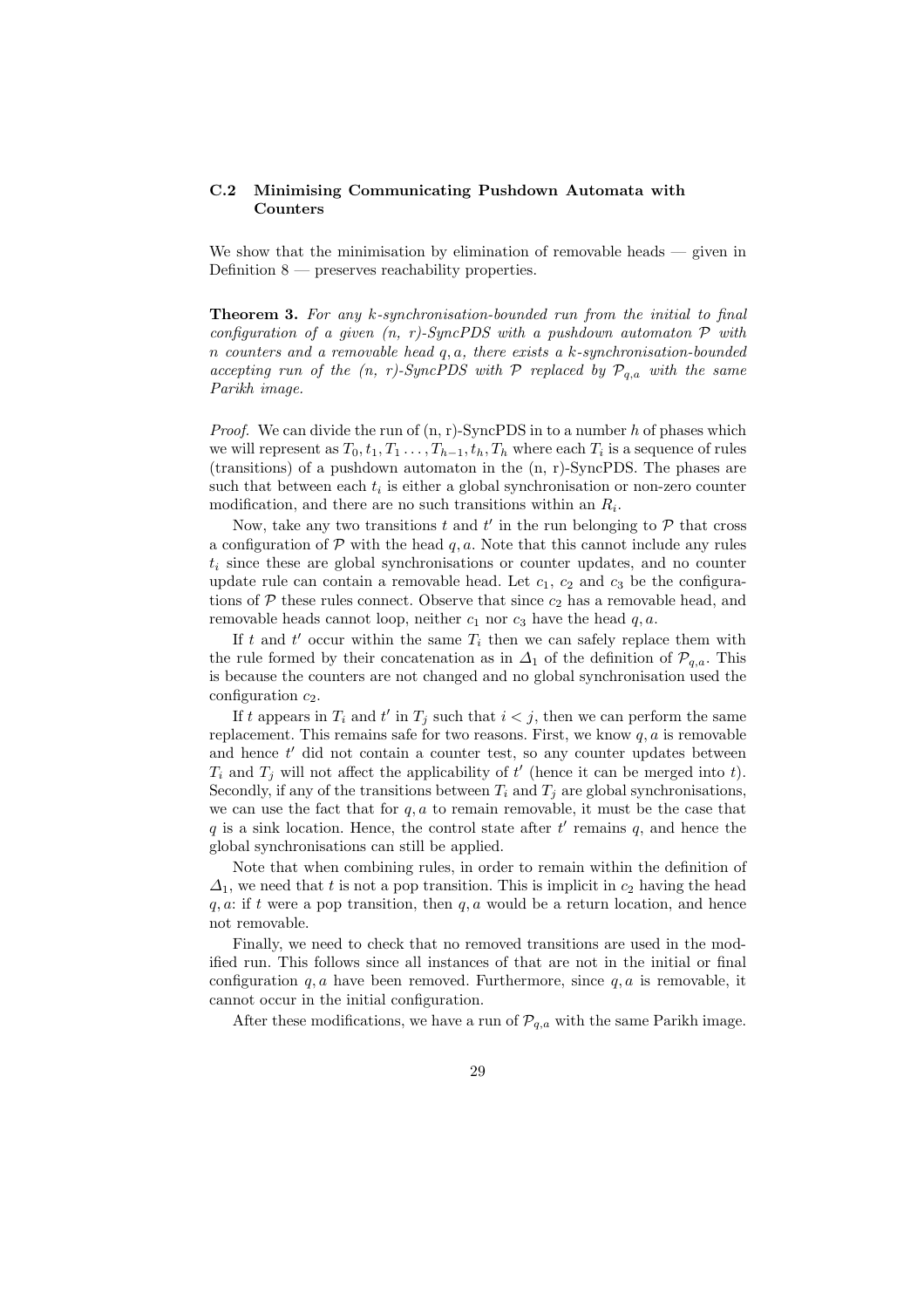#### C.3 Minimising CFG size via pushdown reachability table

We describe an algorithm for computing the reachability lookup table specialised for PDA from section 3. It is an adaptation of the  $pre^*$  algorithm from [16].

```
Algorithm 1 Compute reachability lookup table for PDA output from our
translation
```

```
Input: \mathcal{P} = (\mathcal{Q}, \Sigma, \Gamma, \Delta, (q^0, 1, 1), \{f\} \times [1, N_{\text{max}}] \times [1, k + 1])Output: table rel with entries of form (p, a, q, d, d')re\overline{l} := \emptyset; \ \Delta' := \emptyset; \ \Delta_1 := \emptyset;for all t \in \Delta such that t = ((p, e, g), a) \stackrel{v}{\hookrightarrow} ((p', e', g'), \epsilon) do
      d_1 := e' - e; d_2 := g' - g;
      add (p, a, q, d_1, d_2) to trans;
  end for
  for all t \in \varDelta do
      t = ((p, e, q), a) \stackrel{v}{\hookrightarrow} ((p', e', g'), w);d_1 := e' - e; d_2 := g' - g;add (p, a, q, w, d_1, d_2) to \Delta_1;
  end for
  while trans \neq \emptyset do
      pop t = (q, b, q', d_1, d_2) from trans;
      if (q, b, q', d'_1, d_2) \notin rel for each d'_1 \leq d_1 then
         add t to rel;
          for all (p, a, q, b, d_1', d_2') \in \varDelta_1 \cup \varDelta' do
             if (p, a, q', d, d_2 + d_2') \notin trans for each d \leq d_1 + d_1' then
                 add (p, a, q', d_1 + d_1', d_2 + d_2') to trans;
             end if
         end for
          for all (p, a, q, bc, d'_1, d'_2) \in \Delta_1 do
             if (p, a, q', c, d, d_2 + d'_2) \notin \Delta' for each d \leq d_1 + d'_1 then
                 add (p, a, q', c, d_1 + d'_1, d_2 + d'_2) to \Delta';
             end if
             for all (q', c, q'', d_1'', d_2'') \in rel do
                 if (p, a, q'', d, d_2 + d'_2 + d''_2) \notin trans for each d \leq d_1 + d'_1 + d''_1 then
                     add (p, a, q'', d_1 + d_1' + d_1'', d_2 + d_2', d_2'') to trans;
                 end if
             end for
         end for
      end if
  end while
  return rel
```
# D Pushdown Translator Input Language

We present the syntax of the pushdown translator tool. A simple example program is as follows: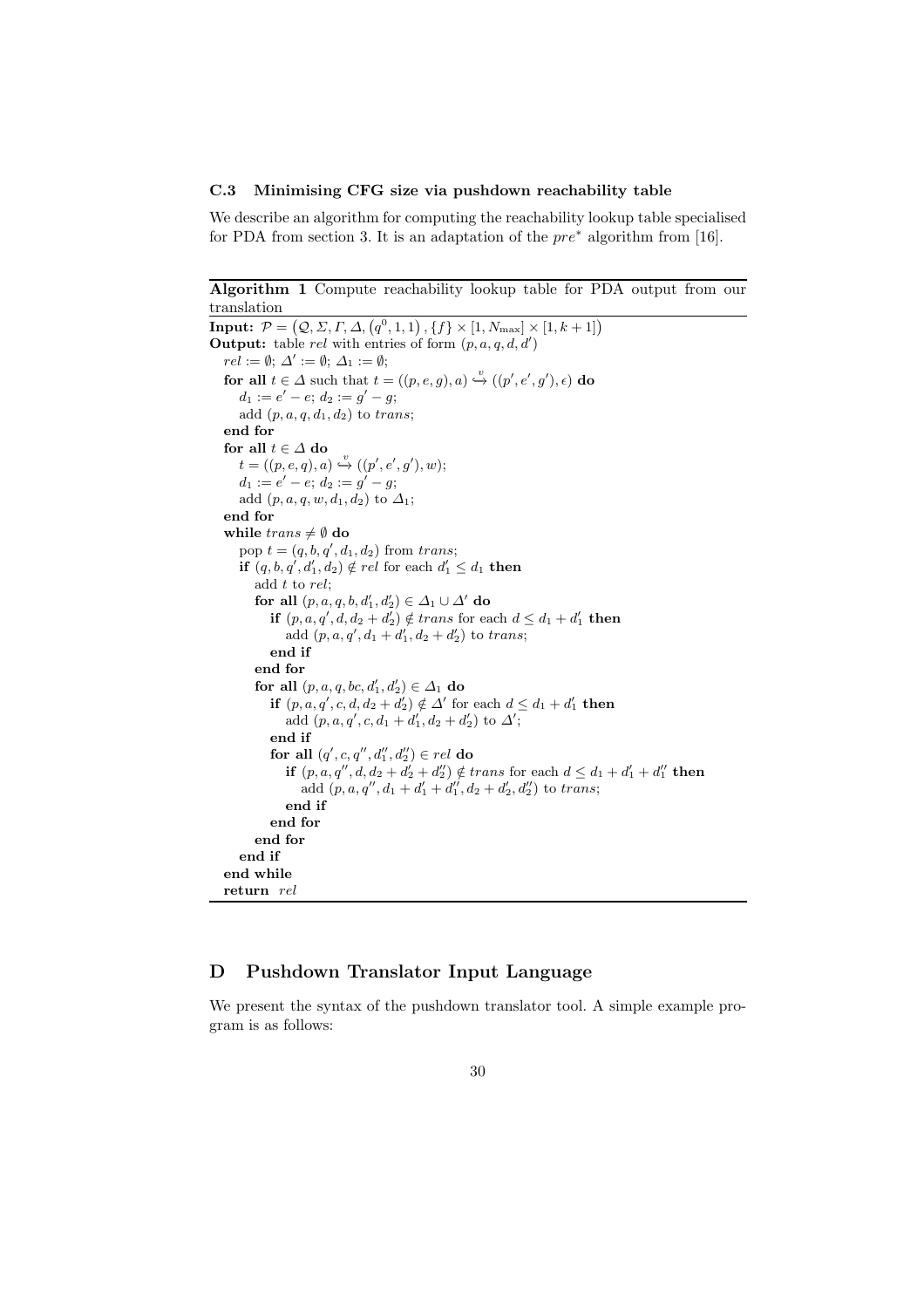```
counter c reversals 0
start main1
start main2
constraint (once == 1) && (twice == 2) && (c == 1)
switches 1
procedure main1()
begin
  c++;
  echo once;
end;
procedure main2()
begin
  echo twice;
  echo twice;
end;
```
# D.1 Program Header

These statements appear before the program procedure declarations and specify the shape of the program.

```
shared bool ident
```
Global boolean variable shared between all threads.

bool ident

Global boolean variable each thread has a copy of.

counter  $ident$  reversals  $n$ 

Global shared counter variable with n reversals.

start ident

A thread starting with method ident (first thread is first run).

# $constant$   $cc$

A counter constraint cc that should hold at the end of a run for an error to have occurred.

# switches  $n$

The number of context-switches.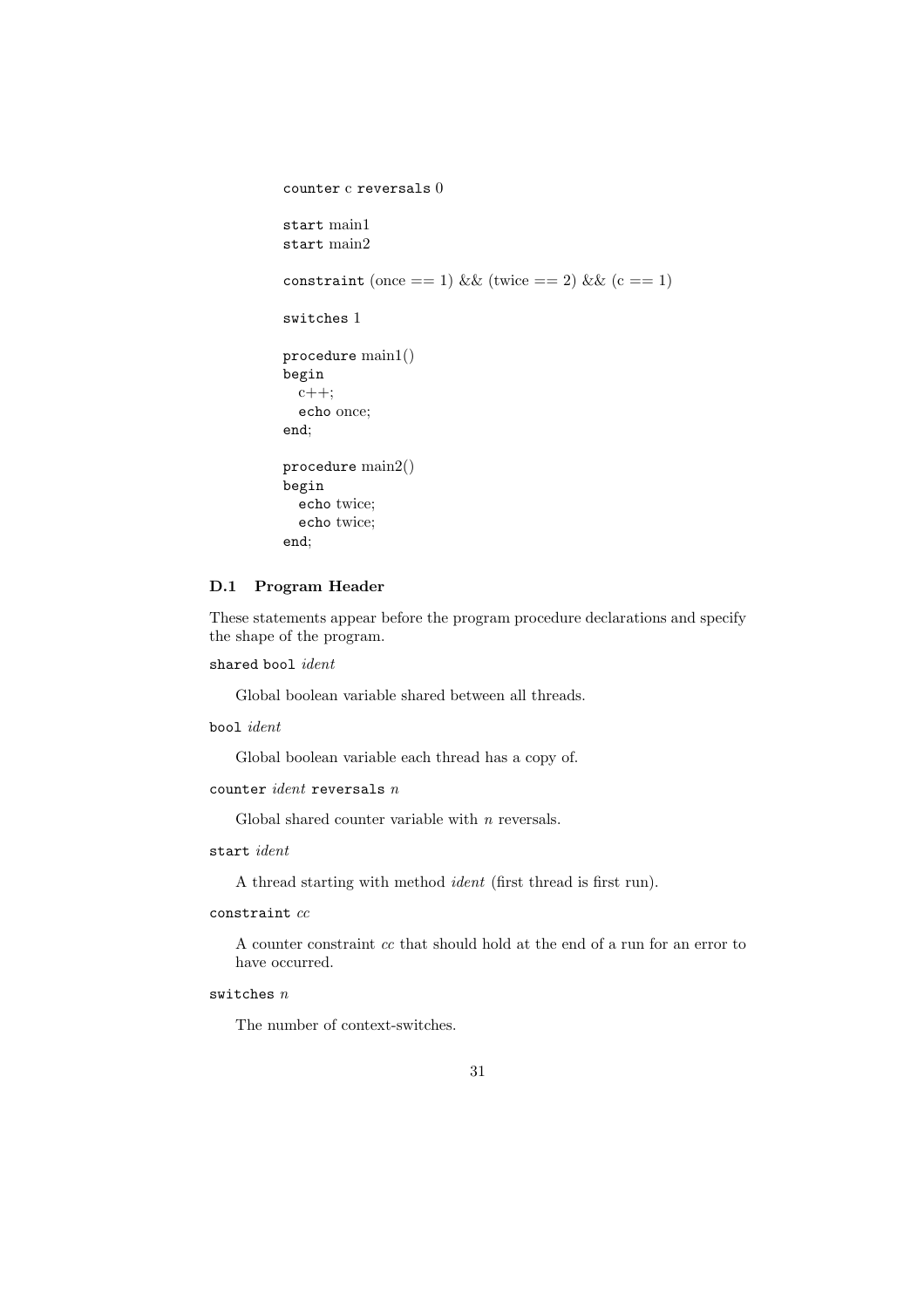#### D.2 Program Body

Procedures are defined with the following syntax.

```
procedure ident (bool ident, ..., bool ident)
   bool ident
   . . .
   bool ident
   statement
```
A method declaration taking several parameters and having several local variables. Note that return values should be passed through a global variable.

Statements then have the following form.

```
ident: statement
```
A statement labelled ident.

begin

```
statement
. . .
statement
```
end;

A sequence of statements.

 $ident = vc, ..., ident = vc;$ 

Assignment of boolean variables with boolean constraint evaluations. The value of the right hand sides is determined by the variable values preceding the statement.

```
lock ident;
```
Locks a shared boolean variable. This assigns 1 to the variable if it is 0, and blocks otherwise.

```
unlock ident;
```
Unlocks a shared boolean variable. This assigns 0 to the variable if it is 1, and blocks otherwise.

 $ident ++;$ 

Increment by one the counter ident.

 $ident$   $--$ ;

Decrement by one the counter ident.

 $ident += n$ ;

Increment the counter ident by n.